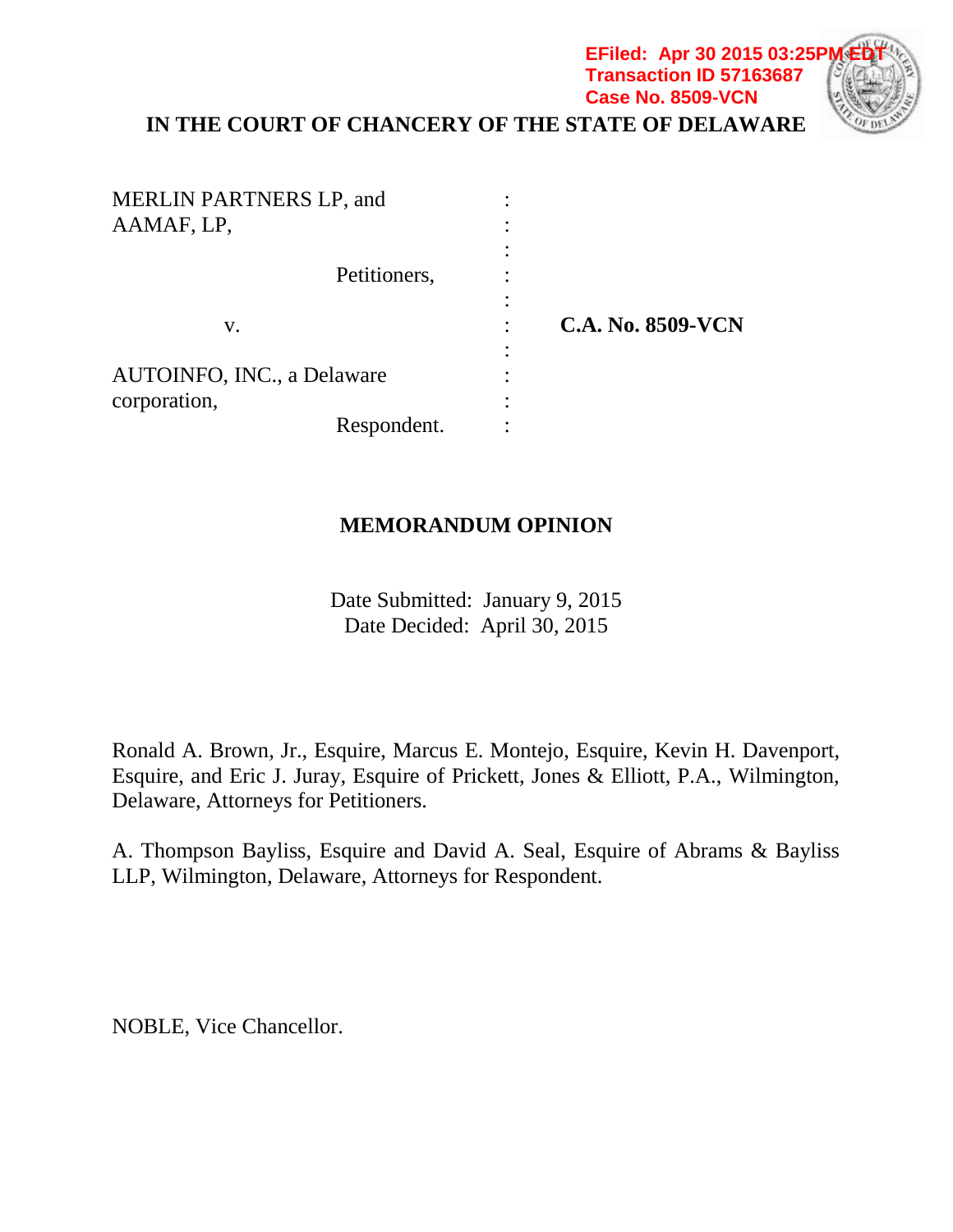Petitioners Merlin Partners LP and AAMAF, LP are former common stockholders of Respondent AutoInfo, Inc. ("AutoInfo" or the "Company"). Pursuant to 8 *Del. C.* § 262, they demanded appraisal of their shares in connection with a merger (the "Merger") whereby AutoInfo's common stockholders were cashed out at a price of \$1.05 per share. This memorandum opinion sets forth the Court's post-trial findings of fact and conclusions of law.

### **I. BACKGROUND**

#### A. *AutoInfo's Business*

At the time of the Merger, AutoInfo was a public non-asset based transportation services company operating through two wholly-owned subsidiaries.<sup>1</sup> It did not own any equipment and provided brokerage and contract carrier services through a network of independent sales agents in the United States and Canada. AutoInfo and its agents split fees generated by freight transportation transactions. 2 The agents developed and maintained all important client relationships.<sup>3</sup>

The Company also provided support services to its agents. Its assistance was primarily financial, such as making long-term loans and short-term advances.

<sup>1</sup> This memorandum opinion does not distinguish between AutoInfo and its subsidiaries; they are collectively referred to as AutoInfo.

 $2$  Trial Tr. 145 (Puglisi).

<sup>&</sup>lt;sup>3</sup> Trial Tr. 34 (Patterson).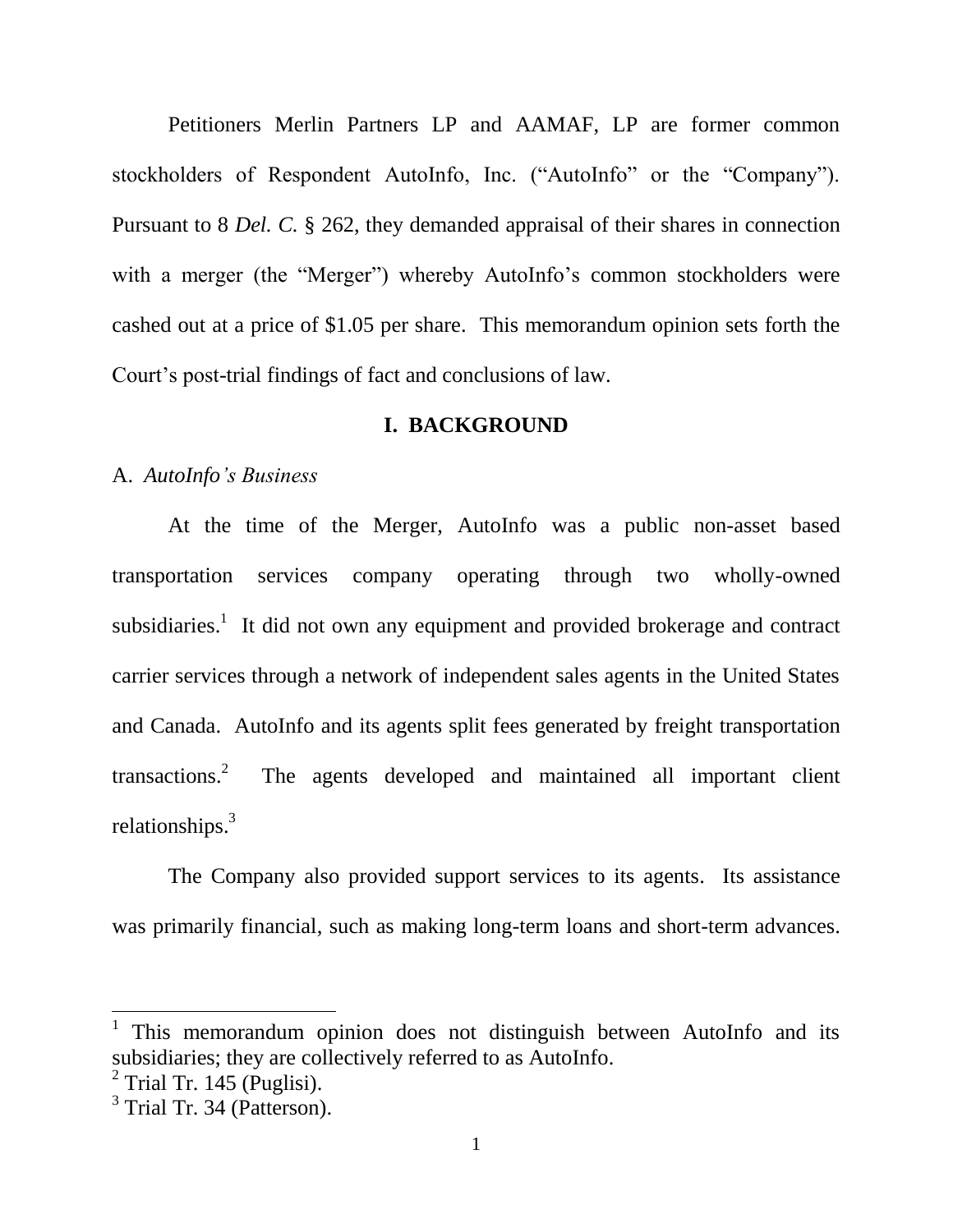AutoInfo also supplied non-financial services, such as training, marketing assistance, market segment data, and business analysis tools.<sup>4</sup>

The Company's 100% agent-based model distinguished it from many others in the transportation logistics industry that rely on a "company store" model. While AutoInfo's brokers were independent contractors, "[b]rokers [in a company store model] are direct employees of the company."<sup>5</sup>

#### B. *AutoInfo's Board and Management*

AutoInfo's management (the "Management") consisted of Harry Wachtel ("Wachtel"), the Chairman and Chief Executive Officer ("CEO"); Michael Williams ("Williams"), the President, Chief Operating Officer, and General Counsel; William I. Wunderlich ("Wunderlich"), an Executive Vice President and the Chief Financial Officer ("CFO"); Mark Weiss ("Weiss"), an Executive Vice President; and David Less, the Chief Information Officer and Vice President.

Throughout the sales process, and at the time of the Merger, AutoInfo's board (the "Board") consisted of five directors. Two, Wachtel and Weiss, were inside directors. The others, Peter Einselen, Thomas C. Robertson, and Mark K. Patterson ("Patterson"), were outside directors. Wachtel served as the Board's chairman. 6

 $4$  JX 335 ("AutoInfo 2012 Form 10-K") at 2.

<sup>&</sup>lt;sup>5</sup> JX 179 ("L.E.K. Consulting Due Diligence Presentation") at 32.

 $6$  AutoInfo 2012 Form 10-K at 28.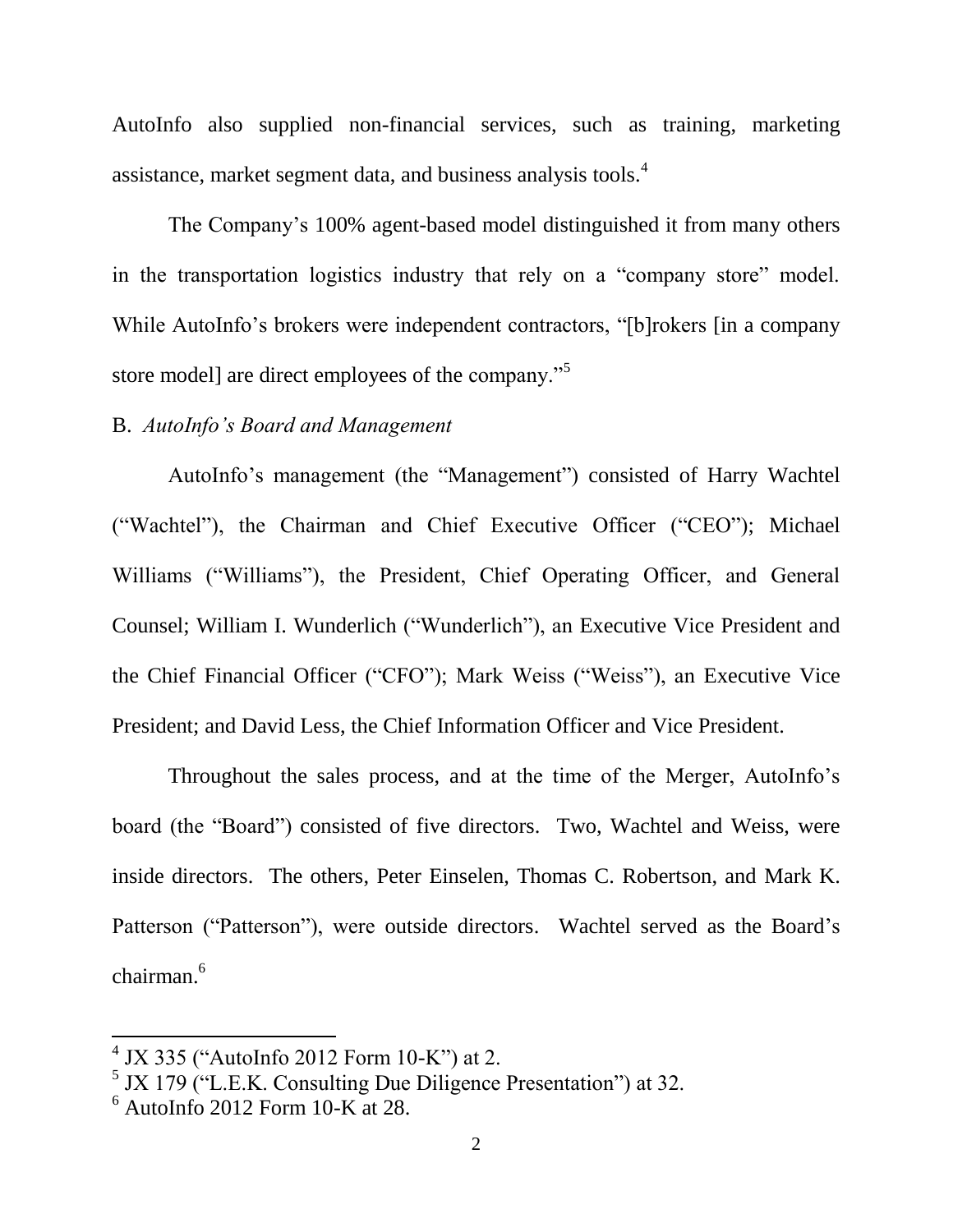### C. *The Merger*

## 1. AutoInfo Considers Strategic Alternatives

During a regularly scheduled meeting in the first quarter of 2011, the Board discussed AutoInfo's financial results, budget, business, and financial prospects. It was concerned that the market undervalued AutoInfo relative to comparable agentbased, non-asset based transportation services companies. Part of the problem was that the Company was small, thinly traded on the Nasdaq Over-the-Counter Bulletin Board, and did not receive much analyst coverage. The Board decided that exploring strategic options, including a potential sale, was in the best interests of AutoInfo's stockholders.<sup>7</sup>

The Board was not the only AutoInfo constituent disappointed with the Company's stock price. Around this time, Patterson (a Board member) was contacted by Kinderhook, LP ("Kinderhook"), a stockholder with which he had a relationship.<sup>8</sup> Kinderhook believed that AutoInfo's stock price failed to reflect its financial performance. Although it did not push for a sale of the Company, it encouraged the Board to develop a strategy to increase the stagnant stock price, which was then trading in the \$0.50-0.60 per share range. $9$ 

 $7$  JX 334 ("Apr. 1, 2013, AutoInfo Schedule 14A") at 23.

<sup>&</sup>lt;sup>8</sup> Trial Tr. 7 (Patterson). Kinderhook controlled 6,278,312 AutoInfo shares, representing approximately 18.3% of the Company's outstanding common shares. JX 336 ("Apr. 1, 2013, AutoInfo Form DEFM14A") at 72.

 $9$  Trial Tr. 12, 23-24 (Patterson).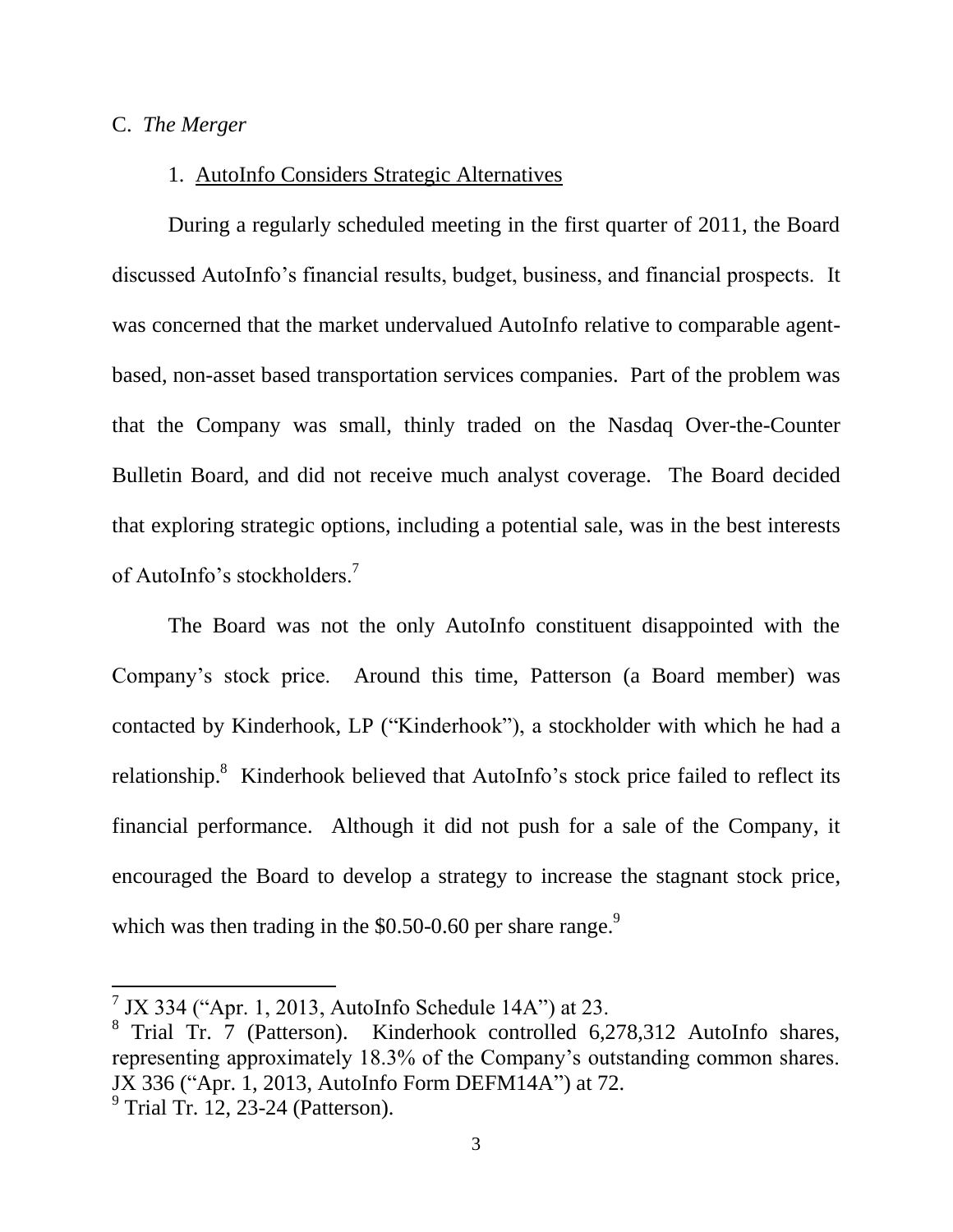## 2. AutoInfo Retains Stephens

In summer 2011, Patterson contacted Stephens Inc. ("Stephens"), an investment bank with experience in the transportation industry, to explore AutoInfo's strategic options. Stephens prepared and presented on July 29, 2011, a Strategic Initiatives Overview, outlining avenues for enhancing stockholder value.<sup>10</sup> While AutoInfo had "built a solid legacy within the transportation and logistics industry," it "consistently traded at valuation multiples well below its peer group due to the Company's relatively small scale and corresponding lack of interest from the investment community. $11$  Stephens believed that if the Company could grow its market capitalization from \$20 million to approximately \$400-500 million, then it would gain greater Wall Street attention and access capital at a lower cost.<sup>12</sup> The investment bank concluded that AutoInfo might need to alter its strategy to achieve the necessary growth.<sup>13</sup>

Stephens thus proposed strategic alternatives, including organic projects, shareholder distributions, and acquisitions. $14$  It identified pros and cons for each option. For example, it suggested that "[e]xecution risk," related to Management's ability to execute, would be a concern should the Company decide to pursue an

 $10$  JX 19 ("Stephens's Strategic Initiatives Overview").

 $11$  *Id.* at 5.

<sup>&</sup>lt;sup>12</sup> Trial Tr. 276-77 (Miller); Stephens's Strategic Initiatives Overview 12.

 $13$  Stephens's Strategic Initiatives Overview 5.

<sup>14</sup> *Id.* at 14.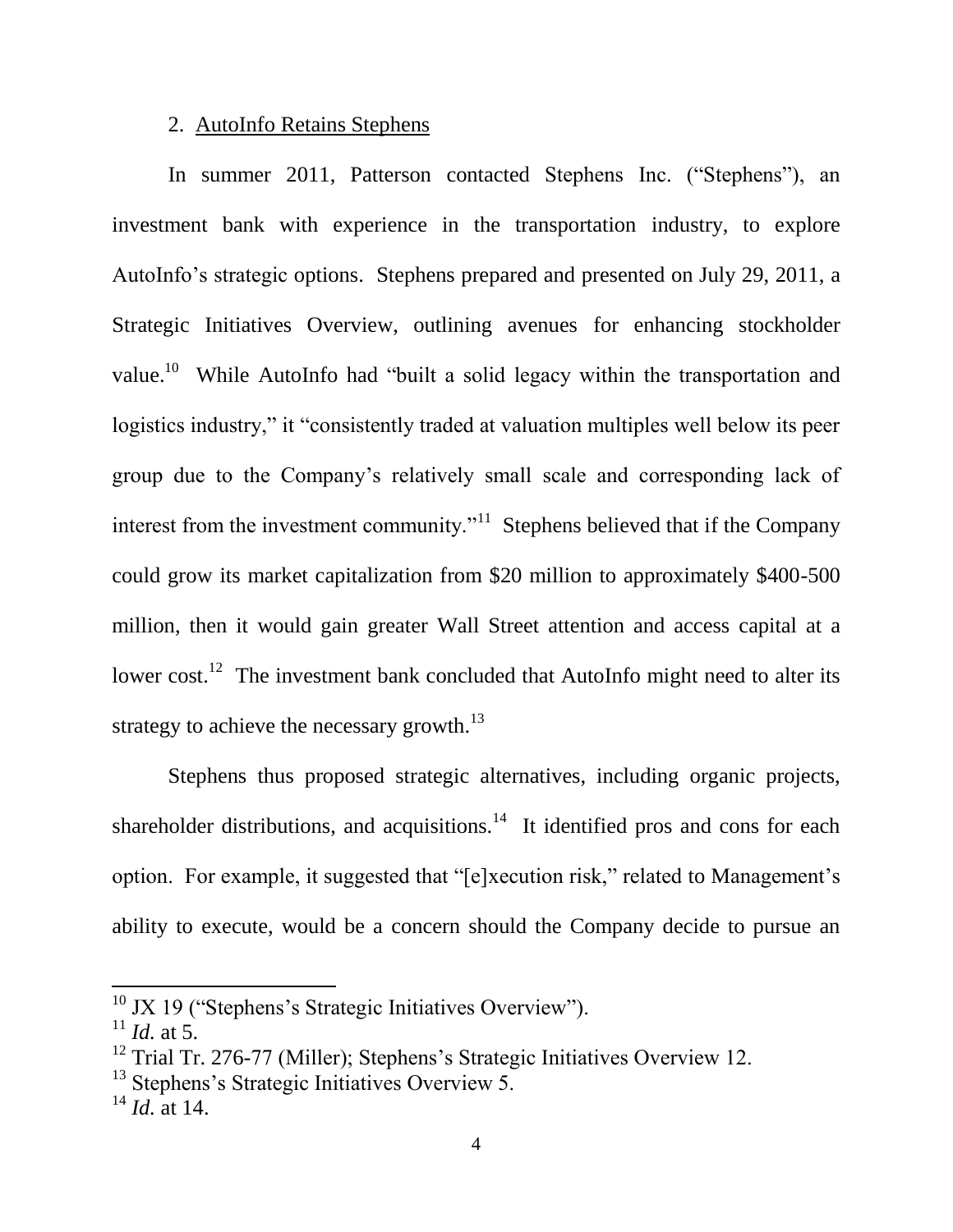organic project.<sup>15</sup> Stephens also preliminarily valued the Company within a range of \$0.59 to \$1.76 per share.<sup>16</sup> The average of its valuations was \$0.98 per share, above the Company's then-current  $$0.60$  price.<sup>17</sup>

In August 2011, after considering its various options, the Board began reaching out to potential purchasers.<sup>18</sup> Patterson contacted parties that were active in mergers and acquisitions in the transportation industry. While there was some interest, AutoInfo could not reach a satisfactory agreement.<sup>19</sup>

Several months later, in November 2011, activist hedge funds Baker Street Capital L.P. and Khrom Capital Management, through affiliated entities ("Baker Street"), acquired a  $13\%$  equity interest in AutoInfo.<sup>20</sup> Baker Street began expressing its desire that AutoInfo be sold. According to Patterson, those demands did not impact the Board's sales process, which was already underway.<sup>21</sup>

In early 2012, after interviewing several investment banks, AutoInfo formally retained Stephens to run a sales process.<sup>22</sup> The parties agreed to an incentive-based fee structure whereby Stephens would be paid 2% on the first \$54

<sup>&</sup>lt;sup>15</sup> *Id.* at 15; Trial Tr. 16 (Patterson).

<sup>&</sup>lt;sup>16</sup> Stephens's Strategic Initiatives Overview 19.

 $^{17}$  *Id.* 

<sup>&</sup>lt;sup>18</sup> Trial Tr. 17 (Patterson).

<sup>&</sup>lt;sup>19</sup> Trial Tr. 19 (Patterson).

<sup>&</sup>lt;sup>20</sup> JX 23 (Baker Street November 10, 2011, Schedule 13D); JX 86 (Baker Street Apr. 20, 2012, Schedule 13D, Amendment No. 1).

 $21$  Trial Tr. 20 (Patterson).

 $22$  Trial Tr. 25 (Patterson).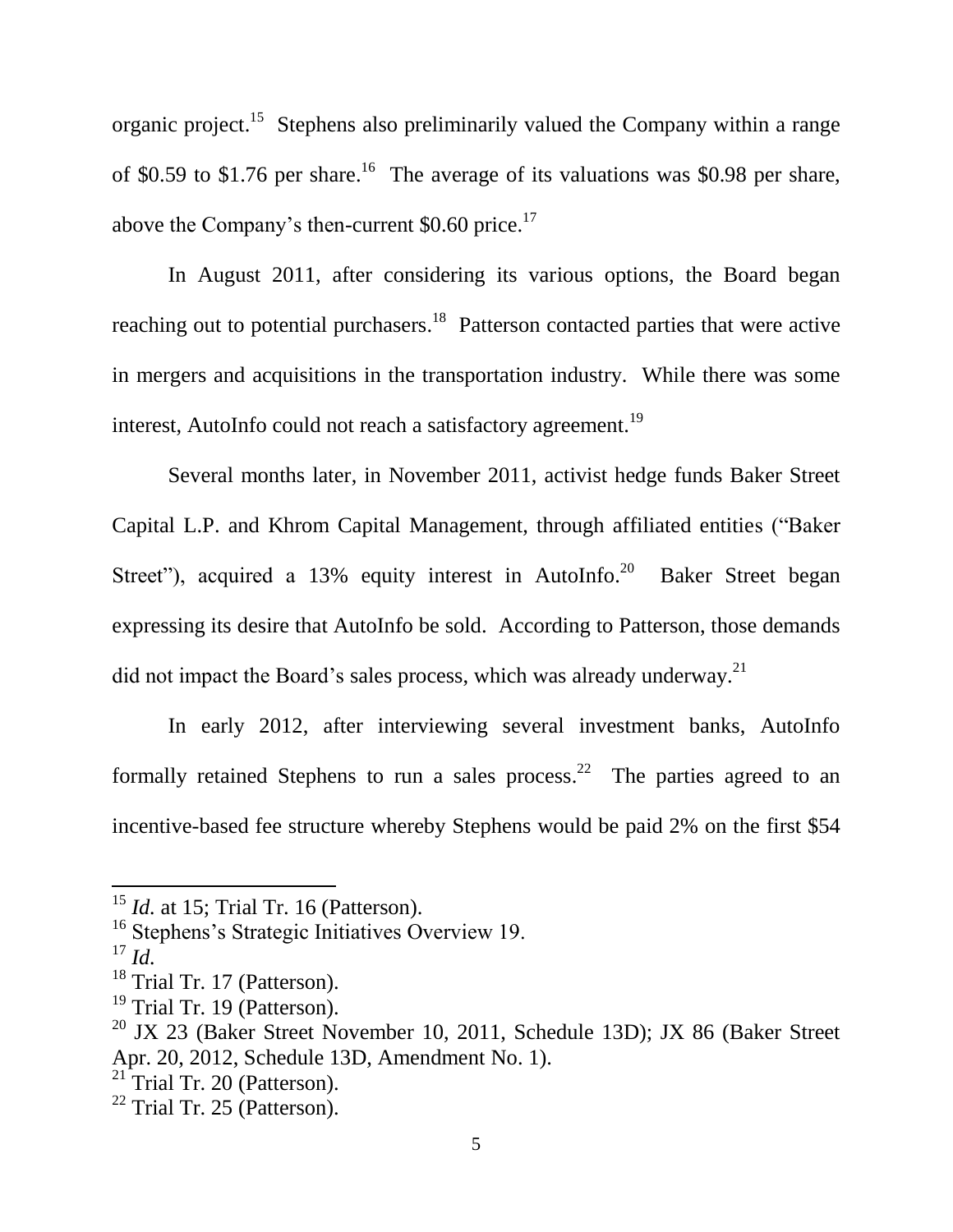million of a transaction price and 5% on any additional value.<sup>23</sup> Stephens had extensive industry experience; Michael Miller ("Miller"), who worked on AutoInfo's engagement, had focused on the transportation logistics space since 2002. 24

# 3. Management's Financial Projections

To implement the sales process, Stephens asked Management to prepare a bottoms-up five-year financial forecast (the "Management Projections").<sup>25</sup> Stephens specified that because they would be used to market the Company, the projections should be optimistic.<sup>26</sup> Management had never prepared multi-year projections before and its first attempt fell largely on Wunderlich's (its CFO) shoulders.<sup>27</sup> Internally, Management doubted its ability to forecast the Company's future performance accurately and perceived its attempt as "a bit of a chuckle and a joke."<sup>28</sup> It questioned how to go about a process it had never before attempted.<sup>29</sup>

Recognizing that the Management Projections would be used to shop the Company, Wunderlich focused on painting an "aggressively optimistic" picture.<sup>30</sup>

 $23$  Trial Tr. 280 (Miller).

 $24$  Trial Tr. 274 (Miller).

 $25$  Trial Tr. 281 (Miller).

 $^{26}$  *Id.* 

 $27$  Trial Tr. 481-82 (Wachtel).

<sup>28</sup> Williams Dep. 170.

 $29$  Trial Tr. 354 (Williams).

<sup>30</sup> Wunderlich Dep. 49. *See also* Caple Dep. 38 ("[The Management Projections were] about the most optimistic you could make them."); Trial Tr. 237 (Puglisi)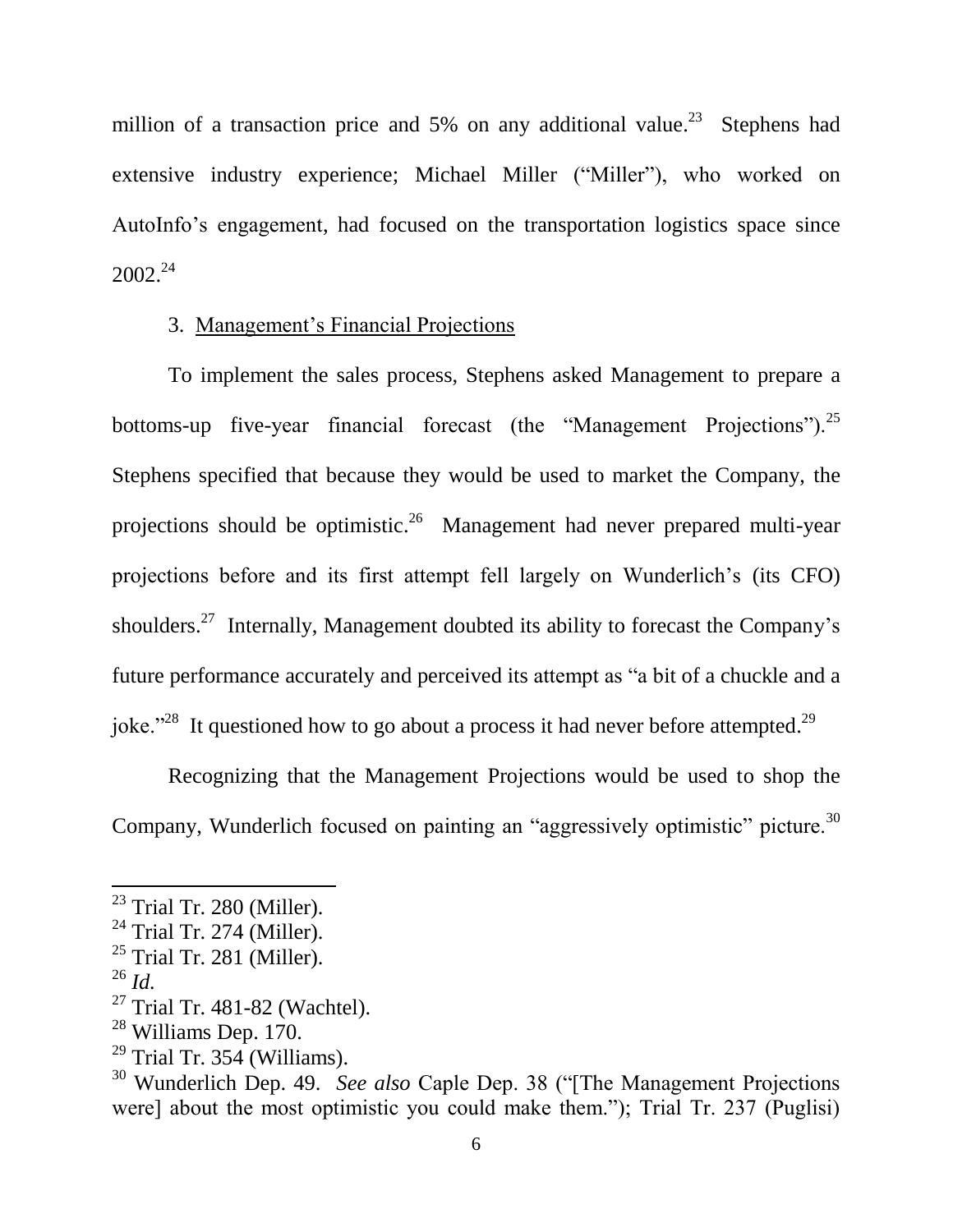Williams, AutoInfo's President, helped develop the forecast by projecting agent revenue.<sup>31</sup> He started with each agent's historical revenue and "took the most optimistic view of [the] agents' performance in the marketplace  $\dots$   $\cdot$   $\cdot$   $\cdot$  He categorized agents by size and assumed that larger agents would grow at a lower percentage than smaller agents."<sup>33</sup> Williams testified that there "was no science" behind those assumptions.<sup>34</sup> He also looked at agent-by-agent historical results and predicted, based on knowledge of the individual agents, how much the agent's business could grow during  $2012-2013^{35}$  Those growth assumptions were extrapolated to later years.<sup>36</sup> The Management Projections also included estimates of how successfully the Company would recruit new agents.<sup>37</sup>

 $\overline{a}$ 

<sup>(&</sup>quot;They were optimistic. I didn't see anybody who said they weren't optimistic."); Trial Tr. 359 (Williams) ("Overly optimistic, really to the exclusion of external and internal risk factors that otherwise are part of the business."); Trial Tr. 399 (Williams) ("[W]e prepared those projections with the most optimistic view of the future that we could possible conceive.").

 $31$  Williams Dep. 168-70. Weiss and AutoInfo's director of corporate marketing and communications assisted this effort. Trial Tr. 395 (Williams).

 $32$  Trial Tr. 396 (Williams).

<sup>33</sup> Williams Dep. 175.

<sup>34</sup> *Id.*

<sup>35</sup> *Id.* at 169.

<sup>36</sup> *Id.* at 169-70.

<sup>37</sup> *Id.* at 168.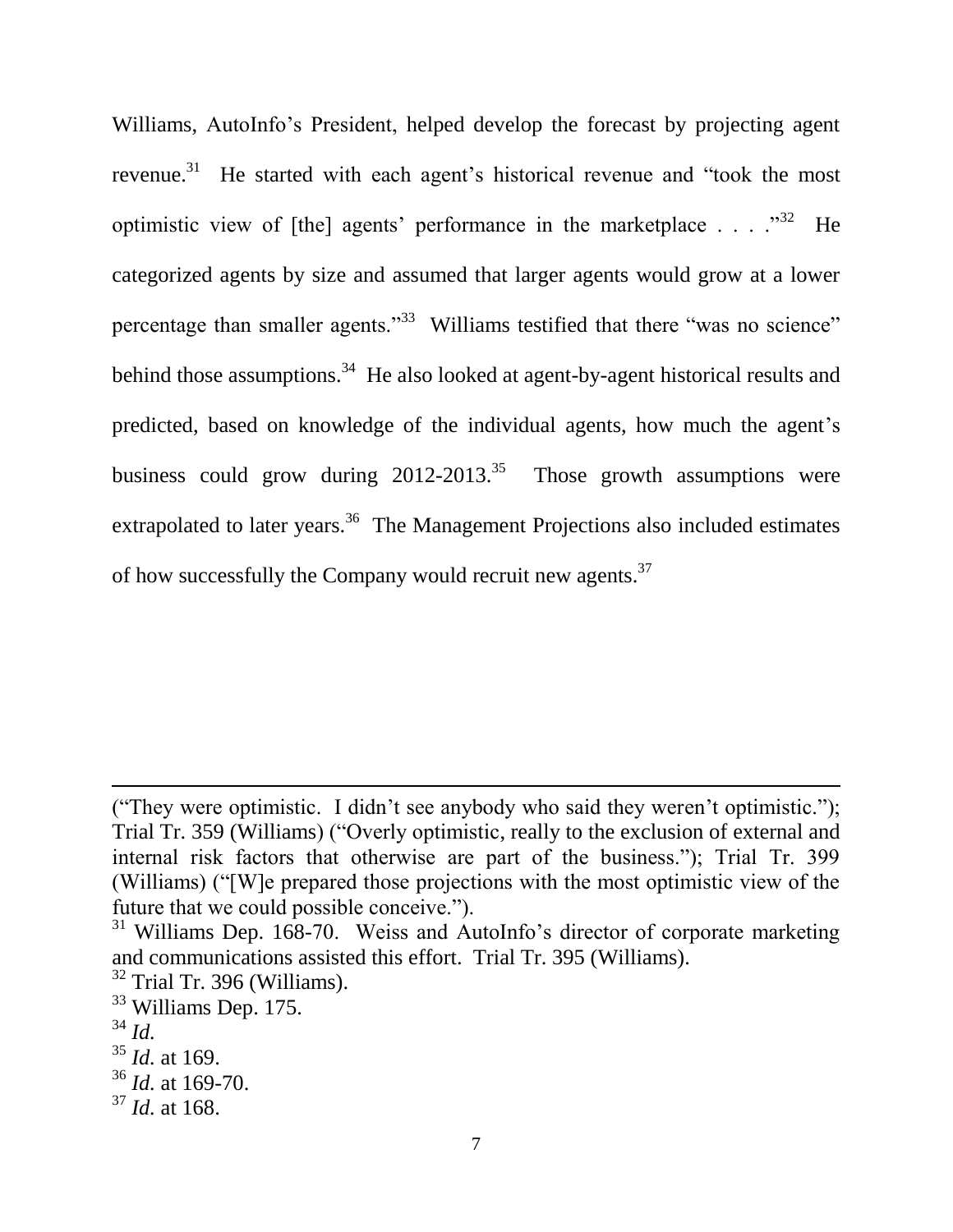# 4. Comvest Emerges as the Highest Bidder

In the spring of 2012, Stephens contacted 164 potential strategic and financial acquirers, focusing on those most interested in the transportation space.<sup>38</sup> Approximately seventy bidders signed non-disclosure agreements ("NDAs") and received a Confidential Information Memorandum ("CIM").<sup>39</sup> Those interested were provided several weeks for due diligence before a deadline to submit an indication of interest ("IOI").<sup>40</sup> By the end of May, ten bidders had presented IOIs, with bids ranging from  $$0.90-\$1.36$  per share.<sup>41</sup> Nine moved on to a second round of the sales process, at which point they attended Management presentations and received access to an electronic data room. 42

On June 28, 2012, the Board formed a special committee (the "Special Committee") to evaluate the competing offers. The Special Committee consisted

 $\overline{a}$ 

 $38$  Trial Tr. 33 (Patterson); Trial Tr. 282-83 (Miller). The Board opted against publicly announcing a sales process because it did not want to disrupt its agent base. The possibility of losing agents is particularly troublesome for a 100% agent-based company because the agents maintain all client relationships. Trial Tr. 33-34 (Patterson). If a public announcement caused agents to leave the company, then AutoInfo would not likely have maintained its revenue and earnings. Trial Tr. 34 (Patterson).

<sup>&</sup>lt;sup>39</sup> Trial Tr. 285 (Miller).

<sup>40</sup> *Id.*

<sup>41</sup> JX 295 ("Stephens's Special Committee Presentation") at 9.

<sup>&</sup>lt;sup>42</sup> *Id.* The one party that did not advance to the next round had provided the lowest IOI. Trial Tr. 287 (Miller).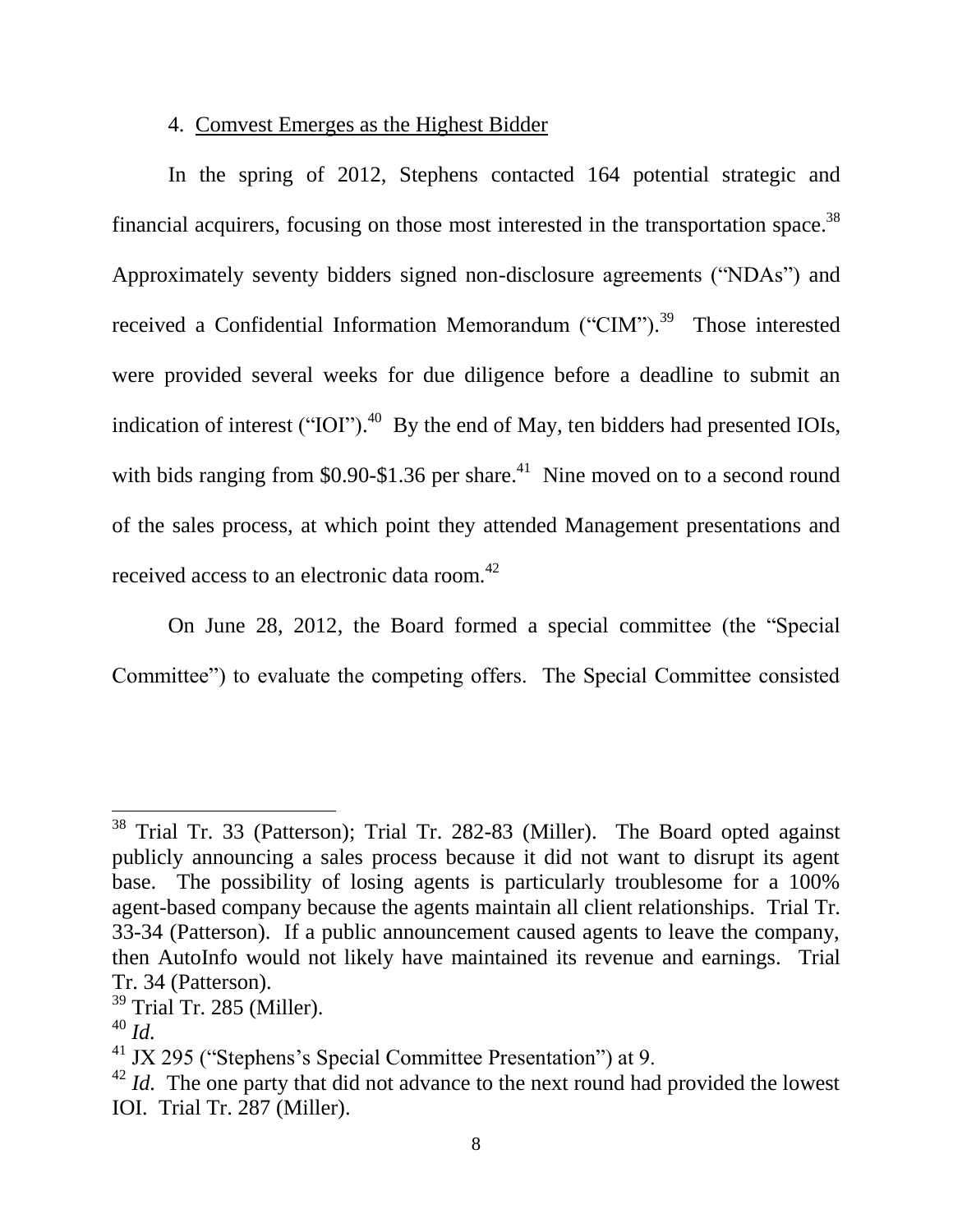of the three outside directors, with Patterson serving as chair.<sup>43</sup> It proceeded, with the assistance of a legal advisor and a financial advisor, to review the bids.<sup>44</sup>

By July, three would-be acquirers had submitted written letters of intent ("LOI") and two others had presented verbal valuation ranges.<sup>45</sup> After receiving legal advice regarding its fiduciary duties, the Special Committee weighed the proposals as against each other and the alternative option of foregoing a sale at that time.<sup>46</sup> It decided to continue with the sales process and instructed Stephens to negotiate with the bidders over price.<sup>47</sup>

Later that month, Stephens updated the Special Committee with final terms for the written bids. HIG Capital ("HIG") had made the highest offer at \$1.30 per share.<sup>48</sup> The Special Committee determined that the highest offer was also the best and recommended that the Board pursue a transaction with HIG. The Board accepted this determination and on August 14, 2012, executed an LOI at the \$1.30

 $43$  JX 114 (June 28, 2012, Board minutes).

<sup>&</sup>lt;sup>44</sup> Patterson Dep. 102-03.

<sup>&</sup>lt;sup>45</sup> Stephens's Special Committee Presentation 9. Comvest Partners was one of the bidders which expressed verbal interest with the caveat that it would need additional time for due diligence because of conflicts with other transactions. JX 117 (Stephens's July 2, 2012, Process Update) at 4.

 $46$  Apr. 1, 2013, AutoInfo Schedule 14A at 26.

 $47$  *Id.* at 26-27.

<sup>48</sup> Stephens's Special Committee Presentation 9.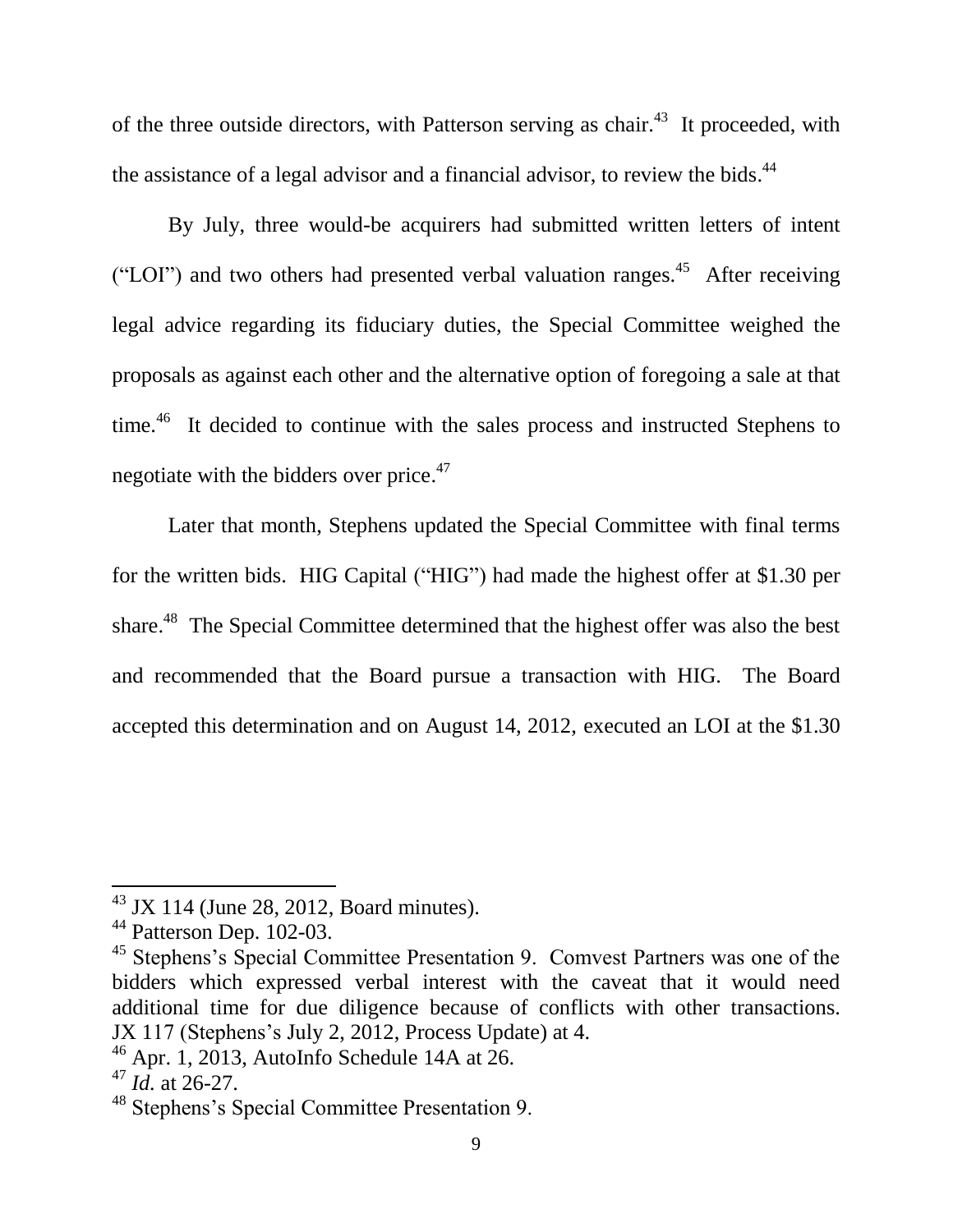per share price, which provided for a forty-five day exclusivity period to negotiate and perform further due diligence.<sup>49</sup>

HIG conducted due diligence for the next thirty days but by mid-September, it decided not to proceed with the purchase.<sup>50</sup> HIG's lead partner on the deal had left the firm, apparently due to various disagreements with his colleagues, including whether HIG should decrease its offer for AutoInfo.<sup>51</sup> After that partner's departure, HIG opted against pursuing AutoInfo.<sup>52</sup> The parties terminated their LOI, and AutoInfo decided to continue with the sales process. Stephens contacted previously interested parties, as well as others it recommended to AutoInfo.<sup>53</sup>

By October 2012, two interested parties had submitted written LOIs and two others had indicated interest verbally. The highest offer came from Comvest Partners ("Comvest") and valued the Company at \$1.26 per share.<sup>54</sup> The others were substantially lower, ranging from \$1.00-\$1.07 per share.<sup>55</sup> After determining that Comvest's offer was the best, the Special Committee recommended that the Board pursue that transaction. The Board unanimously agreed and on

- <sup>52</sup> *Id.*
- <sup>53</sup> *Id.*

 $49$  Apr. 1, 2013, AutoInfo Schedule 14A at 27.

<sup>50</sup> *Id.*

 $51$  Trial Tr. 290 (Miller).

<sup>54</sup> Stephens's Special Committee Presentation 9.

<sup>55</sup> *Id.*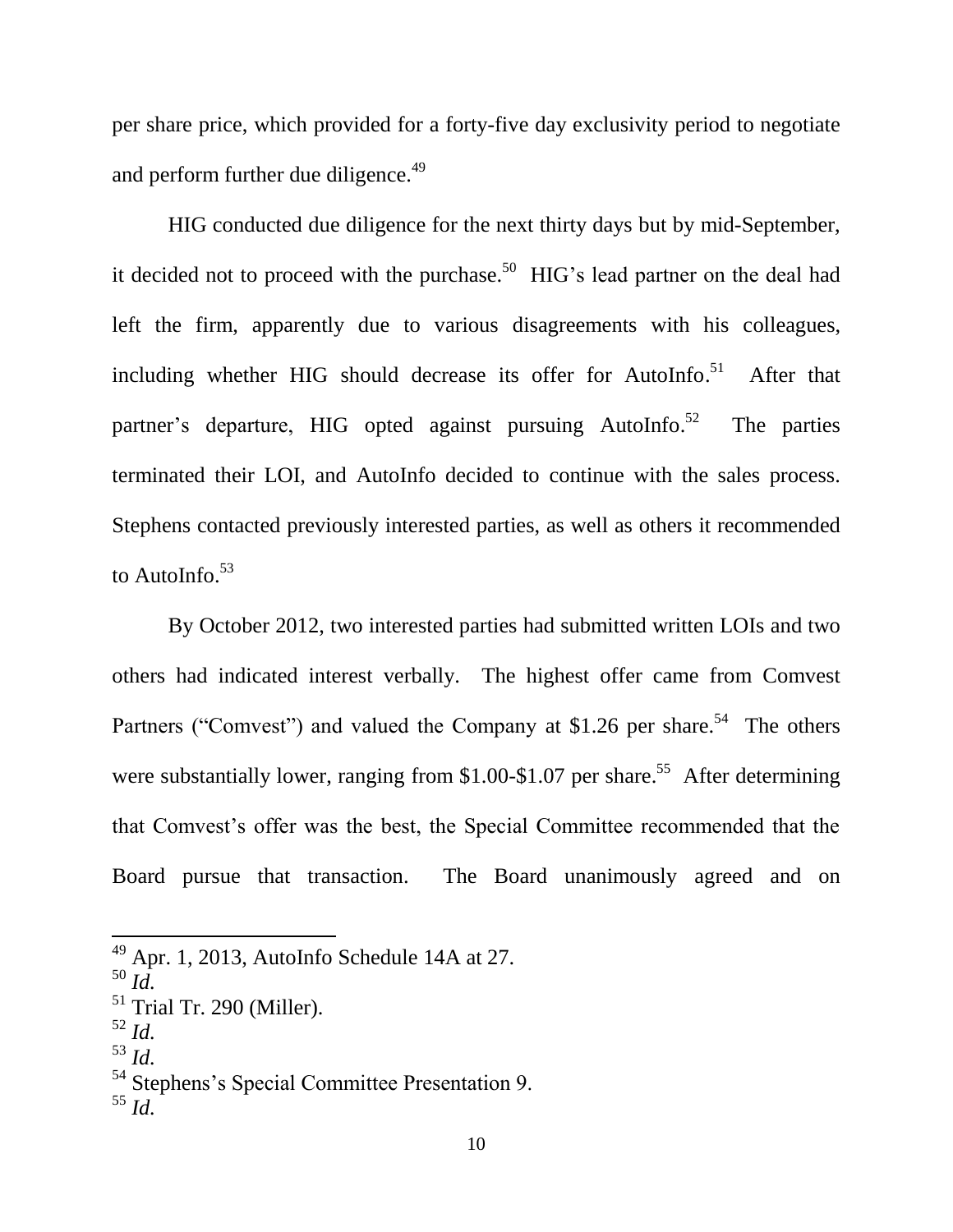November 12, 2012, AutoInfo executed an LOI with Comvest at \$1.26 per share with a thirty day exclusivity period.<sup>56</sup> Comvest then hired accounting, legal, industry, and other advisors to conduct due diligence.<sup>57</sup>

### 5. Comvest's Due Diligence Process

Comvest hired L.E.K. Consulting ("LEK"), a strategy consultant, to assess AutoInfo's competitive positioning in the trucking freight brokerage market.<sup>58</sup> LEK evaluated growth trends and dynamics in the brokerage market generally, as well as concerns associated with AutoInfo's agent-based business.<sup>59</sup> Comvest considered LEK's findings as very positive. $^{60}$ 

LEK's analysis came relatively early in the due diligence process, and as that process evolved, Comvest learned of potential issues associated with AutoInfo's business.<sup>61</sup> For example, AutoInfo's infrastructure for recruiting new agents, which represented the lifeblood of the Company, was lacking.  $62$  Comvest determined that it would need to address that deficiency, and others, before it could

<sup>56</sup> *Id.*

<sup>57</sup> *Id.*

<sup>58</sup> L.E.K. Consulting Due Diligence Presentation 3.

 $59$  Trial Tr. 445 (Caple).

 $60$  Trial Tr. 446 (Caple).

<sup>61</sup> *Id.*

<sup>62</sup> *Id.*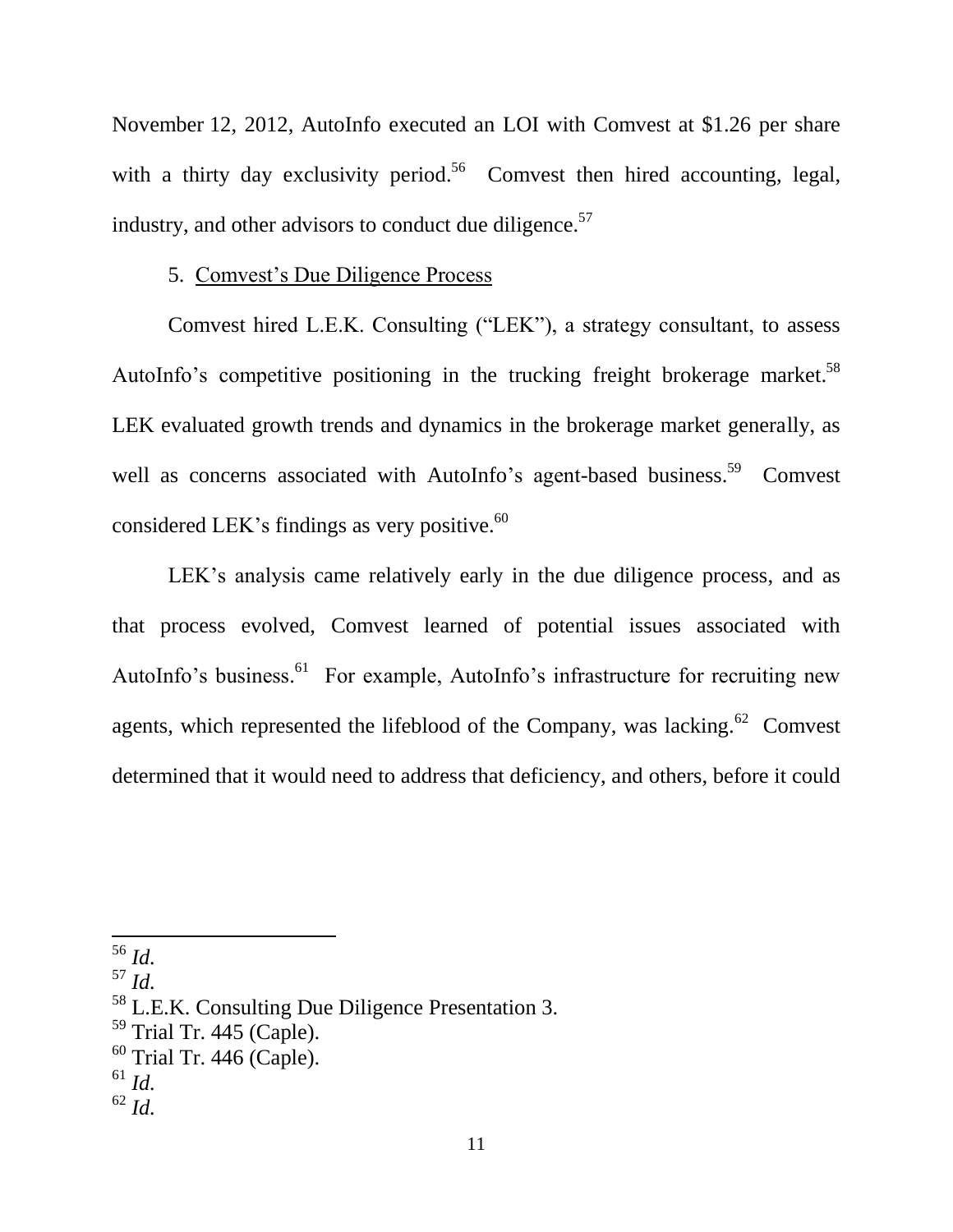effectively recruit agents and grow AutoInfo's business.<sup>63</sup> Its biggest concerns, however, arose during its accounting due diligence.

Comvest retained McGladrey LLP ("McGladrey") to perform financial due diligence; its work included conducting a quality of earnings analysis to test the accuracy of the Company's stated historical earnings and its ability to achieve projections.<sup>64</sup> McGladrey began its review in November 2012, with Wunderlich, AutoInfo's CFO, serving as its primary Company contact. McGladrey was immediately taken aback by the poor quality of AutoInfo's financial records, which were unusually bad for a publicly traded company.<sup>65</sup> The state of the financials caused the due diligence process to be more difficult than McGladrey had anticipated.<sup>66</sup>

McGladrey was surprised that AutoInfo used QuickBooks, accounting software popular among small businesses, but rarely employed by public companies.<sup>67</sup> Also troubling to McGladrey was the fact that a Florida-based public company would engage a one-office, Connecticut-based accounting firm as its outside auditor.<sup>68</sup> More importantly, McGladrey believed that some of AutoInfo's

 $<sup>63</sup>$  Trial Tr. 447 (Caple).</sup>

<sup>&</sup>lt;sup>64</sup> Trial Tr. 405, 408 (Spizman).

 $65$  Trial Tr. 412 (Spizman); JX 159 (emails among McGladrey personnel).

<sup>&</sup>lt;sup>66</sup> Trial Tr. 414 (Spizman); JX 159. McGladrey also considered Wunderlich to be "in over his head" as a public company CFO. Trial Tr. 424 (Spizman).

 $67$  Trial Tr. 414-15 (Spizman).

 $68$  Trial Tr. 415 (Spizman).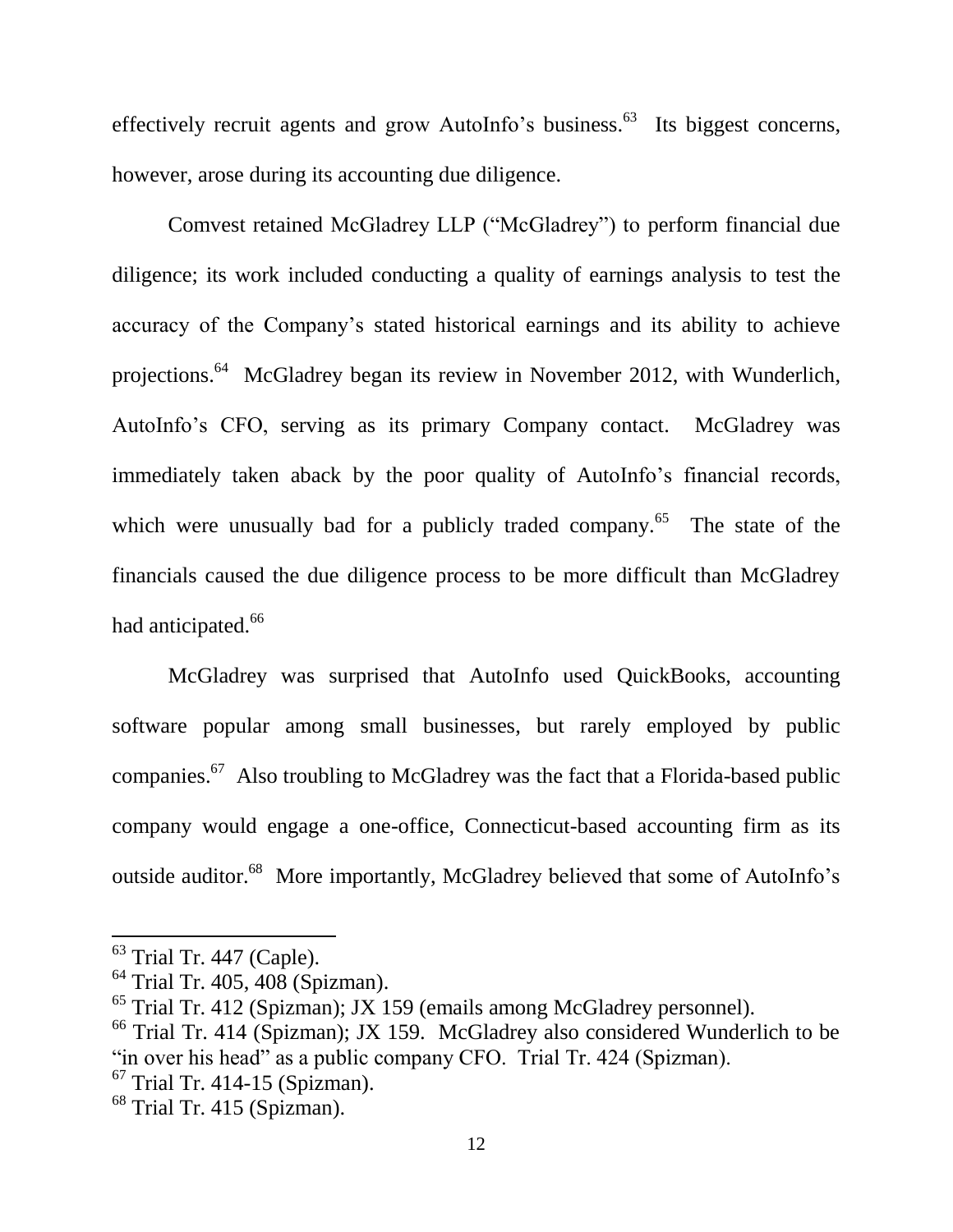accounting practices violated generally accepted accounting principles.<sup>69</sup> McGladrey raised these concerns with an increasingly troubled Comvest.<sup>70</sup>

In December 2012, McGladrey reported its findings to Comvest (the "McGladrey Report").<sup>71</sup> AutoInfo's Management had estimated the Company's 2012 adjusted EBITDA as \$10 million.<sup>72</sup> McGladrey concluded that \$7.7 million was an appropriate estimate, representing a  $23%$  reduction.<sup>73</sup> Comvest considered the McGladrey Report a "huge problem" with the potential to "blow[] up" the deal.<sup>74</sup> Not only was AutoInfo's EBITDA apparently much lower than initially assumed, but there was "a whole series of weaknesses in the company's financial reporting practices . . . ."<sup>75</sup>

AutoInfo responded to the McGladrey Report through a memorandum prepared by Wunderlich.<sup>76</sup> McGladrey considered the rebuttal unconvincing.<sup>77</sup> At the beginning of January, Wunderlich, Wachtel, and a representative from Stephens met with a Comvest representative to discuss the McGladrey Report and

 $69$  Spizman Dep. 65-66.

 $^{70}$  Trial Tr. 417 (Spizman).

 $^{71}$  JX 223.

 $72$  Trial Tr. 418-19 (Spizman).

 $73$  Trial Tr. 419 (Spizman).

 $74$  Trial Tr. 453 (Caple).

 $75$  Caple Dep. 116.

<sup>76</sup> JX 208; Trial Tr. 419-20 (Spizman).

 $77$  Trial Tr. 420 (Spizman).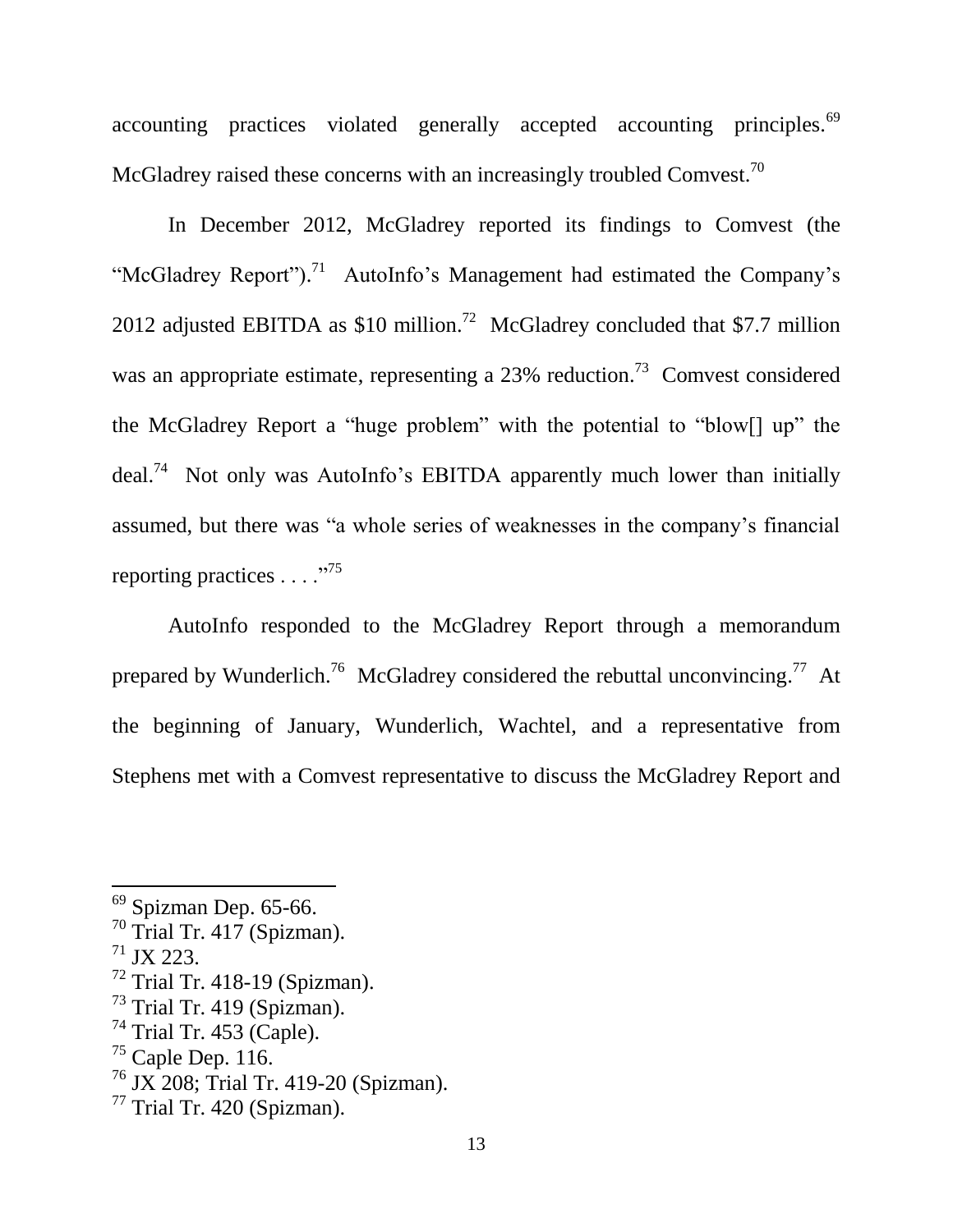AutoInfo's response.<sup>78</sup> While Comvest listened to AutoInfo's arguments, it remained convinced that the McGladrey Report raised valid issues and McGladrey did not change its conclusions.

After that meeting, Comvest lowered its offer to \$0.96 per share and AutoInfo countered at  $$1.15<sup>79</sup>$  During ensuing negotiations, Comvest learned that AutoInfo had guaranteed some loans, the existence of which had been undisclosed and unreported. Some of the borrower's creditors had filed an involuntary bankruptcy petition and AutoInfo was facing the possibility of having to satisfy the guarantees.<sup>80</sup> Comvest was concerned not only by AutoInfo's increased liabilities, but more importantly, it was troubled by the fact that the guarantees had not been properly identified in the first place.<sup>81</sup> Its confidence in the quality of AutoInfo's financial information and controls further deteriorated.<sup>82</sup>

On January 18, 2013, the Special Committee and Comvest agreed to a new price of \$1.06 per share.<sup>83</sup> Comvest had successfully negotiated for Wachtel (AutoInfo's CEO) to roll over \$500,000 and for Weiss (another executive) to roll

 $78$  JX 211 (email from Wachtel to Patterson regarding Comvest meeting).

 $79$  Trial Tr. 294 (Miller).

<sup>80</sup> JX 231 (memo to Special Committee).

 $81$  Trial Tr. 460 (Caple).

 $82$  Caple Dep. 176-77.

 $83$  JX 236 (emails among Comvest employees).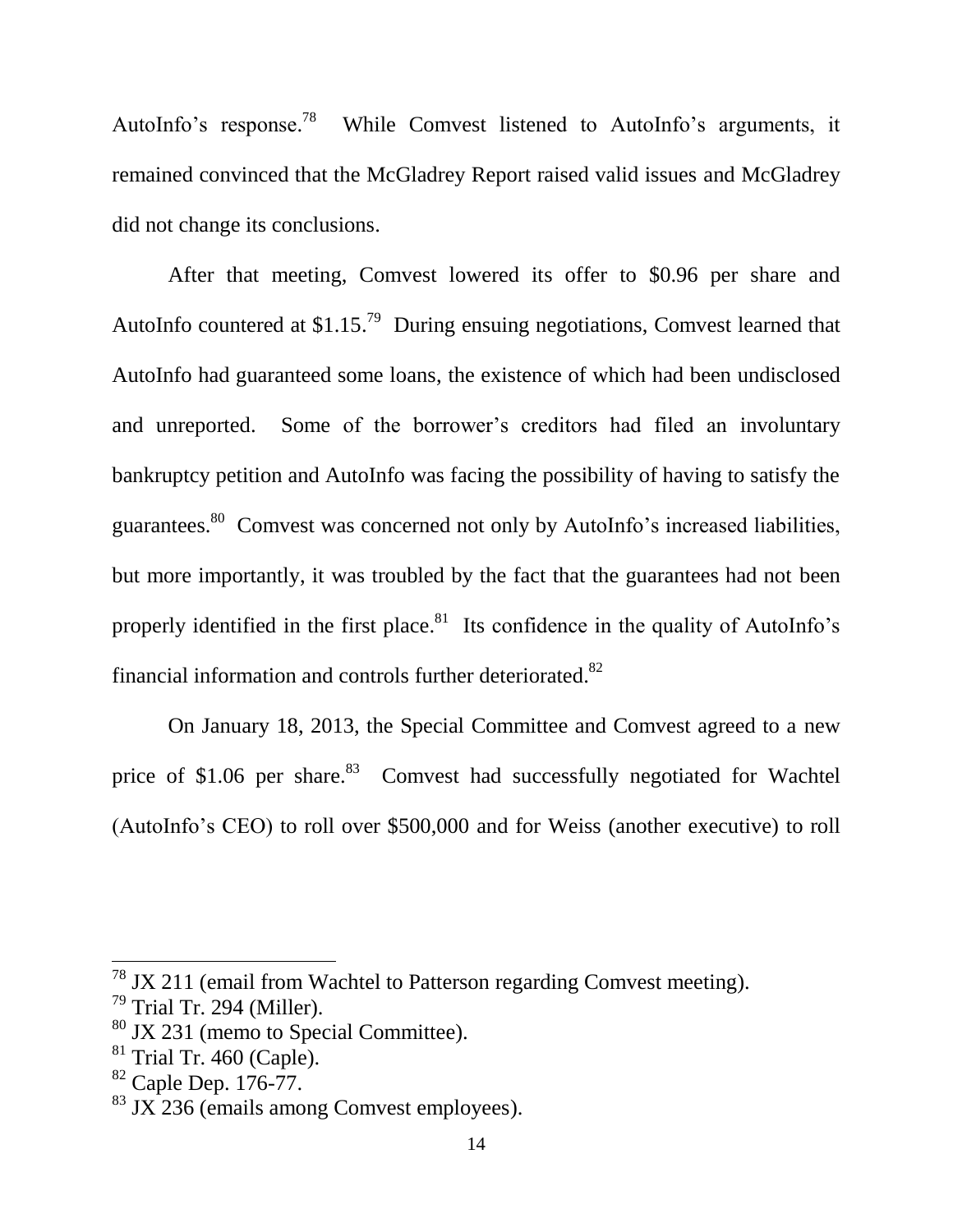over 25% of his deal proceeds.<sup>84</sup> The deal process then resumed, until discovery of another accounting deficiency. AutoInfo had improperly booked a transaction, worth approximately \$1,000,000 in EBITDA, in the third quarter of 2012 before the deal had closed.<sup>85</sup> Comvest was shocked at this revelation and was worried that AutoInfo would need to restate its financials. Characterizing his reaction, John Caple, Comvest's lead partner on the AutoInfo deal, testified, "As much as I had seen financial weaknesses in the business, the fact that the company could book a million dollar transaction that hadn't actually happened, I've just never seen that before in any business I've worked with, public or private."<sup>86</sup> AutoInfo determined, after an approximately two week review, that its financials would not need to be restated.<sup>87</sup> Nonetheless, Comvest was "disturb<sup>[ed that the error] could</sup> have happened at all, particularly given the size and the impact of the transaction."<sup>88</sup> Comvest's already low confidence in AutoInfo's Management and internal controls eroded further and it revised its offer to \$1.00 per share.<sup>89</sup>

<sup>&</sup>lt;sup>84</sup> *Id.* Comvest demanded the rollover agreements as a condition to executing at \$1.06 so that Management would retain an economic stake in AutoInfo's business moving forward. Trial Tr. 458-59 (Caple).

 $85$  Trial Tr. 460 (Caple).

<sup>86</sup> *Id.*

 $87$  Trial Tr. 461 (Caple). "The auditors determined that because the transaction could be closed now that it was simply . . . sort of a paperwork error." *Id.* <sup>88</sup> *Id.* <sup>89</sup> *Id.*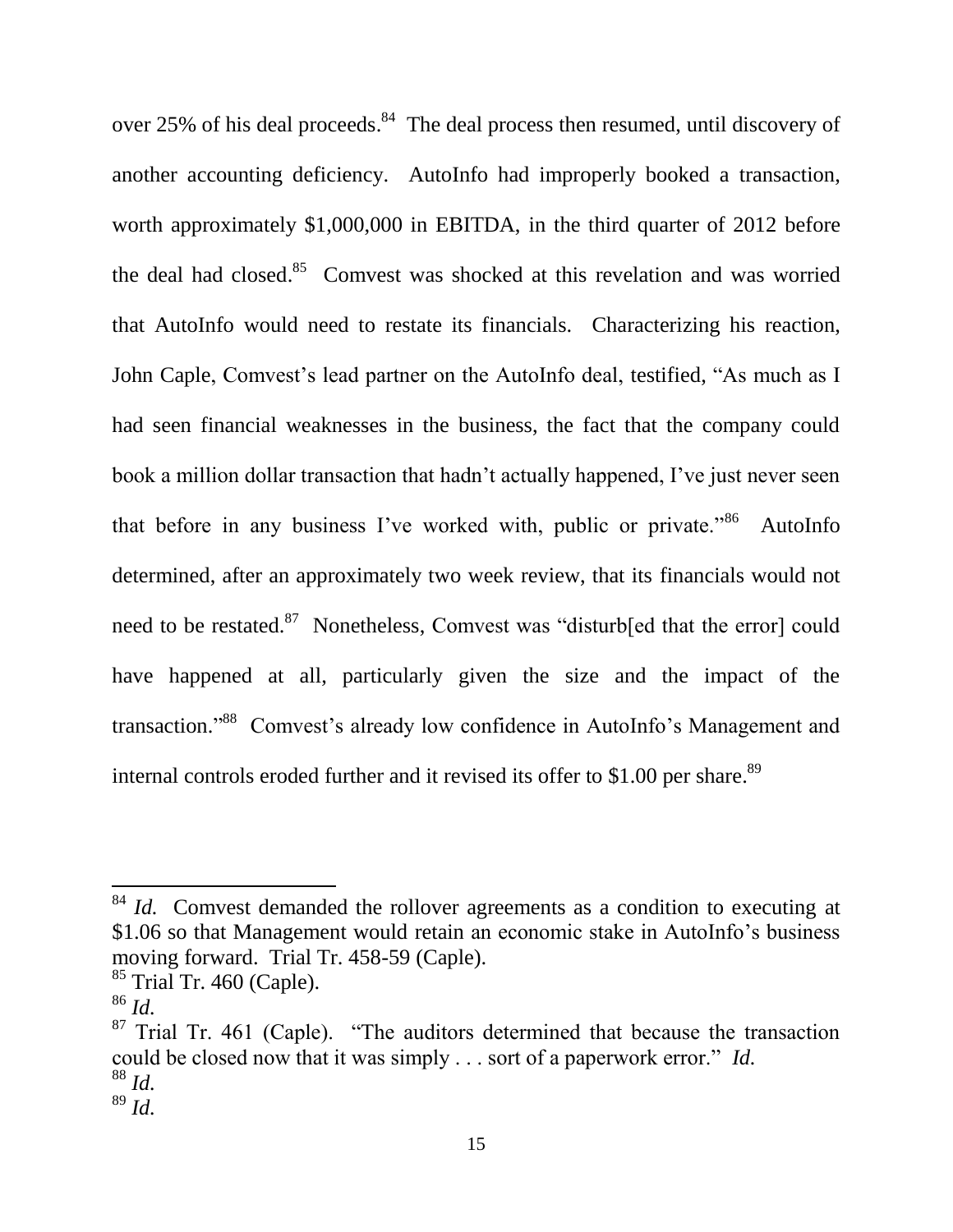On February 28, 2013, after additional negotiations, the parties ultimately reached an agreement at \$1.05 per share, with Wachtel entering into an indemnification agreement for potential breaches of AutoInfo's representations and warranties, whereby \$500,000 of his proceeds would be held in escrow.<sup>90</sup> The Board approved the Merger pursuant to the Special Committee's unanimous recommendation. Stephens had provided a fairness opinion and presentation to the Special Committee. AutoInfo announced the Merger on March 1, 2013.<sup>91</sup>

On April 25, 2013, AutoInfo's stockholders approved the deal and the transaction closed later that day. No topping bids had emerged between the deal's announcement and closing. $92$ 

# **II. THE PARTIES' COMPETING VALUATIONS**

Both parties retained well-qualified experts to opine on the fair value of Petitioners' stock as of the date of the Merger. Petitioners' expert, Donald Puglisi ("Puglisi"), suggests that AutoInfo's fair value was \$2.60 per share. He places equal weight on three valuation calculations: a discounted cash flow ("DCF")

<sup>&</sup>lt;sup>90</sup> Trial Tr. 462 (Caple); Apr. 1, 2013, AutoInfo Form DEFM14A at 5. Wachtel, Williams, and Weiss entered a rollover agreement whereby they acquired an indirect ownership interest in AutoInfo upon the closing of the Merger. Wachtel and Williams also entered into new employment agreements with AutoInfo. *Id.*  $91$  JX 302.

<sup>92</sup> This was despite at least one stockholder's attempts to solicit topping bids. *See, e.g.*, JX 309; JX 314; JX 318.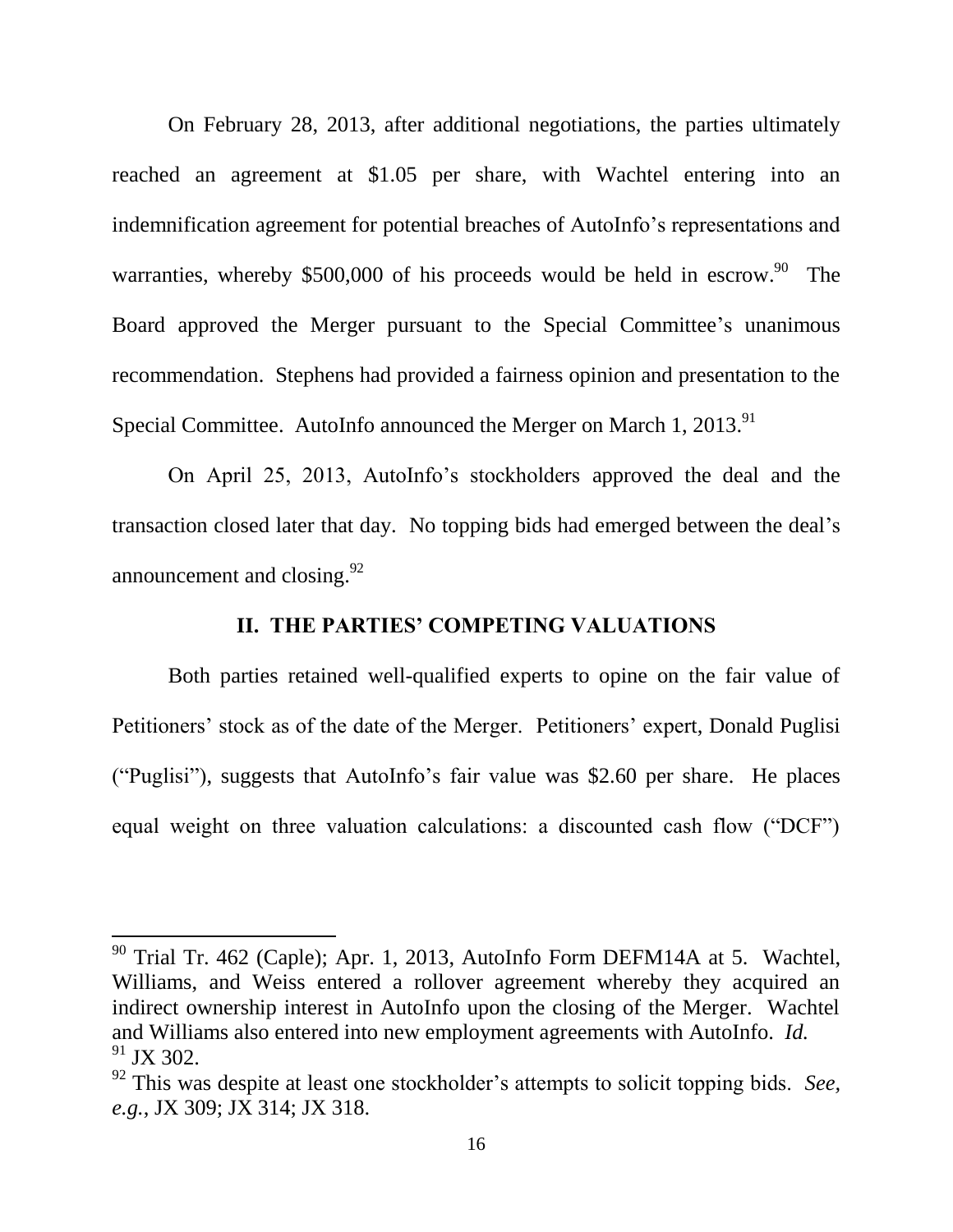analysis, and two comparable companies analyses, one using a historical based multiple and the other a forward looking multiple.  $93$ 

AutoInfo's expert, Mark Zmijewski ("Zmijewski"), submits that AutoInfo's fair value on the date of the Merger was \$0.967 per share. Unlike Puglisi, Zmijewski does not believe that a DCF or comparable companies analysis can be reliably performed with available data. Instead, he analyzed the Merger price and the market evidence regarding the strength of AutoInfo's sales process. He concluded that the Merger price, minus cost savings arising from the Merger, is the best available evidence of the Company's fair value on the Merger date.<sup>94</sup>

## **III. ANALYSIS**

## A. *The Appraisal Statute*

Under 8 *Del. C.* § 262, stockholders who elect against participating in certain merger transactions may petition the Court to determine the fair value of their stock.<sup>95</sup> Assuming all procedural requirements are satisfied, the Court

determine[s] the fair value of the shares exclusive of any element of value arising from the accomplishment or expectation of the merger or consolidation, together with interest, if any, to be paid upon the

<sup>&</sup>lt;sup>93</sup> JX 380 ("Puglisi Opening Report").

<sup>94</sup> JX 381 ("Zmijewski Opening Report"). Zmijewski did conduct a DCF analysis, for illustrative purposes, for his rebuttal expert report. *See* JX 415 ("Zmijewski Rebuttal Report") at 22. That did not affect his fair value conclusion. <sup>95</sup> 8 *Del. C.* § 262.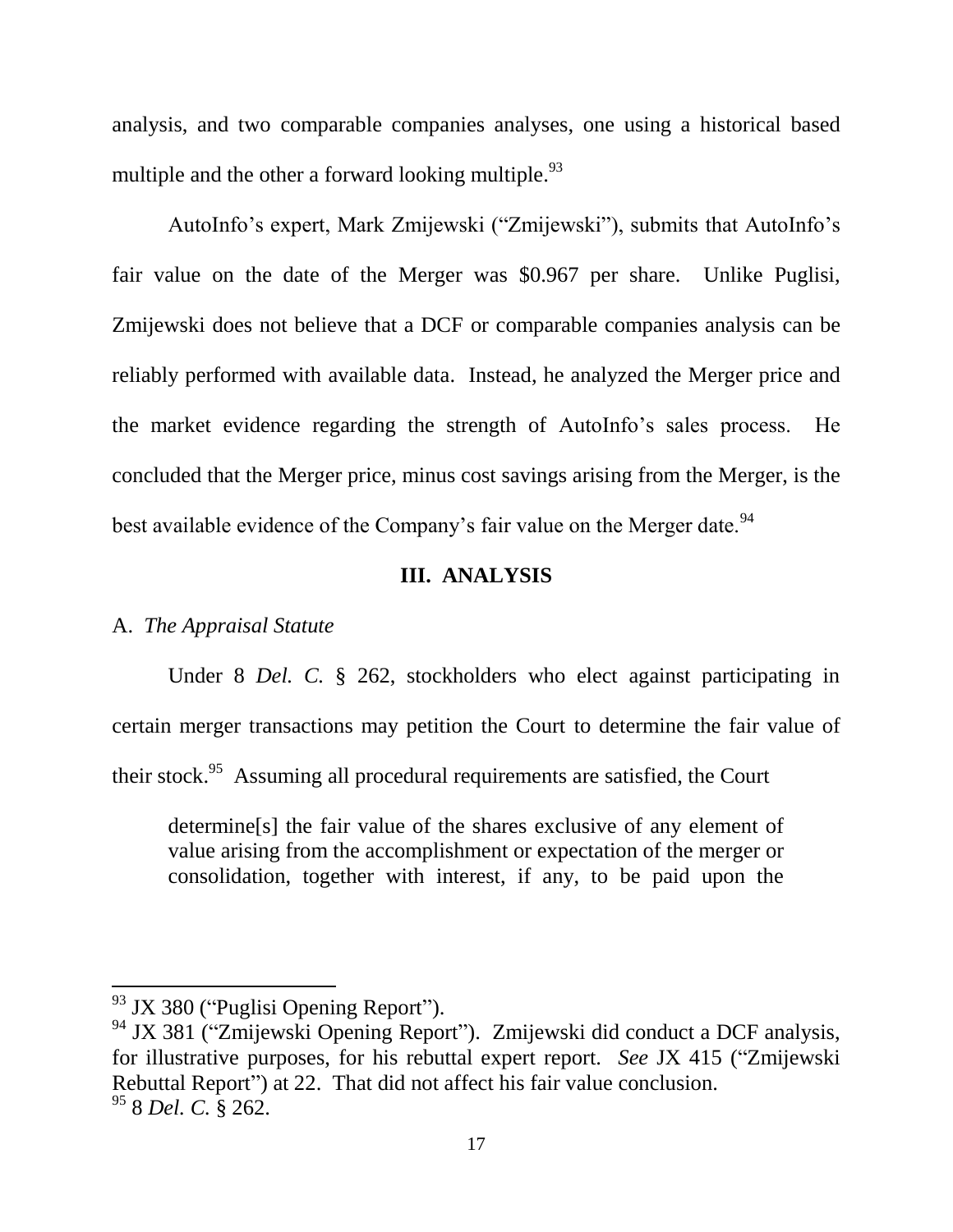amount determined to be the fair value. In determining such fair value, the Court  $\dots$  take[s] into account all relevant factors.  $96$ 

"Fair value" represents "the value to a stockholder of the firm as a going concern, as opposed to the firm's value in the context of an acquisition or other transaction."<sup>97</sup> To discharge its statutory responsibility, the Court independently evaluates the evidence concerning fair value and does not presumptively defer to any particular valuation metric.<sup>98</sup> The Court may consider "any techniques or methods which are generally considered acceptable in the financial community and otherwise admissible in court  $\ldots$   $\cdot$  <sup>999</sup> Depending on the case, a DCF analysis, a comparable transactions analysis, a comparable companies analysis, or the merger price itself may inform the Court's determination.<sup>100</sup> "[A]n arms-length merger price resulting from an effective market check" is a strong indicator of actual value. $101$ 

In a Section 262 appraisal proceeding, "both sides have the burden of proving their respective valuation positions by a preponderance of the evidence."<sup>102</sup>

 $\overline{a}$ 

<sup>&</sup>lt;sup>96</sup> 8 *Del. C.* § 262(h). There is no dispute that Petitioners have met all procedural requirements.

<sup>97</sup> *Golden Telecom, Inc. v. Global GT LP*, 11 A.3d 214, 217 (Del. 2010).

<sup>98</sup> *Id.* at 217-18.

<sup>99</sup> *Weinberger v. UOP, Inc.*, 457 A.2d 701, 713 (Del. 1983).

<sup>100</sup> *Huff Fund Inv. P'ship v. CKx, Inc.*, 2013 WL 5878807, at \*9 (Del. Ch. Nov. 1, 2013), *aff'd*, -- A.3d --, 2015 WL 631586 (Del. Feb. 12, 2015) ("*Huff*").

<sup>101</sup> *Global GT LP v. Golden Telecom, Inc.*, 993 A.2d 497, 507 (Del. Ch. 2010), *aff'd*, 11 A.3d 214 (Del. 2010).

<sup>&</sup>lt;sup>102</sup> *M.G. Bancorporation, Inc. v. Le Beau,* 737 A.2d 513, 520 (Del. 1999).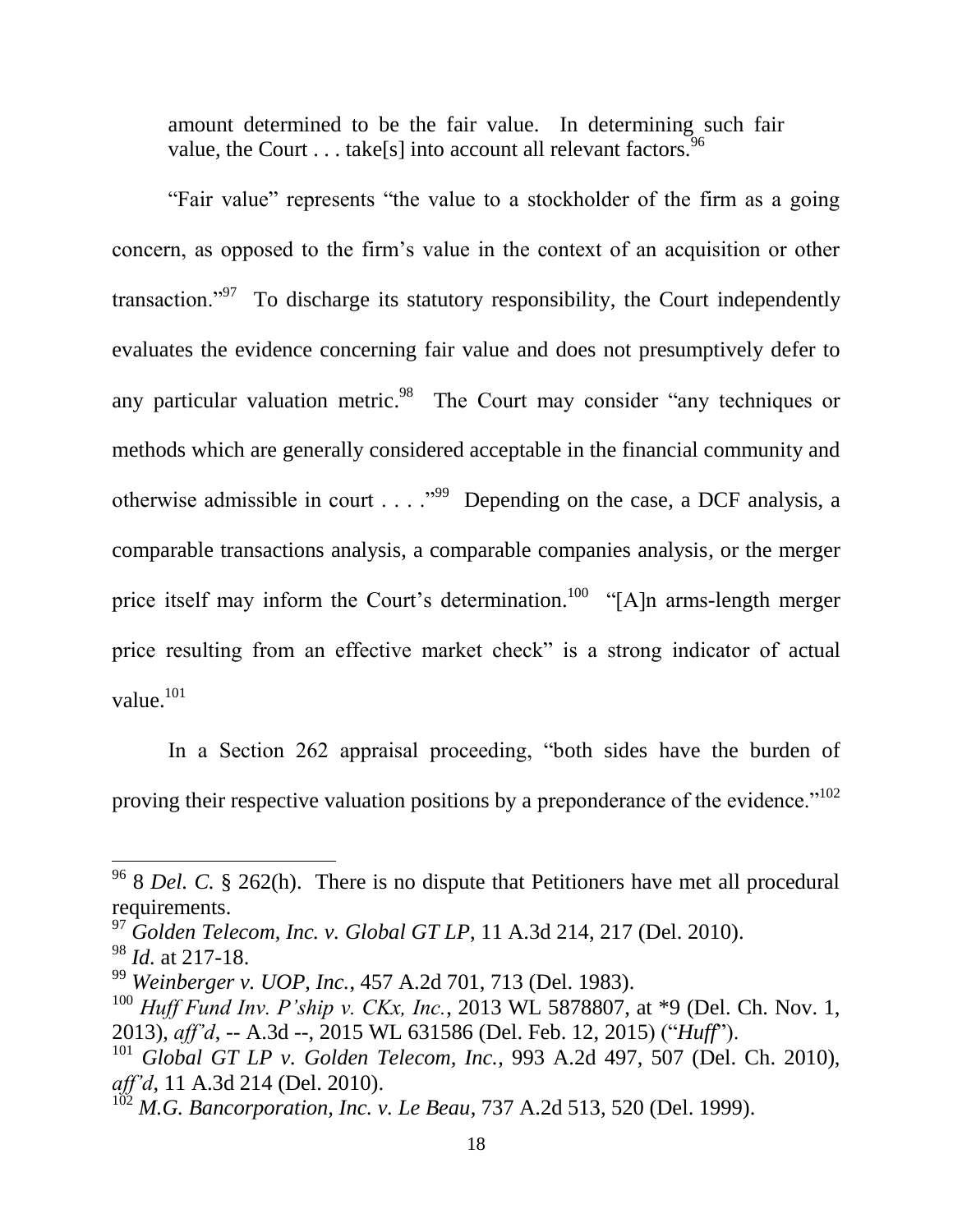The Court may select one of the parties' valuation models, make adjustments to a proffered model, or fashion its own framework.<sup>103</sup>

# B. *Puglisi's DCF Analysis*

Puglisi bases his valuation of AutoInfo in part on a DCF analysis. "DCF, in theory, is not a difficult calculation to make—five-year cash flow projections combined with a terminal value are discounted to their present value to produce an overall enterprise value."<sup>104</sup> However, when reliable inputs are unavailable, "any values generated by a DCF analysis are meaningless."<sup>105</sup> Puglisi used the Management Projections in his DCF calculation. The first question is: are those projections reliable?<sup>106</sup>

The Court will often give weight to management projections made in the regular course of business because "management ordinarily has the best first-hand knowledge of a company's operations."<sup>107</sup> Nonetheless, "management projections [may be disregarded] where the company's use of such projections was unprecedented, where the projections were created in anticipation of litigation, or where the projections were created for the purpose of obtaining benefits outside the

<sup>103</sup> *Cede & Co. v. Technicolor, Inc.*, 684 A.2d 289, 299 (Del. 1996).

<sup>104</sup> *Huff*, 2013 WL 5878807, at \*9.

<sup>105</sup> *Id.*

 $106$  That the projections were not ultimately realized does not foreclose the potential conclusion that they were reliable as of their preparation date.

<sup>107</sup> *Doft & Co. v. Travelocity.com Inc.*, 2004 WL 1152338, at \*5 (Del. Ch. May 20, 2004).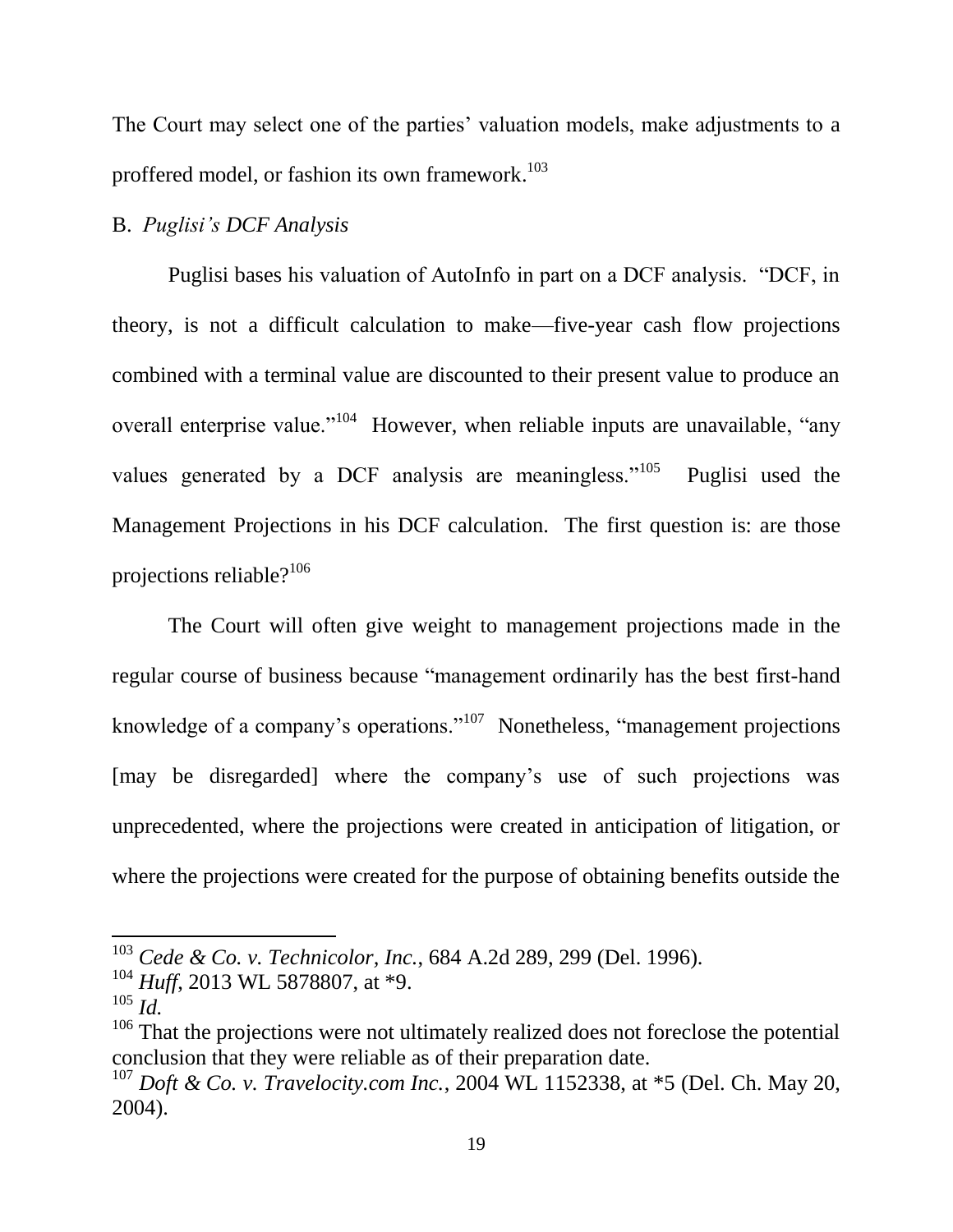company's ordinary course of business."<sup>108</sup> If management had never prepared projections beyond the current fiscal year, the Court may be skeptical of its first attempt. $^{109}$ 

Here, Petitioners have failed to establish that the Management Projections can be relied upon.<sup>110</sup> Management prepared them at Stephens's request and with the guidance that they "need[ed] to be optimistic" to maximize the effort to market the Company. $^{111}$  Management had never prepared anything resembling the Management Projections before and "hadn't analyzed the business historically in a way that would allow [it] to predict the future."<sup>112</sup> Stephens had advised, "You're trying to sell the business. You need to paint the most optimistic and bright current and future condition of the company that you can. All positive. Let's get the most interest by painting the most positive picture of this business."<sup>113</sup>

<sup>108</sup> *Huff*, 2013 WL 5878807, at \*9.

<sup>109</sup> *Merion Capital, L.P. v. 3M Cogent, Inc.*, 2013 WL 3793896, at \*11 (Del. Ch. July 8, 2013) (citing *Gearreald v. Just Care, Inc.*, 2012 WL 1569818, at \*4 (Del. Ch. Apr. 30, 2012)).

<sup>&</sup>lt;sup>110</sup> AutoInfo's expert agrees that "the Management Projections are not a reliable forecast of the Company's expected future performance and, thus, would not yield a reliable indication of the Fair Value of AutoInfo common stock." Zmijewski Opening Report ¶ 53.

 $11\overline{1}$  Trial Tr. 281-82 (Miller).

 $112$  Trial Tr. 354 (Williams).

 $113$  Trial Tr. 355 (Williams).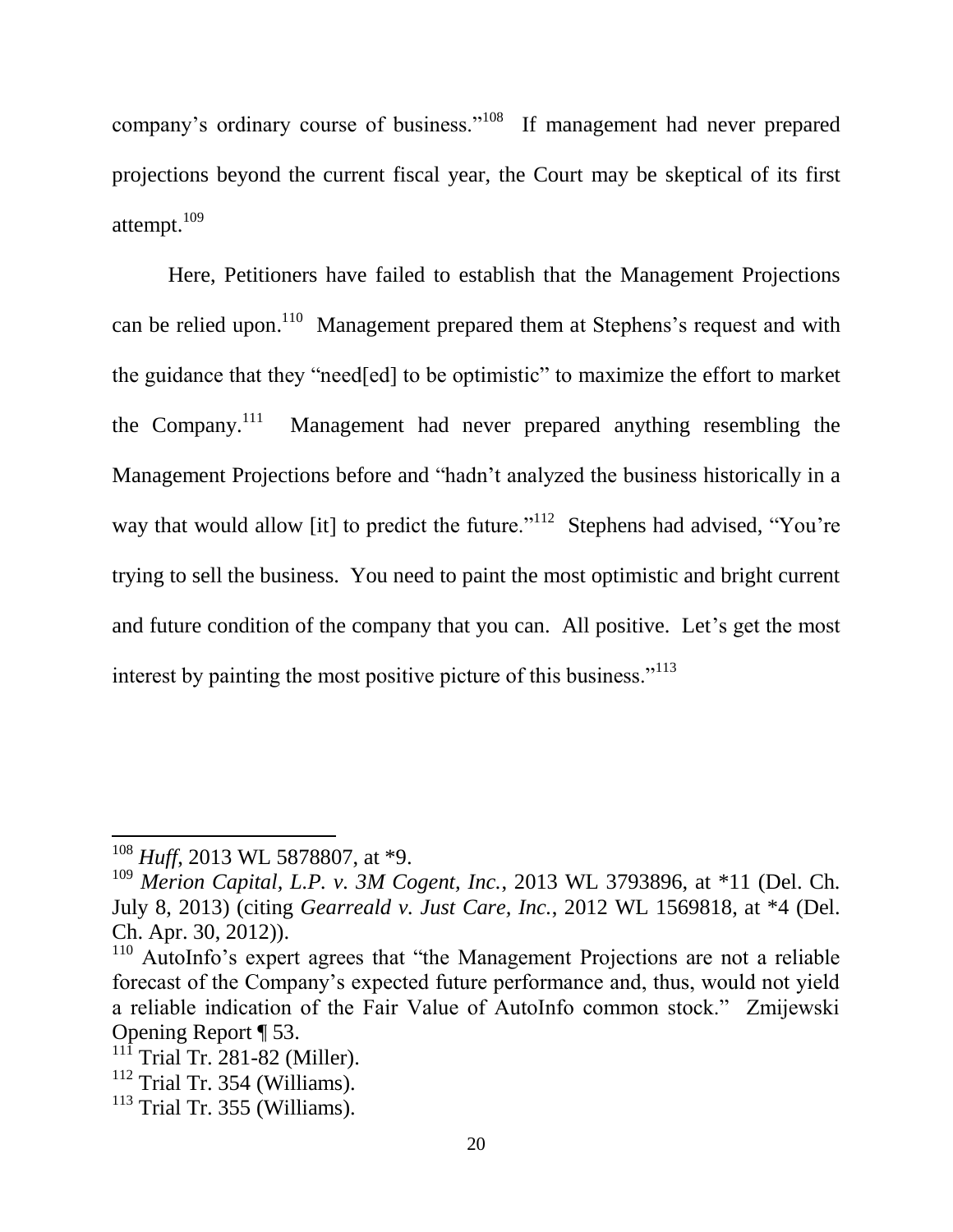As discussed in Section I.C.3 above, the Management Projections were indisputably optimistic.<sup>114</sup> Puglisi, Petitioners' own expert, testified that he would have implied a discount factor to back out the optimism if the record had provided a basis for calculating one.<sup>115</sup> Even if Management had not been motivated to paint a bright picture, its projections would have been unreliable. Again, Management itself had no confidence in its ability to forecast.<sup>116</sup> If Management could not have been trusted to produce credible projections in the ordinary course of business, the projections it created during the sales process deserve little deference. Because Petitioners have failed to establish the credibility of a key component in their expert's DCF analysis, the Court gives that analysis no weight.<sup>117</sup>

# C. *Puglisi's Comparable Companies Analyses*

Puglisi performed two comparable companies analyses, one using a 2012 EBITDA figure derived from AutoInfo's 2012 10-K, and the other using an estimated 2013 EBITDA created by modifying the Management Projections. To perform a comparable companies analysis, one must first identify a set of actively traded public companies sharing similar business characteristics with the subject

<sup>114</sup> *See supra* note 30.

 $115$  Trial Tr. 237 (Puglisi).

<sup>&</sup>lt;sup>116</sup> See supra text accompanying note 28 (describing the Management Projections as "a bit of a chuckle and a joke").

 $117$  This conclusion is corroborated by the dramatic difference between Puglisi's DCF value and the Merger price. As discussed below, the Merger price, unlike Puglisi's DCF output, is indicative of fair value.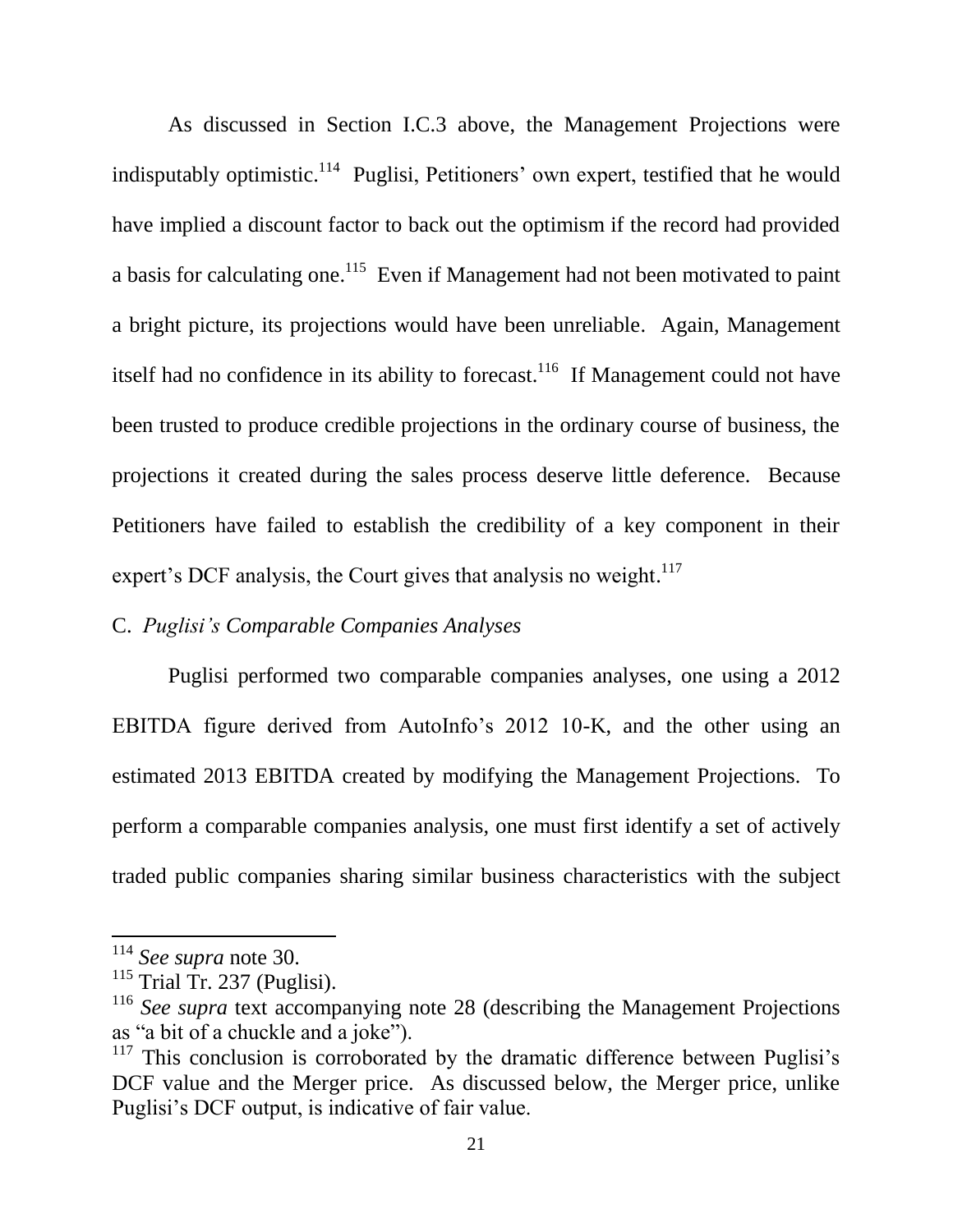company. Using available information, one then derives a valuation multiple that, when multiplied by a relevant financial performance metric, such as EBITDA, provides an estimate of the value of a company as a whole.

The Court may credit a comparable companies analysis in an appraisal proceeding; however, "[t]he utility of the comparable company approach depends on the similarity between the company the court is valuing and the companies used for comparison."<sup>118</sup> Petitioners bear the burden of proving that Puglisi's "comparables are truly comparable."<sup>119</sup> Because they fail to meet their burden, the Court gives no weight to Puglisi's comparable companies analyses.<sup>120</sup>

1. AutoInfo is Significantly Smaller than Puglisi's Supposed Comparables

The Court may reject comparable companies analyses based on purported comparables that differ significantly in size from the company being appraised.<sup>121</sup>

l

<sup>118</sup> *In re Radiology Assocs., Inc. Litig.*, 611 A.2d 485, 490 (Del. Ch. 1991).

<sup>119</sup> *In re AT & T Mobility Wireless Operations Hldgs. Appraisal Litig.*, 2013 WL 3865099, at \*2 (Del. Ch. June 24, 2013) (quoting *ONTI, Inc. v. Integra Bank*, 751 A.2d 904, 916 (Del. Ch. 1999)).

 $120$  Of course, if the Court had accepted that the comparables are truly comparable, it would have needed to test the reliability of the EBITDA figures that Puglisi used as inputs.<br> $\frac{121}{568}$ 

<sup>121</sup> *See, e.g.*, *Merion Capital*, 2013 WL 3793896, at \*6 ("[I]t would be inappropriate to compare a company with an enterprise value of \$14.7 million . . . to a company . . . with an enterprise value more than 25 times higher."); *Reis v. Hazelett Strip-Casting Corp.*, 28 A.3d 442, 477 (Del. Ch. 2011) (rejecting the comparable companies approach because the comparables were "much bigger than [the subject company] . . . [and] enjoy[ed] better access to capital . . ."); *In re PNB Hldg. Co. S'holders Litig.*, 2006 WL 2403999, at \*25 n.125 (Del. Ch. Aug. 18, 2006) (finding a comparable companies analysis flawed where the "comparable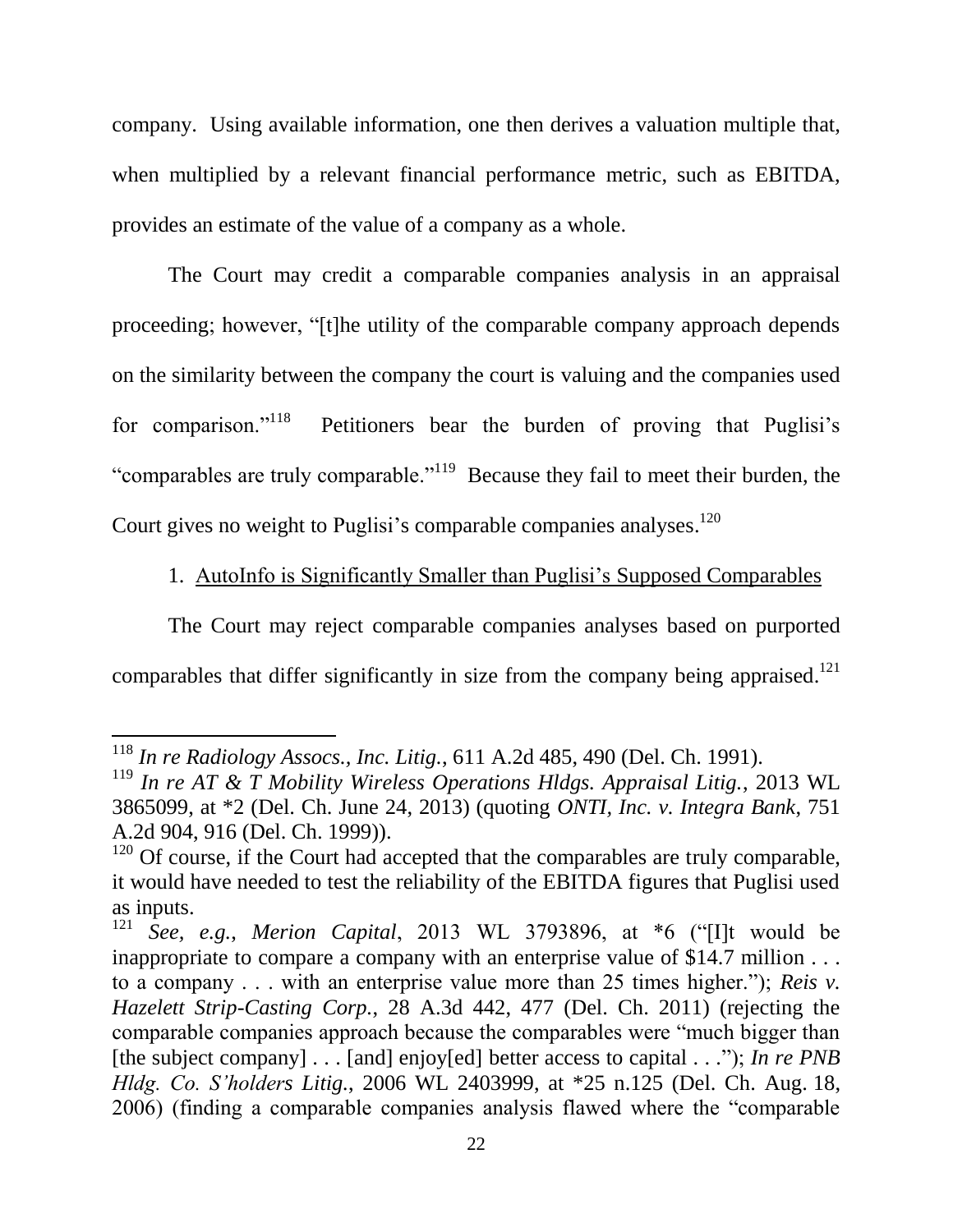It is undisputed that Puglisi's comparables are all significantly larger than AutoInfo. As of the Merger date, their market capitalizations ranged from more than twice, to more than 300 times, AutoInfo's size. $122$  All but two of Puglisi's comparables had a market capitalization more than ten times AutoInfo's. While recognizing this fact, Petitioners argue that size, while relevant in other contexts, is not a determining factor here.

Puglisi testified that he did not observe a meaningful relationship between a company's size and its multiple among his comparables. He could not recall "ever discriminating inclusion in comparable companies based on company size . . . [because] size itself should not have an impact on the ultimate valuation."<sup>123</sup> Although there may be little theoretical basis for discriminating comparables based on size, doing so has empirical support and is common both in practice and in this Court.<sup>124</sup> Zmijewski suggests that it would be inappropriate to select comparables

 $\overline{a}$ 

publicly-traded companies all were significantly larger than [the subject company], with one having assets of \$587 million as compared to [the subject company's] assets of \$126 million . . ."); *Gray v. Cytokine Pharmasciences, Inc.*, 2002 WL 853549, at \*9 n.19 (Del. Ch. Apr. 25, 2002) (finding a comparable companies analysis unreliable where the comparables "taken together had a market capitalization with a median 24 times higher than [the appraised company] . . . [and t]he median revenue of the comparable companies was 12 times larger than [the appraised company]").

 $122$ <sup>122</sup> Puglisi Opening Report Ex. C.

 $123$  Trial Tr. 155-56 (Puglisi).

<sup>124</sup> *See supra* note 121. *See also* ROBERT W. HOLTHAUSEN & MARK E. ZMIJEWSKI, CORPORATE VALUATION THEORY, EVIDENCE & PRACTICE 525 (Cambridge Business Publishers, LLC 2014). Puglisi did employ a size premium in his DCF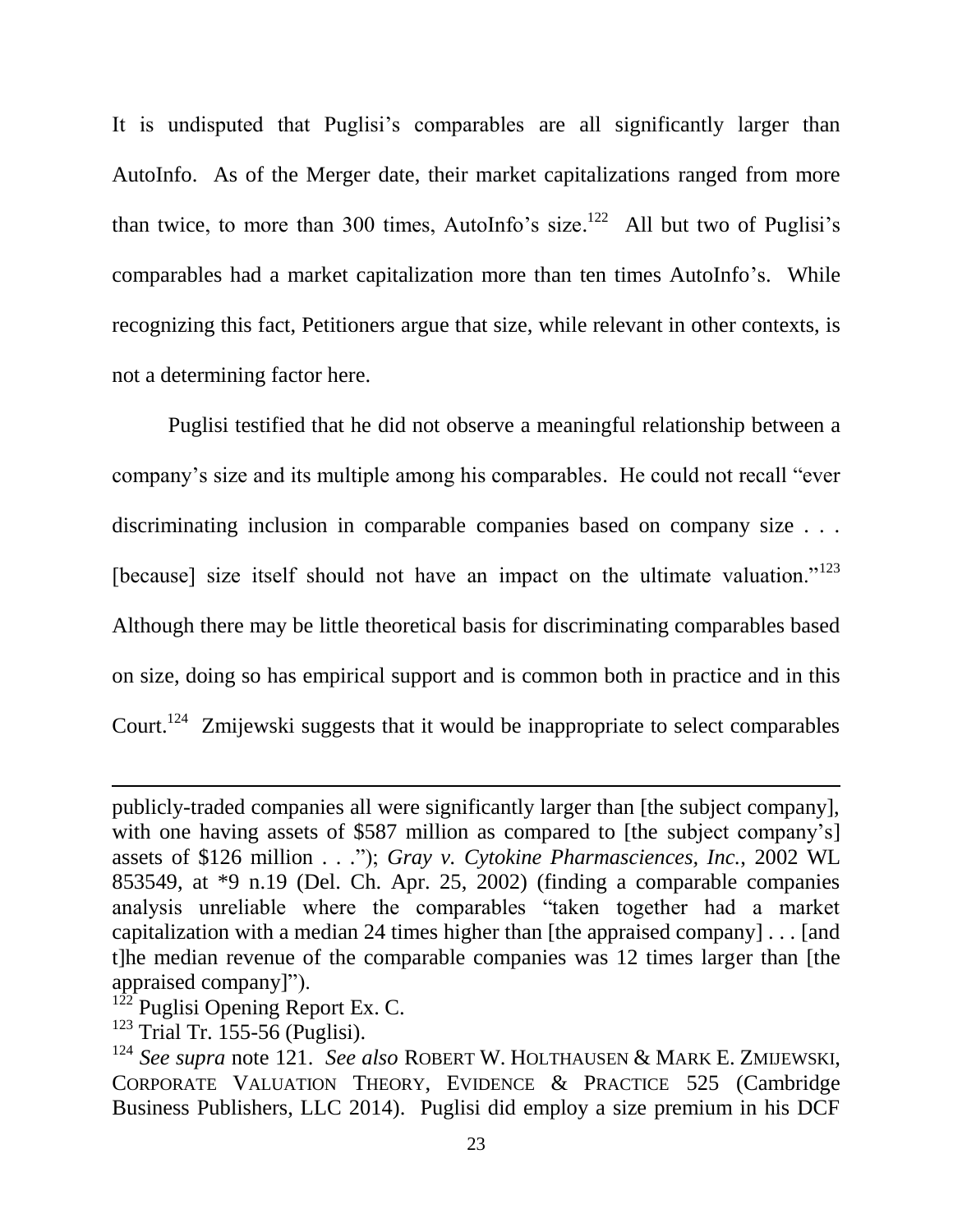without regard to relative market capitalization without otherwise controlling for risk and other differences.<sup>125</sup>

All else equal, smaller firms are riskier and thus face higher costs of equity capital. This higher cost of capital leads to lower market multiples.<sup>126</sup> Miller, Stephens's representative, suggests

Typically in this sector, small cap companies tend to be valued at lower multiples. That's generally been the case in the . . . dozen years that I've spent covering this sector. The market tends to ascribe premium multiples to companies that are larger . . . [and] are considered more stable businesses. And therefore, investors are willing to . . . afford those companies . . . a higher trading multiple.<sup>127</sup>

Before delivering its fairness opinion, Stephens performed a comparable companies analysis. Based on its experience in the transportation services industry, Stephens, unlike Puglisi, did not rely on the median multiple of its comparables. It selected a lower multiple range, based on differences between AutoInfo and the comparables, including size, business model, and the quality of management. 128 Stephens grouped its comparable companies by size, which showed a relationship between size and multiples.<sup>129</sup>

analysis, thus recognizing the empirically observed size effect whereby the capital asset pricing model understates the returns to small firms. *See* Trial Tr. 198-99 (Puglisi).

<sup>&</sup>lt;sup>125</sup> Zmijewski Rebuttal Report ¶ 30.

<sup>126</sup> *Id.* at ¶ 28. *See also Merion Capital*, 2013 WL 3793896, at \*6.

 $127$  Miller Dep. 148.

<sup>&</sup>lt;sup>128</sup> Miller Dep. 154-55.

<sup>&</sup>lt;sup>129</sup> Stephens's Special Committee Presentation 18.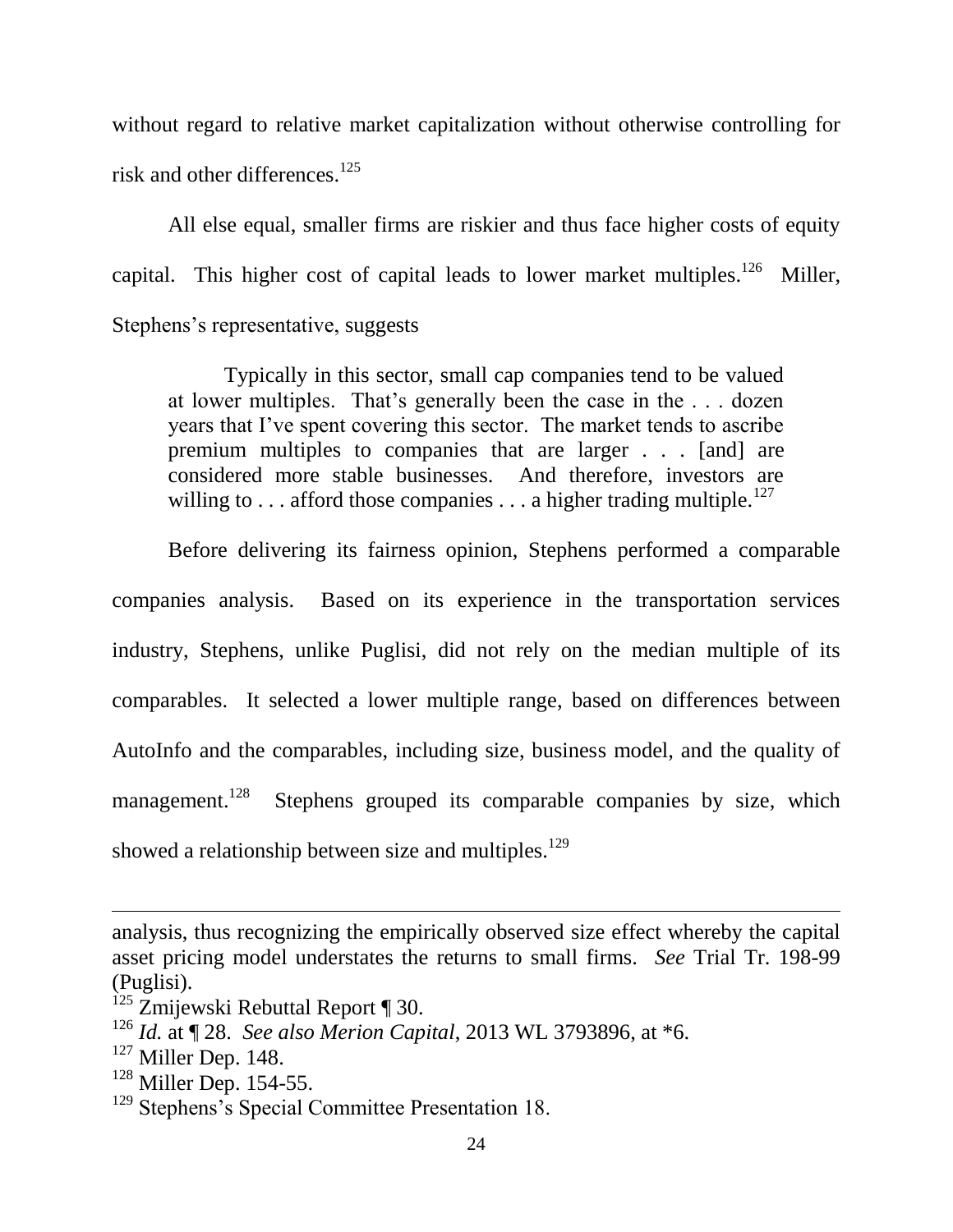While Petitioners criticize Stephens's size grouping as arbitrary and selfserving, in its initial July 29, 2011, Strategic Initiatives Overview presentation to AutoInfo, Stephens highlighted the fact that AutoInfo had "consistently traded at valuation multiples well below its peer group due to the Company's relatively small scale  $\ldots$   $\cdot$  <sup>130</sup> Petitioners have failed to show that the size difference between AutoInfo and Puglisi's supposedly comparable companies is immaterial. 131

## 2. AutoInfo's 100% Agent-Based Model

Puglisi did not consider the differences between freight brokerage businesses that use the company store model and those that employ an agent-based model as important for valuation purposes. $132$  As described in Section I.A above, in a company store model, "[b]rokers are direct employees of the company," while in an agent-based model, the brokers are independent contractors.<sup>133</sup> According to

 $\overline{a}$ 

<sup>&</sup>lt;sup>130</sup> Stephens's Strategic Initiatives Overview 5.

<sup>&</sup>lt;sup>131</sup> Petitioners note the Court's usual skepticism of "an expert [who] throws out his sample and simply chooses his own multiple in a directional variation from the median and mean that serves his client's cause . . . ." *In re Orchard Enters., Inc.*, 2012 WL 2923305, at \*11 (Del. Ch. July 18, 2012). While Petitioners contend that Puglisi's use of a median multiple is thus preferable to accepting Stephens's lower numbers, AutoInfo has not suggested that the Court rely on any comparable companies analysis. Also, Stephens's choice of multiple was not a post hoc determination made during litigation, but a reasoned selection based on its industry experience. Regardless, the Court need not consider the soundness of Stephens's choice to view Puglisi's methodology as unreliable.

 $132$  Puglisi Dep. 125.

<sup>&</sup>lt;sup>133</sup> L.E.K. Consulting Due Diligence Presentation 32.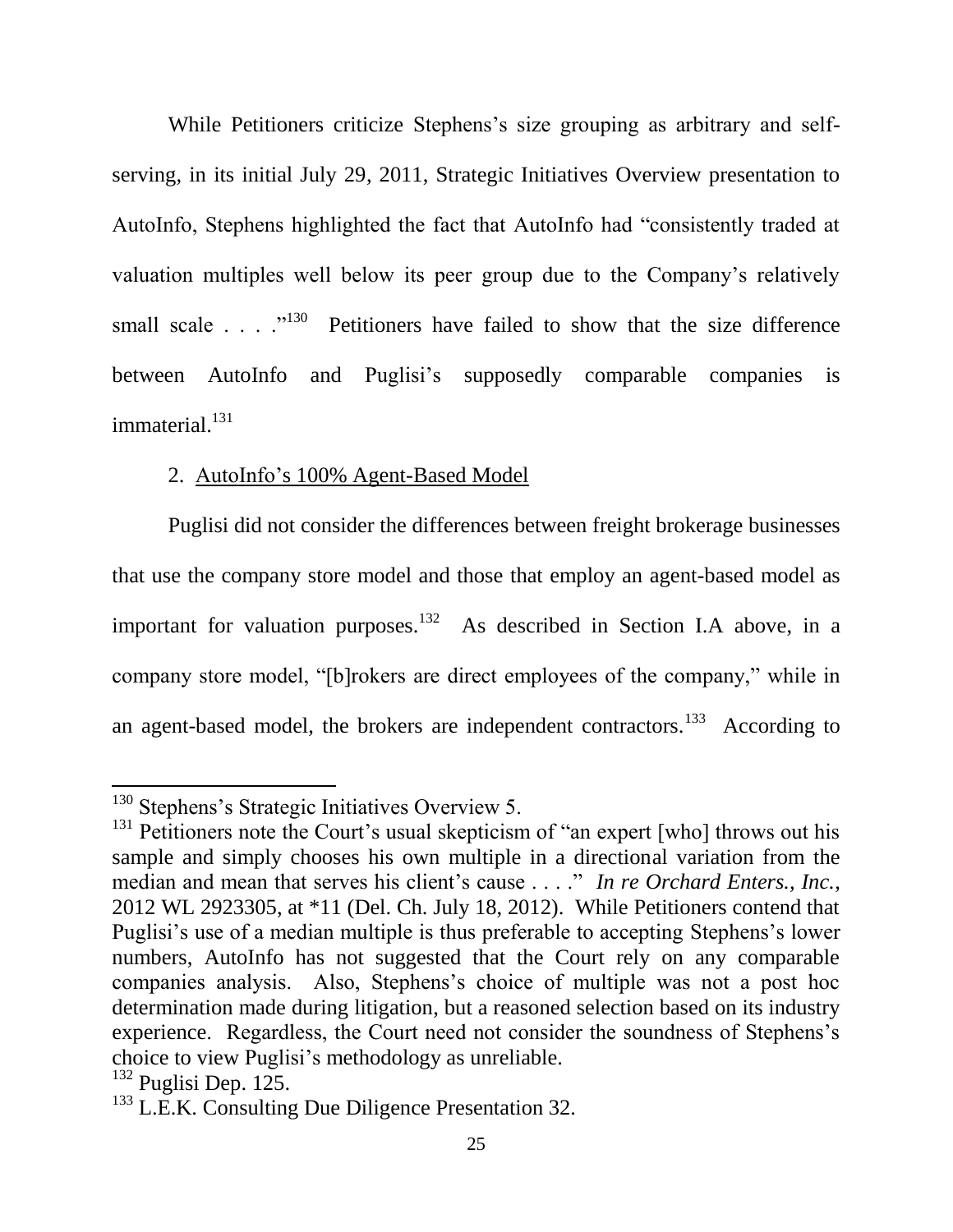Miller, who has years of experience in the transportation sector, "agent-based models . . . are generally less desirable. They're perceived as riskier. The company does not have control over the customer relationship. The agent does. And so the agent-based models are generally . . . less desirable and generally they tend to trade at lower multiples than the company store models."<sup>134</sup>

That the market perceives the agent-based model as inferior was corroborated by the reaction that one AutoInfo stockholder received while soliciting topping bids for the Company. That stockholder learned that "the agentbased model with no company-owned locations, especially in important shipping hubs, was a bigger deal to potential acquirers than  $\ldots$  [initially] realized."<sup>135</sup> AutoInfo's 100% agent-based model was a "problem" for potential buyers.<sup>136</sup>

At trial, Puglisi, who lacks Miller's experience in the freight brokerage sector, could not identify which of his comparable companies used which type of business model, but suspected that the majority were agent-based.<sup>137</sup> Miller testified specifically regarding the business models of Stephens's comparables and

 $134$  Trial Tr. 304 (Miller). Miller testified regarding the many differences between AutoInfo and the supposedly comparable companies. *See* Trial Tr. 302-15 (Miller).

 $135$  JX 357 (email exchange regarding AutoInfo's valuation).

 $136$  JX 346 (email to uninterested solicited buyer).

<sup>137</sup> Trial Tr. 238-39 (Puglisi).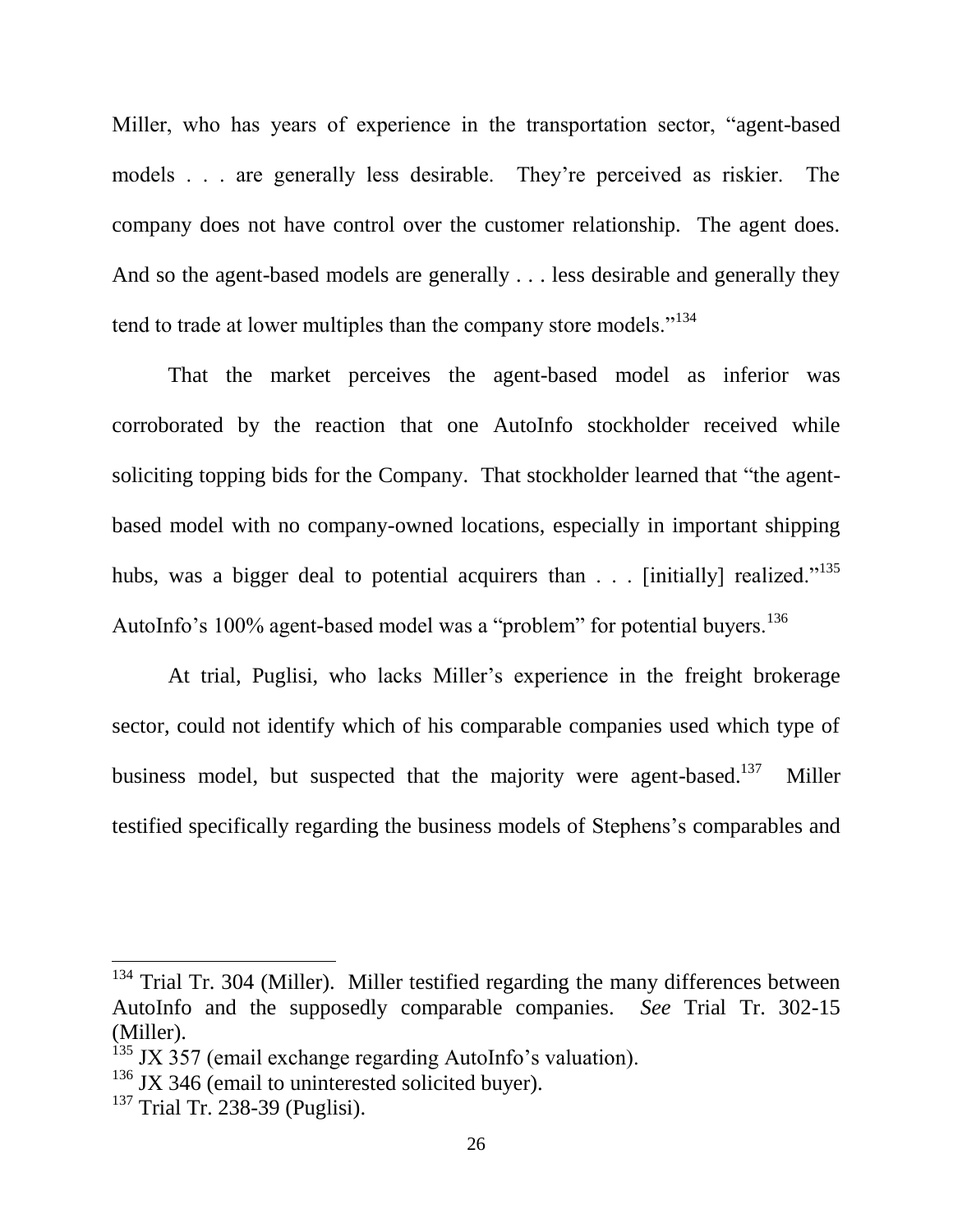explained that they mostly use company store models.<sup>138</sup> In its fairness opinion, Stephens had taken advantage of its industry experience and its knowledge of AutoInfo's business to select a below-median multiple for its comparable companies analysis.<sup>139</sup> Petitioners have not established that the differences between AutoInfo's business model and those of Puglisi's comparable companies are unimportant.

# 3. Summary of Puglisi's Comparable Companies Analyses

Because the weight of the evidence suggests that size and business model affect the multiples at which companies trade in the freight brokerage industry, Puglisi's comparable companies analyses are not reliable indicators of value. The Court's confidence in this conclusion is bolstered by the facts that (i) all of the bids received by AutoInfo during the sales process implied market multiples well below Puglisi's, and (ii) AutoInfo ultimately sold, through a thorough sales process, at a price less than half of Puglisi's comparable companies valuations.<sup>140</sup> The Court was unable independently to derive in any reasoned manner a valuation multiple from the purported comparables. Accordingly, the Court gives no weight to any comparable companies analysis.

<sup>&</sup>lt;sup>138</sup> Trial Tr. 302-14 (Miller). Some companies used a mixed model. AutoInfo used a 100% agent-based model.

<sup>139</sup> Trial Tr. 314-15 (Miller).

<sup>140</sup> *See* RX-9; RX-10 (demonstrative exhibits charting market multiples implied by bids for AutoInfo).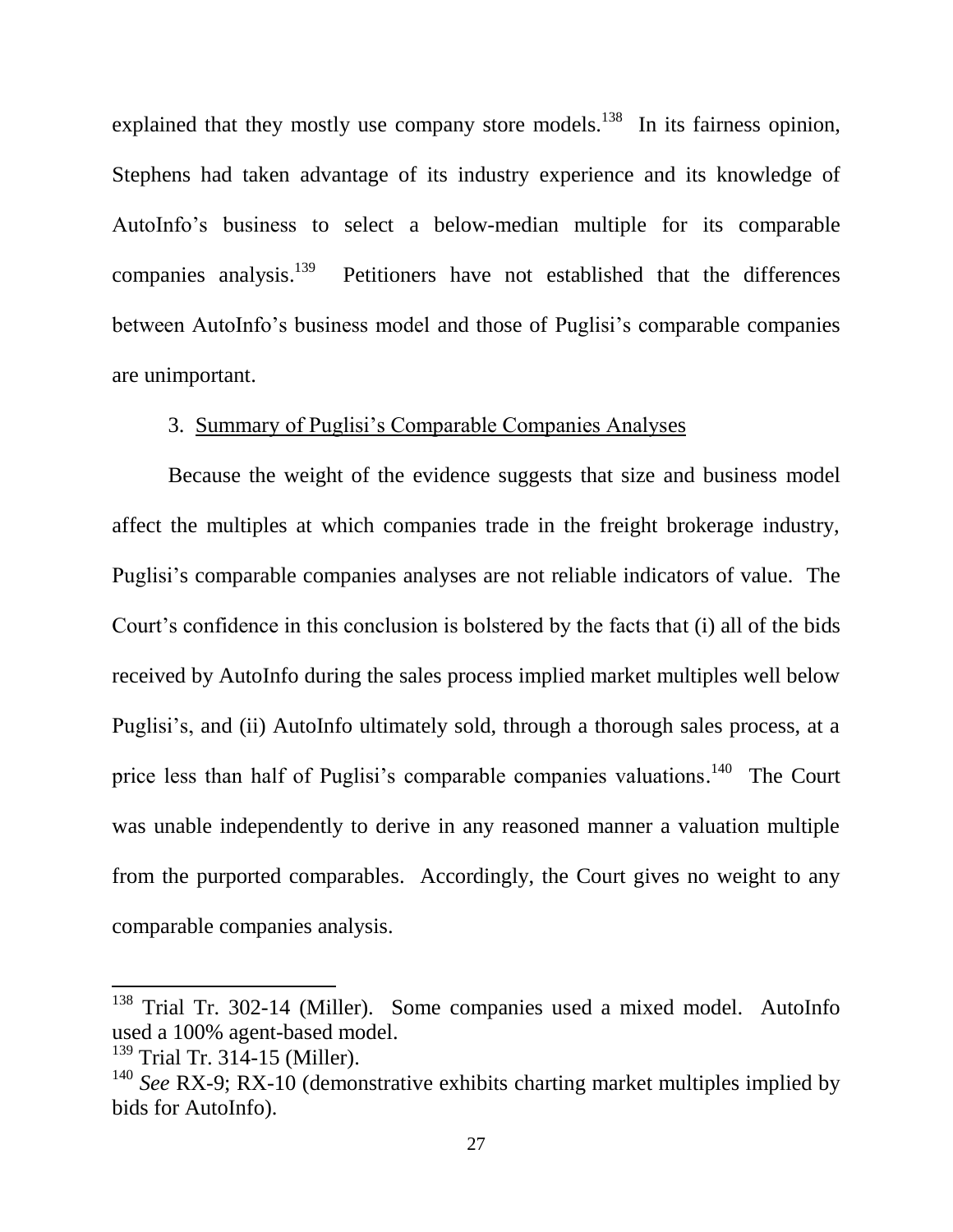#### D. *Merger Price*

Zmijewski, AutoInfo's expert, relies on the Merger price as a reliable indication of AutoInfo's fair value at the time of the Merger. "[W]here no comparable companies, comparable transactions, or reliable cash flow projections exist, ... the merger price [may be] the most reliable indicator of value."<sup>141</sup> Nonetheless, the Court will give little weight to a merger price unless the record supports its reliability.

The dependability of a transaction price is only as strong as the process by which it was negotiated.<sup>142</sup> For example, a transaction that implicates selfinterested parties or an inadequate market check may generate a price divergent from fair value. Conversely, where a company "was marketed to potential buyers . . . [through a process that was] thorough, effective, and free from any spectre of self-interest or disloyalty," the outcome of that process is significant.<sup>143</sup>

Petitioners argue that the Merger price deserves no weight because (i) the Merger price is not a business valuation methodology, (ii) the Court cannot rely on the price if no business valuation methodology, *e.g.*, a DCF analysis, was performed to corroborate the price, and (iii) even if the Merger price could be considered, AutoInfo's sales process was deficient.

<sup>&</sup>lt;sup>141</sup> *Huff*, 2013 WL 5878807, at \*13.

<sup>142</sup> *Id.*

<sup>143</sup> *Id.*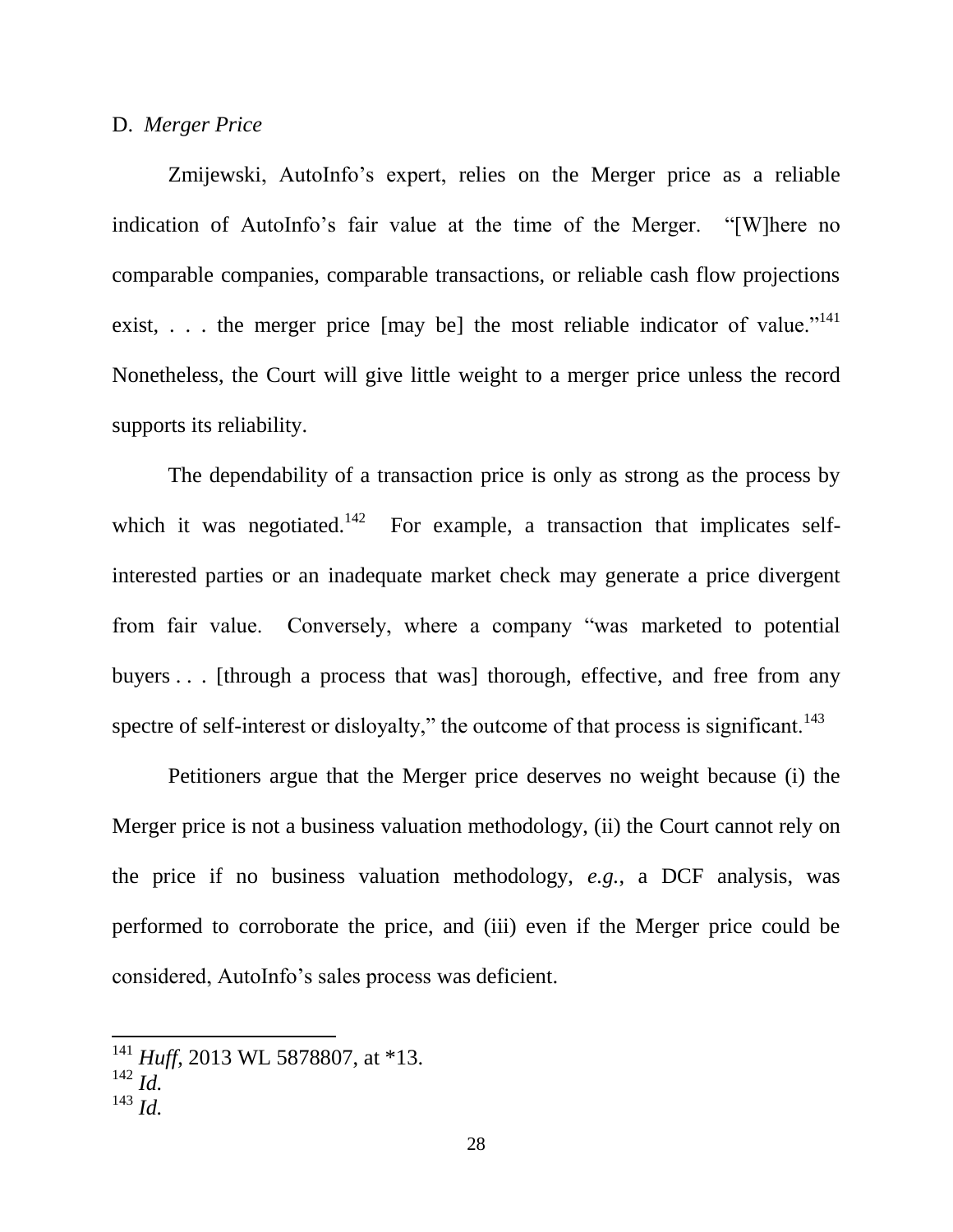Petitioners' first two contentions are easily dismissed. As discussed, this Court can, and has, relied on a merger price when appraising a company. When it is the best indicator of value, the Court may assign 100% weight to the negotiated price.<sup>144</sup> Although the Court may not presumptively defer to price, no particular valuation methodology must provide corroboration. Rather, the Court may, in its discretion, look to any "evidence tending to show that [the merger price] represents the going concern value of the company rather than just the value of the company to one specific buyer."<sup>145</sup> Here, evidence regarding AutoInfo's sales process substantiates the reliability of the Merger price.

The manner by which AutoInfo was sold is described in Section I.C. above. This case does not involve self-interest or disloyalty; nothing like a controlling stockholder's freezing out the minority is at issue. The Merger was negotiated at arm's length, without compulsion, and with adequate information. It was the result of competition among many potential acquirers. However, Petitioners argue that the sales process was flawed and cannot be expected to have produced a price representative of value. Based on the evidence, the Court concludes that Petitioners' objections, discussed next, are either unwarranted or overblown.

<sup>144</sup> *See, e.g.*, *Union Ill. 1995 Inv. Ltd. P'ship v. Union Fin. Gp., Ltd.*, 847 A.2d 340, 357 (Del. Ch. 2004).

<sup>145</sup> *M.P.M. Enters., Inc. v. Gilbert*, 731 A.2d 790, 797 (Del. 1999).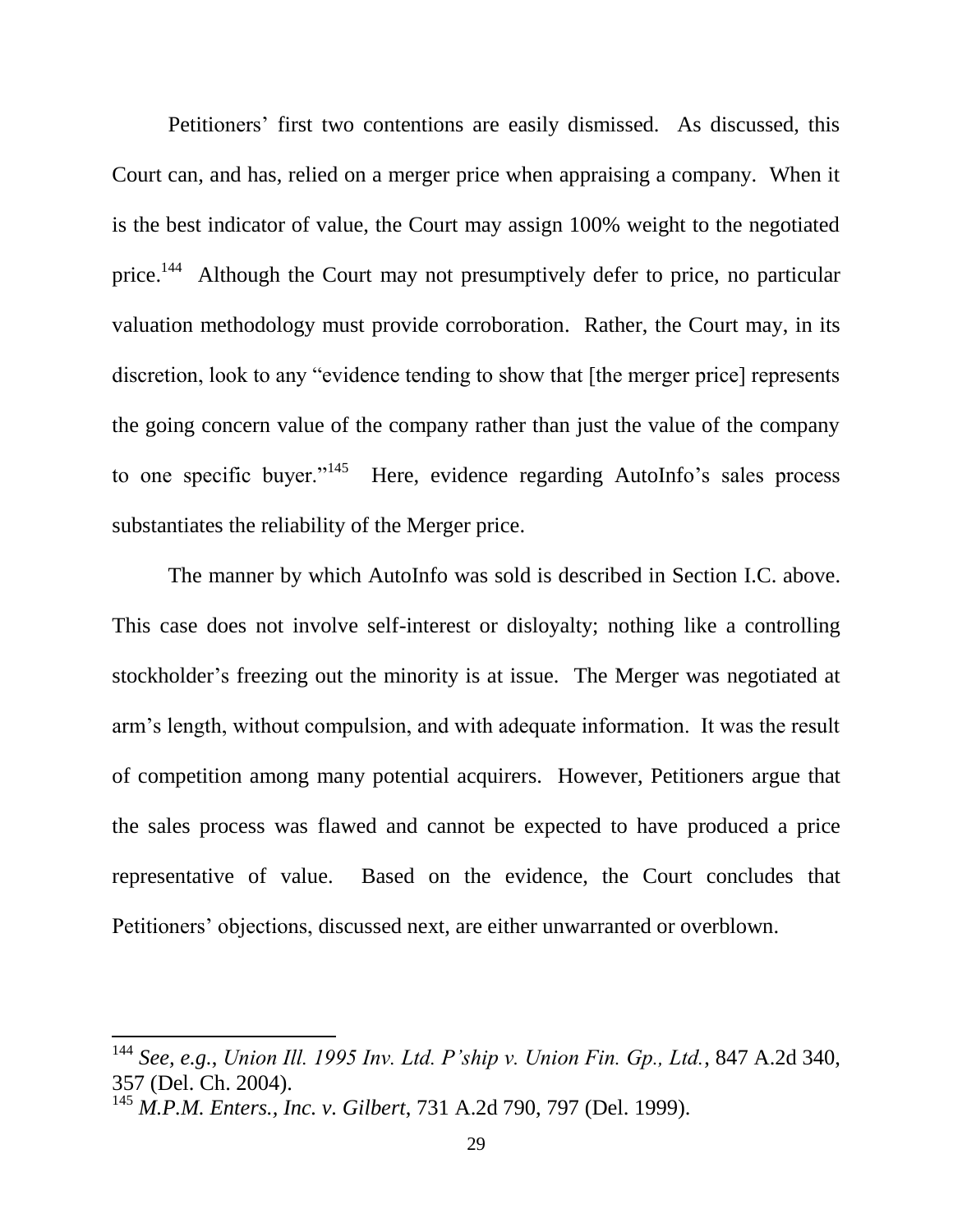### 1. Lack of Analyst Coverage

AutoInfo was thinly traded and lacked financial analyst coverage. Petitioners contend that the market underpriced the Company because it was ignorant of its potential. While "[t]he court cannot defer to market price as a measure of fair value if the stock has not been traded actively in a liquid market,"<sup>146</sup> the Merger price does not reflect the value that a potentially uninformed market attributed to AutoInfo. The Merger price represented a 22% premium to AutoInfo's average stock price during the six months before February 28, 2013, the last trading day before public announcement of the Merger.<sup>147</sup> At no time in the two years before the Merger's announcement had the market price for the Company's stock reached  $$1.00<sup>148</sup>$  Further, the Merger price exceeded the highest price that AutoInfo stock had reached during the previous five years.<sup>149</sup>

To shop the Company, AutoInfo retained an experienced investment bank with knowledge of the transportation industry. Stephens's fee had an incentivebased component, which allowed the bank to earn a higher percentage fee the

<sup>146</sup> *Applebaum v. Avaya, Inc.*, 812 A.2d 880, 890 (Del. 2002). In fact, as discussed, in an appraisal, the Court may never defer to market price without independently testing its reliability.

 $147$  Apr. 1, 2013, AutoInfo Schedule 14A at 31.

 $^{148}$  *Id.* 

<sup>&</sup>lt;sup>149</sup> Stephens's Special Committee Presentation 11.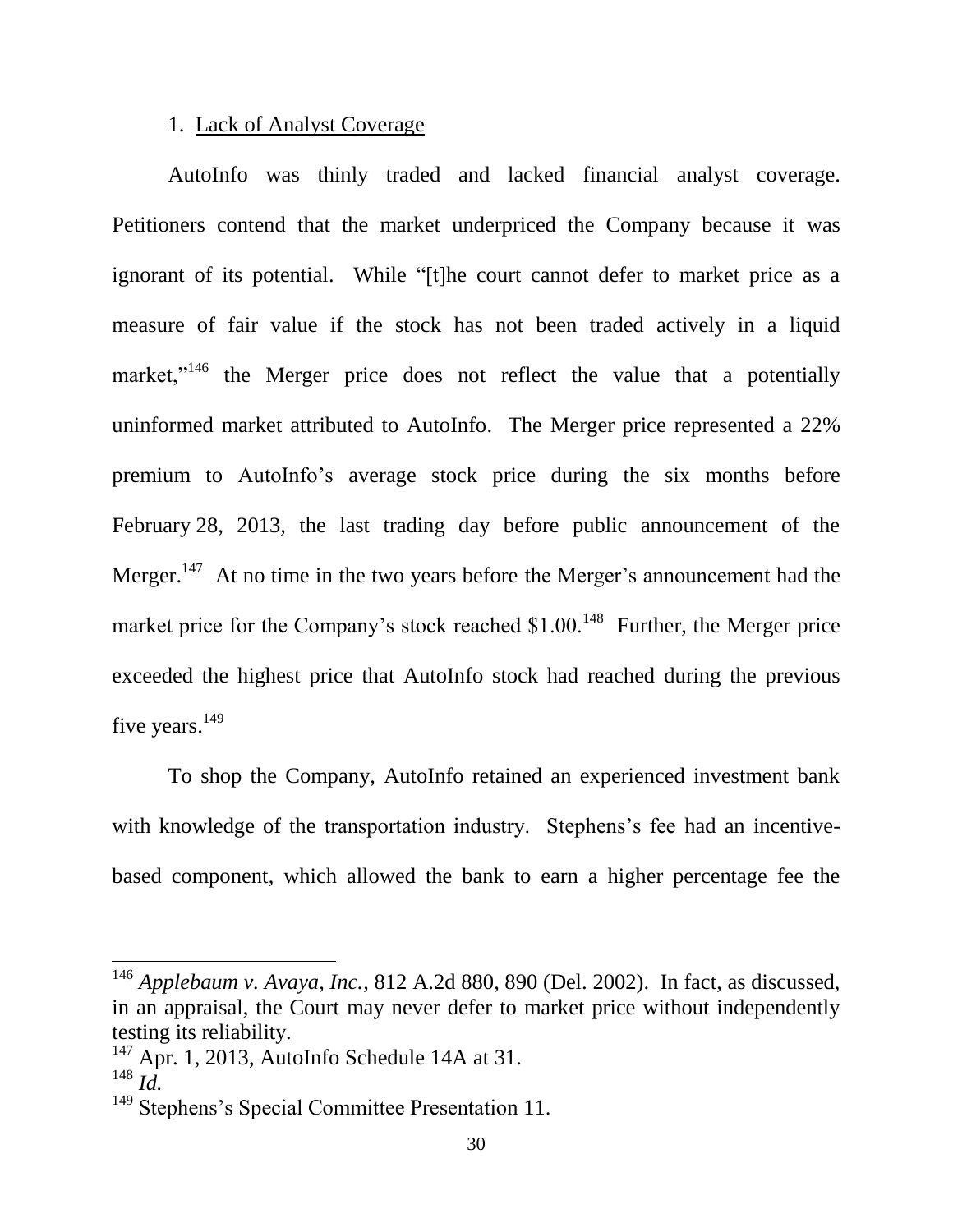larger the deal.<sup>150</sup> Stephens reached out to and provided information on AutoInfo to many potential bidders. Part of the reason for hiring the bank would have been to educate the market and assure the Company that it was not leaving value on the table.<sup>151</sup> The Board formed a Special Committee to pursue the sales process. Ultimately, AutoInfo was sold at a premium to market. Despite attempts by a stockholder to solicit interest, no topping bid emerged during the time frame between announcement and closing of the Merger.<sup>152</sup> While the market may have been uninformed about AutoInfo before the sales process, it subsequently gained ample information.

# 2. Alleged Pressure from Large Stockholders

Petitioners contend that large stockholders pressured the Board to sell quickly. Approximately 31.4% of AutoInfo's voting power was held by Baker Street and Kinderhook.<sup>153</sup> According to Petitioners, those hedge funds sent a clear message that if a liquidity event were not achieved, then they would get active and Management would potentially face a control contest.

<sup>&</sup>lt;sup>150</sup> Trial Tr. 280 (Miller).

<sup>&</sup>lt;sup>151</sup> In explaining Stephens's request that the Management Projections be optimistic, Miller stated "You certainly don't want to be conservative and leave potential shareholder value on the table." Trial Tr. 282 (Miller).

<sup>&</sup>lt;sup>152</sup> One investment advisor who had initially been skeptical of the merger concluded, after learning of the issues associated with an agent-based model, that "the deal was done at a fair, or very close to fair, price." JX 357 (email to the soliciting stockholder).

<sup>&</sup>lt;sup>153</sup> Kinderhook held an 18.4% stake and Baker Street held 13%.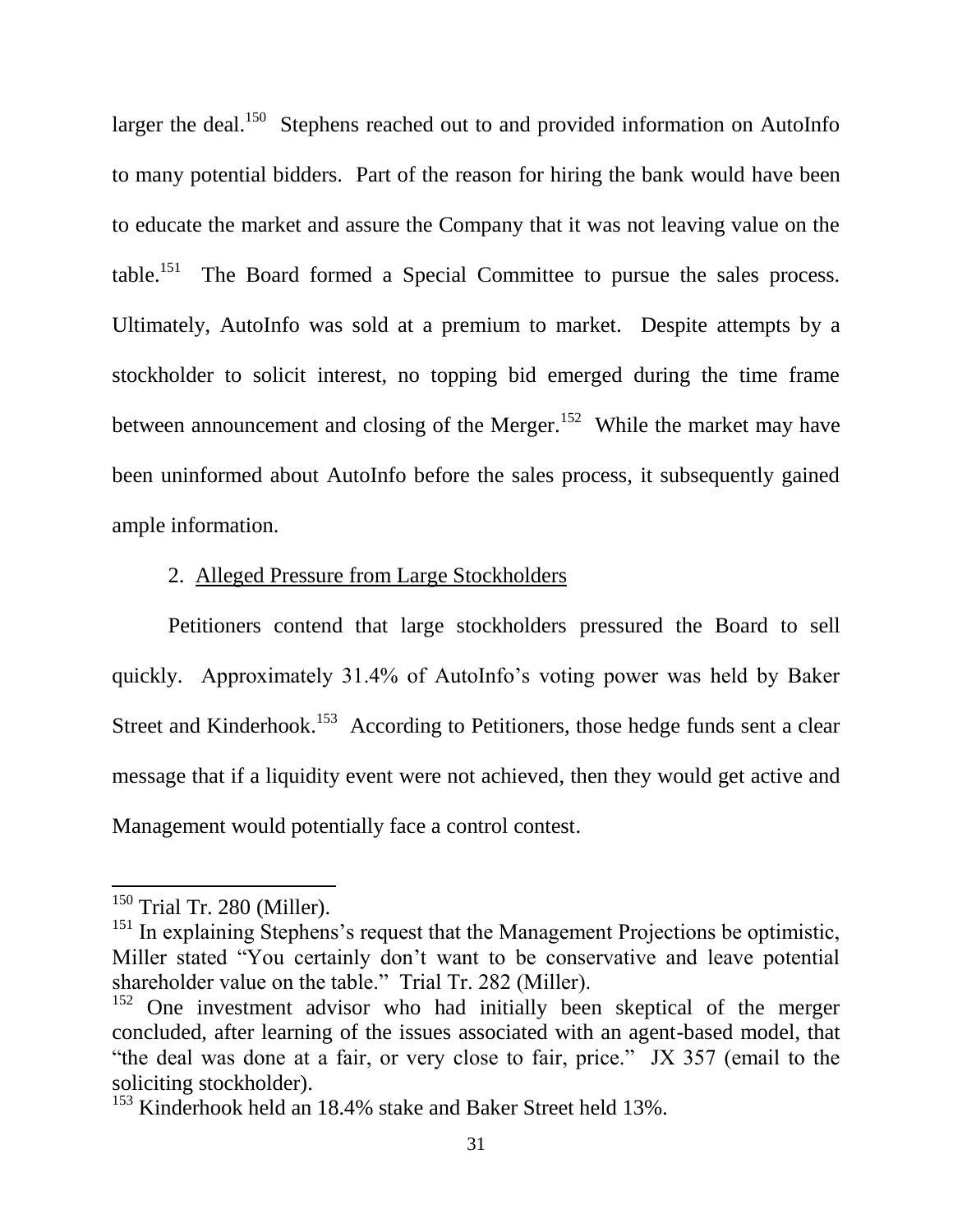Baker Street purchased its stake in the Company in November 2011. By that time, AutoInfo had already begun to consider strategic alternatives, including a potential sale. The Board had reached out informally to potential purchasers months before Baker Street became a stockholder. Stephens's July 29, 2011, presentation to AutoInfo had indicated "that now is an opportune time to explore initiatives to maximize shareholder value, including . . . [a c]hange of control transaction."<sup>154</sup> By the time Baker Street arrived on the scene, AutoInfo was already contemplating the selection of a bank to lead the formal sales process.<sup>155</sup>

Unlike Baker Street, Kinderhook was not adamant that AutoInfo be sold. Rather, like the Board, Kinderhook desired change to address AutoInfo's low stock price.<sup>156</sup> Patterson, the Special Committee's chair, testified that neither Baker Street nor Kinderhook impacted the sales process. Before retaining Stephens, the Board had received early indications of interest and "absolutely" could have sold quickly if the terms had been right.<sup>157</sup> Instead, the Board retained Stephens and embarked on a sales process lasting over a year. Near the end of that process, Patterson told the rest of the Special Committee "I plan to tell [Comvest] to pay \$1.06 or walk away."<sup>158</sup> If necessary, the Special Committee was prepared to

<sup>&</sup>lt;sup>154</sup> Stephens's Strategic Initiatives Overview 5.

<sup>&</sup>lt;sup>155</sup> Trial Tr. 20 (Patterson).

<sup>156</sup> Trial Tr. 23-24 (Patterson).

<sup>&</sup>lt;sup>157</sup> Trial Tr. 32 (Patterson).

<sup>&</sup>lt;sup>158</sup> JX 277 (email from Patterson to other Special Committee members).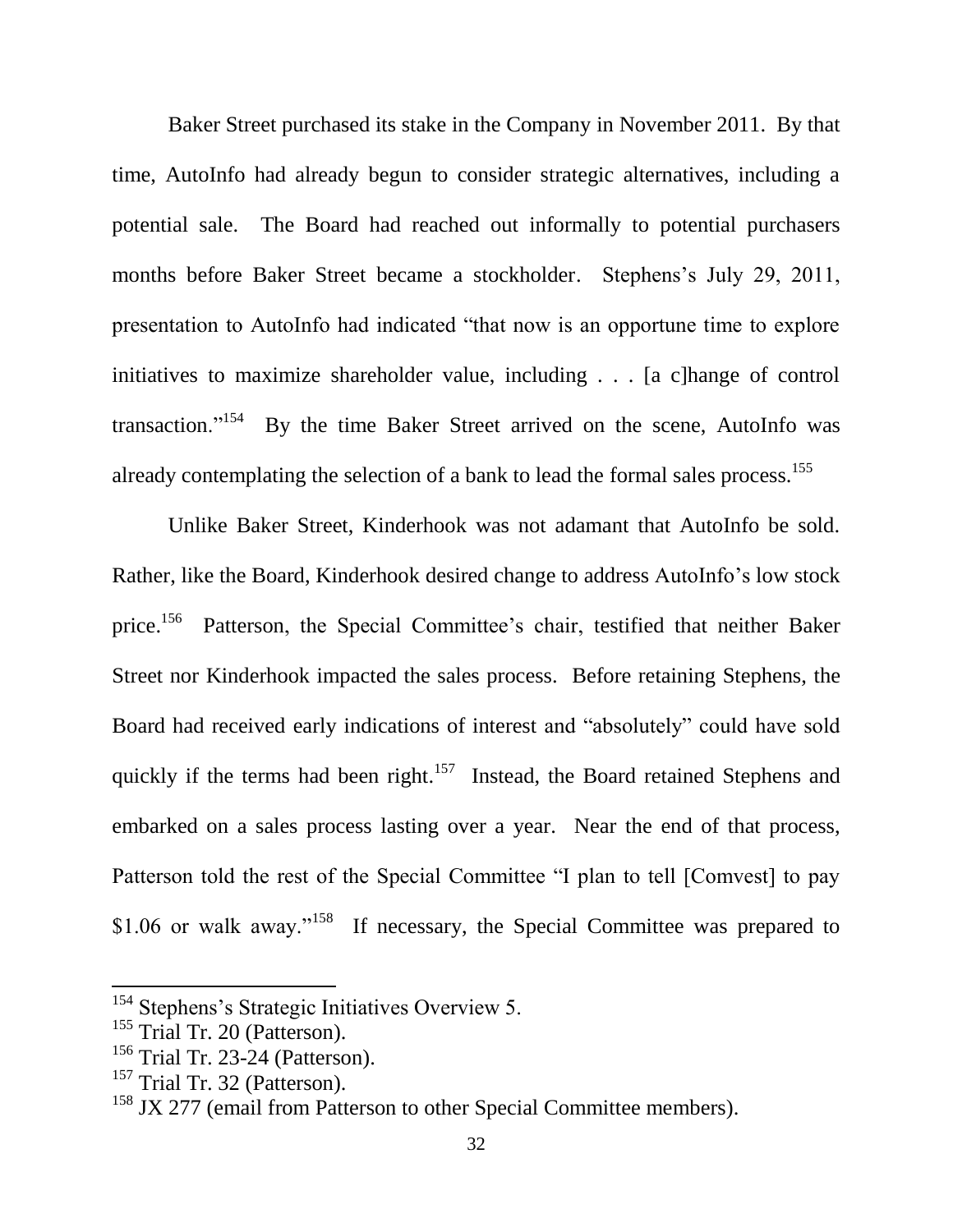"regroup, push some changes through and clean up" for a future sale.<sup>159</sup> Based on the evidence, neither Baker Street nor Kinderhook appear to have materially impacted the sales process.

## 3. Negotiations with Comvest

Petitioners next argue that Comvest completely overwhelmed AutoInfo's Management and Board during negotiations. More specifically, they contend that Comvest commissioned the McGladrey Report as a tool to drive down the Merger price. According to Petitioners, AutoInfo was incapable of adequately responding to that report.

Hiring an accounting firm to conduct due diligence is standard practice for Comvest.<sup>160</sup> While due diligence sometimes flags issues, in other cases, the process is positive and the accounting firm concludes that the target company is actually a better deal than Comvest initially believed.<sup>161</sup> McGladrey was not the only outside firm hired to conduct due diligence. For example, Comvest engaged a strategy consultant, whose review of AutoInfo's business was very positive.<sup>162</sup>

<sup>&</sup>lt;sup>159</sup> *Id.* Petitioners argue that Baker Street had demanded a deal by June 2012 and had suggested that any sale at or above \$1.00 per share would suffice. The Board did not approve the Merger until 2013 and the Special Committee was "not comfortable" with a \$1.00 price. *See id.*

<sup>&</sup>lt;sup>160</sup> Trial Tr. 451-52 (Caple).

<sup>&</sup>lt;sup>161</sup> Trial Tr. 452-53 (Caple).

 $162$  Trial Tr. 445-46 (Caple).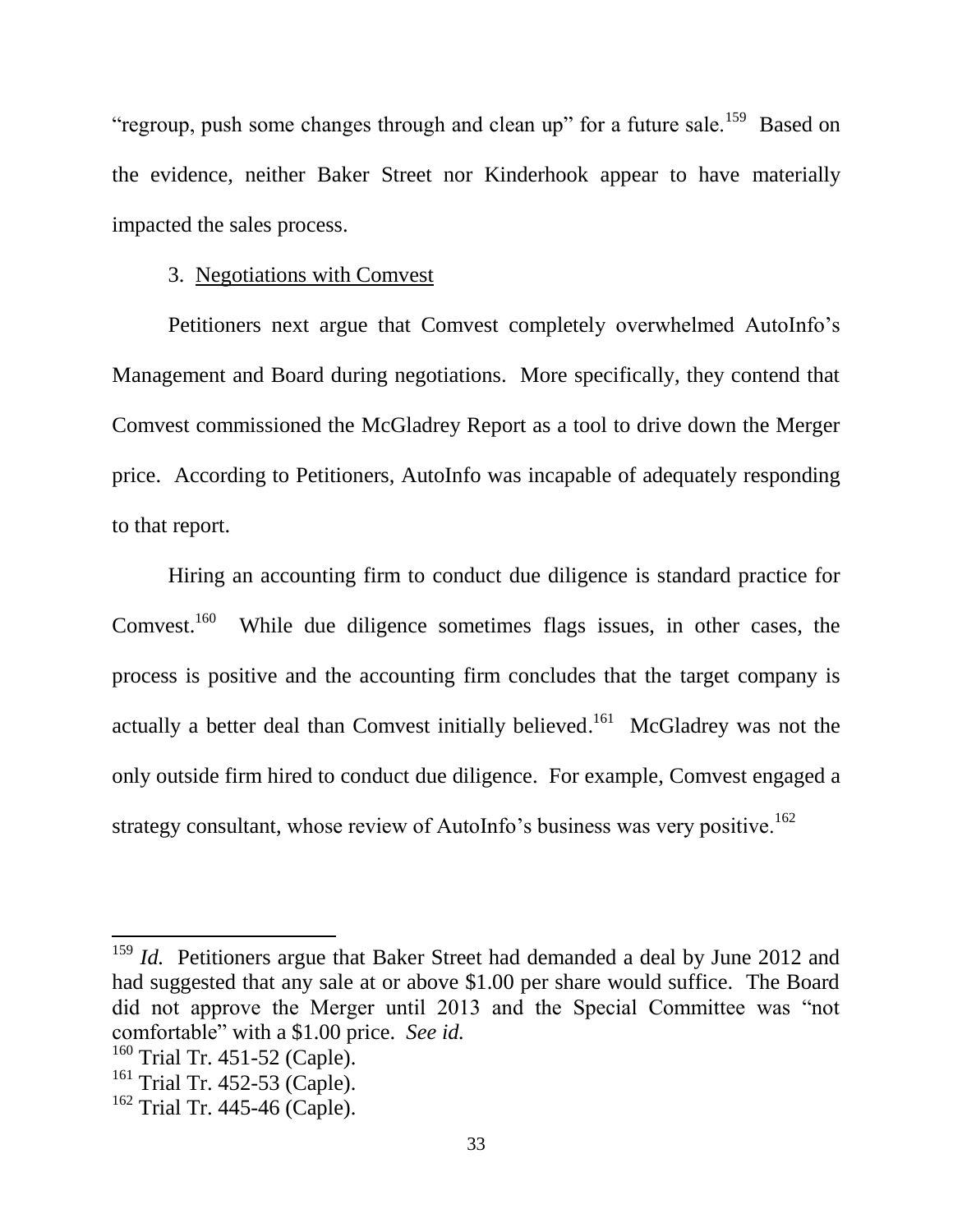It is mostly undisputed that AutoInfo's CFO was below-average, the Company used relatively unsophisticated accounting software, and its accounting records contained errors discovered throughout negotiations. There is room to debate whether all of McGladrey's adjustments to AutoInfo's financials were necessary. However, the record does not support the notion that McGladrey's auditors would have sacrificed their professional independence to benefit Comvest on this one particular transaction. AutoInfo did attempt to rebut the McGladrey Report, but many of McGladrey's findings "were valid issues."<sup>163</sup> Because AutoInfo had sub-par accounting and financial controls, McGladrey was understandably alert to potential problems, and Comvest was understandably concerned by the issues raised. Comvest viewed the agreement it eventually reached with AutoInfo as inferior to the deal it had initially anticipated.<sup>164</sup> The record does not support the allegation that McGladrey was a hired gun employed to overwhelm AutoInfo.<sup>165</sup>

 $\overline{a}$ 

<sup>163</sup> Trial Tr. 334 (Miller); *see also* Trial Tr. 105 (Patterson).

 $164$  Trial Tr. 458 (Caple).

<sup>&</sup>lt;sup>165</sup> Those contacted by an AutoInfo stockholder soliciting topping bids for the company shared at least some of McGladrey's concern. *See, e.g.*, JX 320 (email from accountant questioning "why . . . a Shelton, CT based firm (not even a regional firm) [would] be auditing a Miami based company . . ."); JX 325 (email from disinterested party stating: "Just as a personal aside I also wonder about the accounting. They convert notes to goodwill (\$10M) in exchange for cash flow but then they don't amortize the goodwill against that cash flow at all. I doubt that cash flow will continue infinitely.").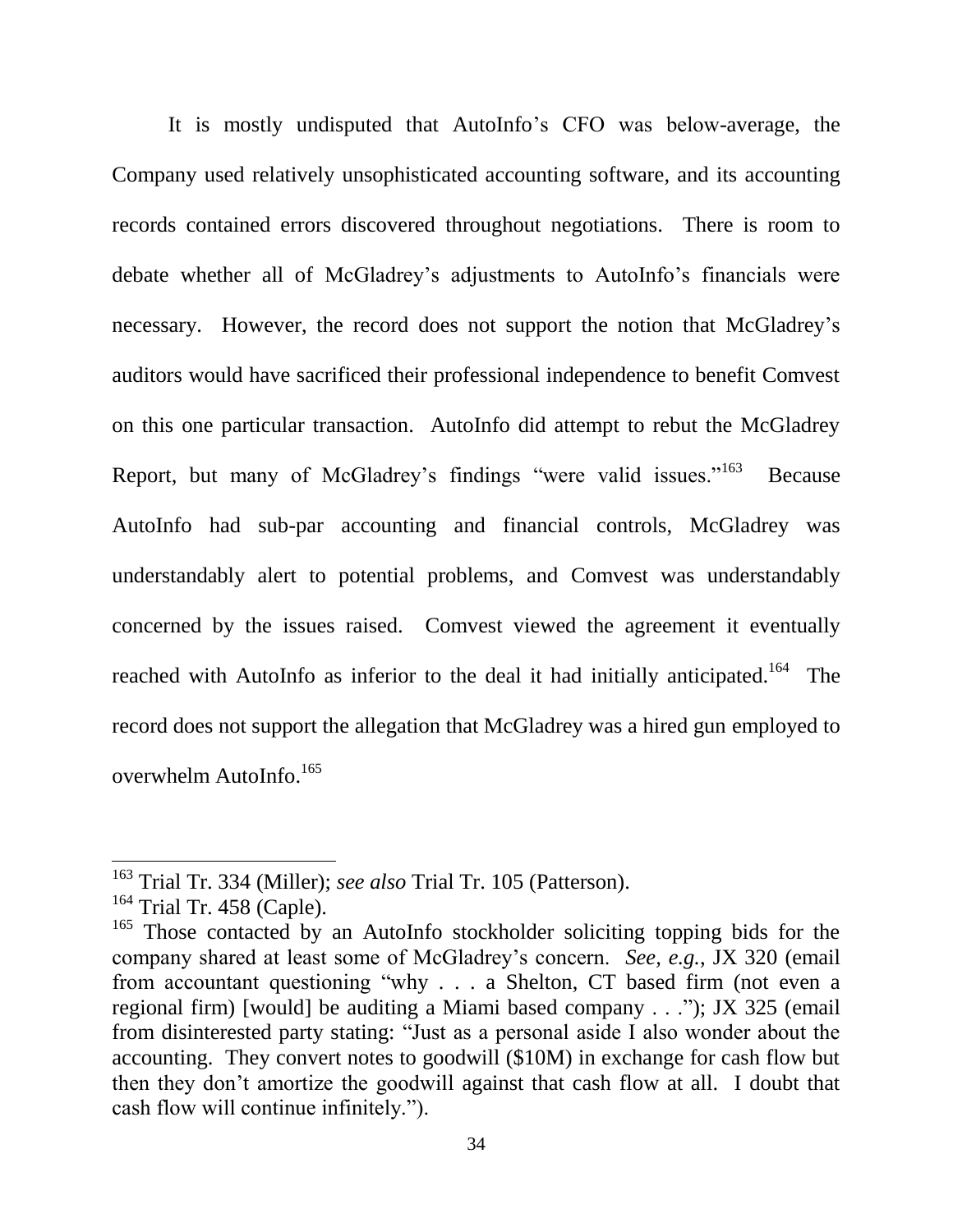#### 4. Stephens's Process

Petitioners suggest that (i) Stephens's market canvas was unfocused, (ii) Stephens improperly suggested a valuation of AutoInfo to some bidders, (iii) Stephens did not provide a formal valuation of the Company until the Merger was negotiated, and (iv) the Board did not adequately oversee the sales process.

The sales process is described *supra* Section I.C. The weight of the evidence discredits Petitioners' stated concerns. The Court concludes that the sales process was generally strong and can be expected to have led to a Merger price indicative of fair value. Accordingly, it deserves weight in the Court's valuation.

# E. *The Court's Determination*

Any real-world sales process may be criticized for not adhering completely to a perfect, theoretical model. Nonetheless, AutoInfo's process was comprehensive and nothing in the record suggests that the outcome would have been a merger price drastically below fair value, as Petitioners' expert suggests. Placing heavy weight on the Merger price "is justified in light of the absence of any other reliable valuation analysis."<sup>166</sup> Not only are other credible valuations unavailable, but the record also contains evidence corroborating the Merger price's reliability. Even Petitioners' expert agrees that AutoInfo was "shopped quite a bit"

l

<sup>&</sup>lt;sup>166</sup> *Huff*, 2013 WL 5878807, at \*13.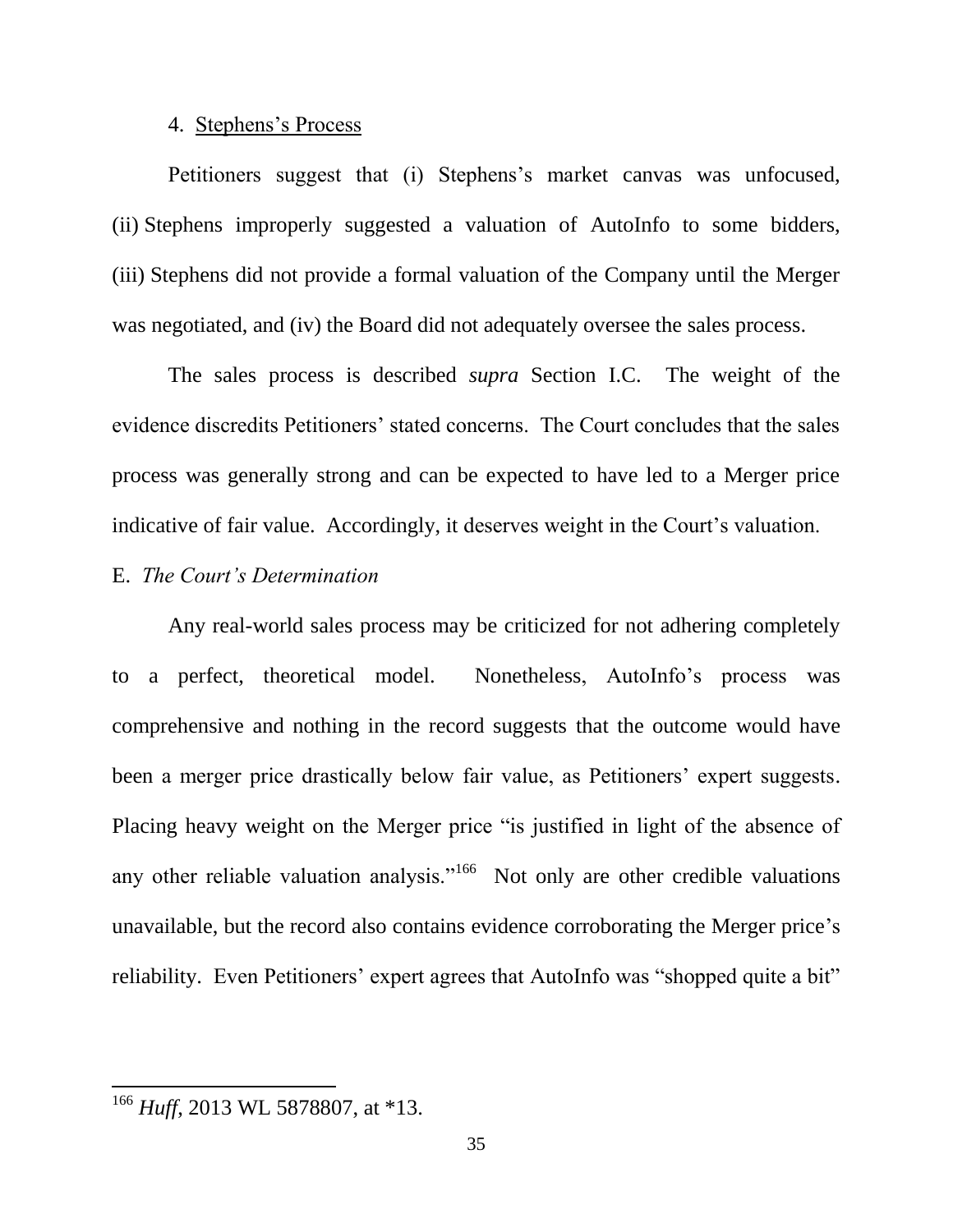and that the sales process was arm's length.<sup>167</sup> The Merger was the result of "an adequate process."<sup>168</sup> The Merger price is thus a strong indicator of value.<sup>169</sup>

Before placing full weight on the Merger price, the Court performed its own DCF analysis. Having rejected the Management Projections, the Court relied on financial projections that Comvest had prepared for internal use in evaluating the AutoInfo deal.<sup>170</sup> In a February 25, 2013, Investment Committee Memo, Comvest projected five-year financials for AutoInfo based on both a base case (the "Base Case Projections") and a downside case scenario. Comvest's projections were prepared during due diligence to provide more detail than the Management Projections. They represented Comvest's then-current belief regarding AutoInfo's likely future performance.<sup>171</sup> After Comvest's investment committee requested "a number of alternative scenarios below the down side case," a revised downside case and a "shock case" were also produced.<sup>172</sup>

When preparing his expert report, Zmijewski considered using the Base Case Projections in a DCF valuation. While he concluded that those projections would not yield a reliable indication of fair value, he did use them to conduct a

 $167$  Trial Tr. 221-22 (Puglisi).

 $168$  Trial Tr. 222 (Puglisi).

<sup>&</sup>lt;sup>169</sup> Delaware law does not require that a sales process conform to any theoretical standard. *Huff*, 2013 WL 5878807, at \*14.

<sup>&</sup>lt;sup>170</sup> *See* JX 282 (email to Caple attaching Comvest's presentation to its investment committee).

 $171$  Trial Tr. 449 (Caple).

 $172$  Trial Tr. 450-51 (Caple).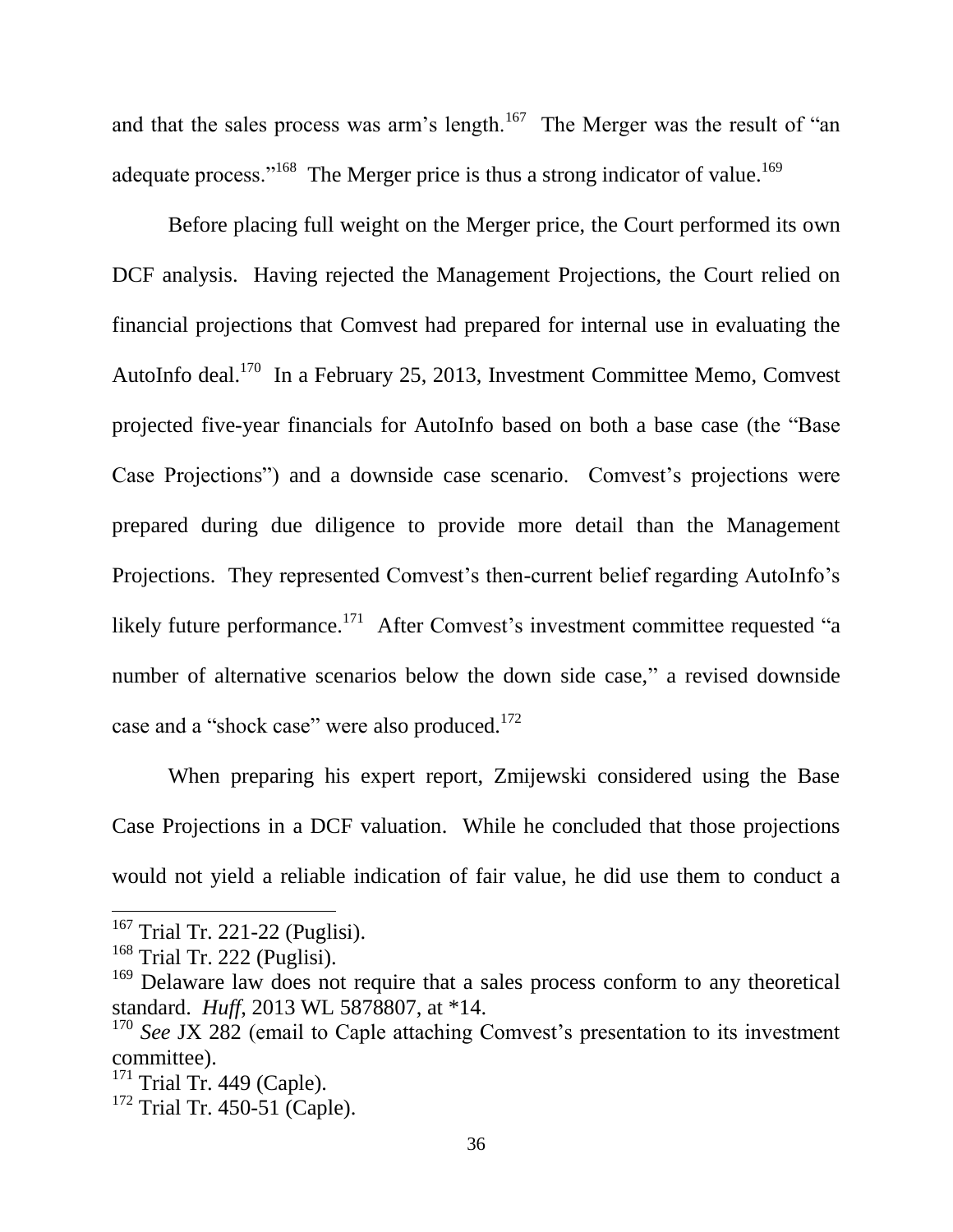DCF analysis included in his rebuttal report. AutoInfo has argued that Comvest's projections are a better forecast of the Company's future performance as of the date of the Merger than are the Management Projections.

In his rebuttal expert report, Puglisi analyzed the Comvest Base Case Projections. He considered them reasonably reliable, observing that

after months of due diligence and hundreds of thousands of dollars spent, up until days prior to the stockholder vote on the transaction, Comvest continued to focus its internal investment committee presentations on its Base case projections, including in its closing memo, noting the Company's strong 2013 first quarter results, and highlighting that the Company had outperformed revenue and gross margins stated in its Base case projections.<sup>173</sup>

Because the Base Case Projections are the most reliable forecast in the record, the Court employed them in its DCF analysis. The Court generally adopted the DCF framework used by Zmijewski in his rebuttal expert report.<sup>174</sup> However, as explained in Section 3.F below, the record does not support Zmijewski's decision to remove \$1,449,000 per year (before tax) in purported merger cost savings. The Court added back that value to arrive at a corrected estimate of AutoInfo's forecasted free cash flows. The Court otherwise credited the

 $173$  JX 382 (Puglisi Rebuttal Report) at 10.

<sup>&</sup>lt;sup>174</sup> Despite the gulf between the parties' fair value estimates, there is little dispute over the appropriate DCF model. Rather, the parties disagree on whether there are reliable inputs to run a DCF and the appropriate equity size premium, which impacts AutoInfo's cost of equity and thus its weighted average cost of capital.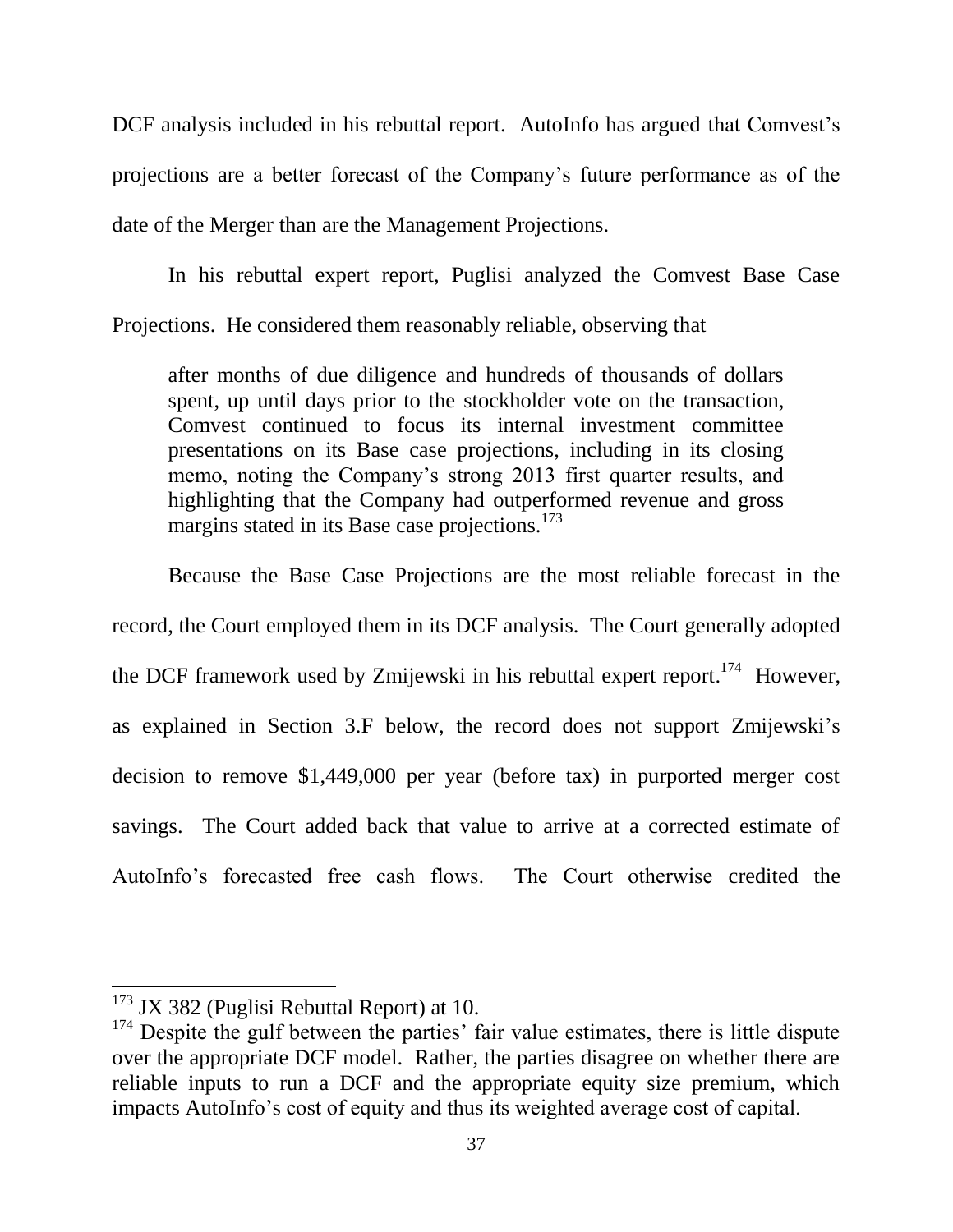uncontroversial assumptions underlying Zmijewski's model, as well as his use of 17.57% as AutoInfo's weighted average cost of capital ("WACC").

The parties disagree on AutoInfo's WACC, which is used in a DCF analysis to discount cash flow projections and a terminal value to estimate the Company's enterprise value as of the Merger. Zmijewski used a WACC of 17.57%, while Puglisi used 11.30%. The difference stems entirely from debate regarding the appropriate equity size premium to be added to AutoInfo's cost of equity.<sup>175</sup> The most common method for estimating a company's cost of equity, and the method employed by both experts, is application of the capital asset pricing model (the "CAPM"). Because empirical evidence suggests that the CAPM understates small companies' costs of equity, valuation professionals often add a size premium, based on historically observed data, to a CAPM-derived cost of equity.<sup>176</sup> Zmijewski and Puglisi each added a size premium to AutoInfo's CAPM-based cost of equity; Zmijewski used 11.65%, and Puglisi selected 3.81%.

Following standard practice, both experts derived the size premium using data from Ibbotson Associates ("Ibbotson"). The 2013 edition of Ibbotson breaks down publicly traded stocks into deciles based on market capitalization.<sup>177</sup> It further breaks down the 10th decile, which includes the smallest companies, into

<sup>&</sup>lt;sup>175</sup> *See* RX-1 (demonstrative exhibit comparing the experts' WACC calculations).

<sup>&</sup>lt;sup>176</sup> SHANNON P. PRATT & ROGER J. GRABOWSKI, COST OF CAPITAL: APPLICATIONS AND EXAMPLES 232-61 (John Wiley & Sons, Inc. 4th ed. 2010). <sup>177</sup> JX 201.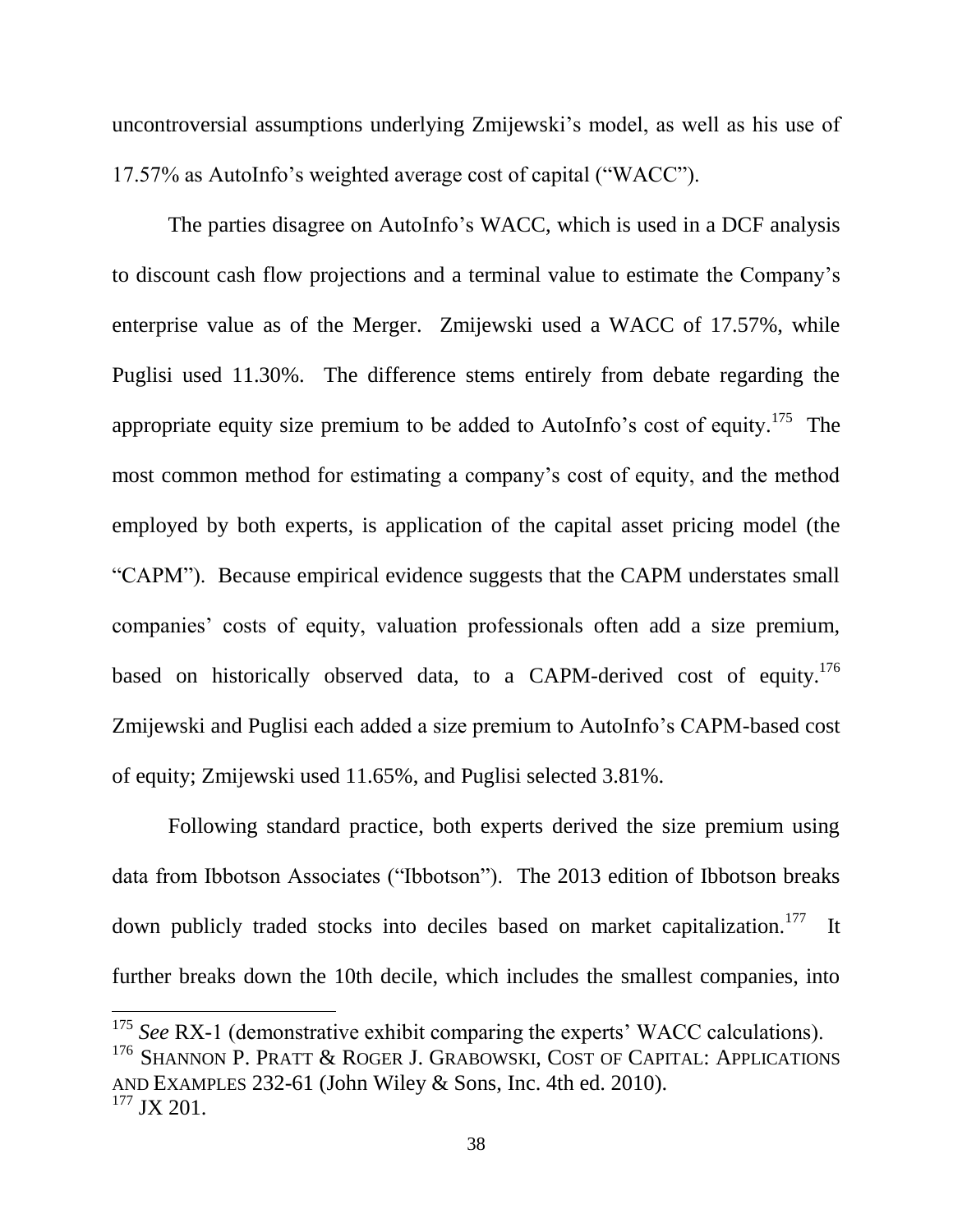four subdeciles. Subdecile 10z subsumes the smallest companies in Ibbotson's data set.

Puglisi chose the size premium for Ibbotson's micro-cap category, which includes the 9th and 10th deciles, *i.e.*, companies with market capitalizations ranging from \$1.139 million to \$514.209 million. Zmijewski looked to the 10z subdecile, which consists of companies with market capitalizations from \$1.139 million to \$96.164 million. At the time of the Merger, AutoInfo had a market capitalization of approximately \$30 million. AutoInfo thus fell comfortably within subdecile 10z based on its market capitalization. For several reasons, the Court relied on the 10z size premium.

First, Puglisi testified that he "would have used [a size premium] close to the 10z category, if not 10z itself," had he not believed it necessary to strip out a marketability factor.<sup>178</sup> Puglisi's adjustment to the size premium runs counter to Delaware law.<sup>179</sup> In *Gearreald v. Just Care, Inc.*, this Court "decline[d] to reduce the Company's size premium to less than what is implied by its actual size."<sup>180</sup> In that case, as here, the parties agreed as to which Ibbotson subdecile applied based on size alone, yet petitioners' expert used a lesser size premium to "eliminate[e]

 $178$  Puglisi Dep. 156.

<sup>179</sup> *See Gearreald v. Just Care, Inc.*, 2012 WL 1569818, at \*10-12 (Del. Ch. Apr. 30, 2012).

 $180$  *Id.* at \*12.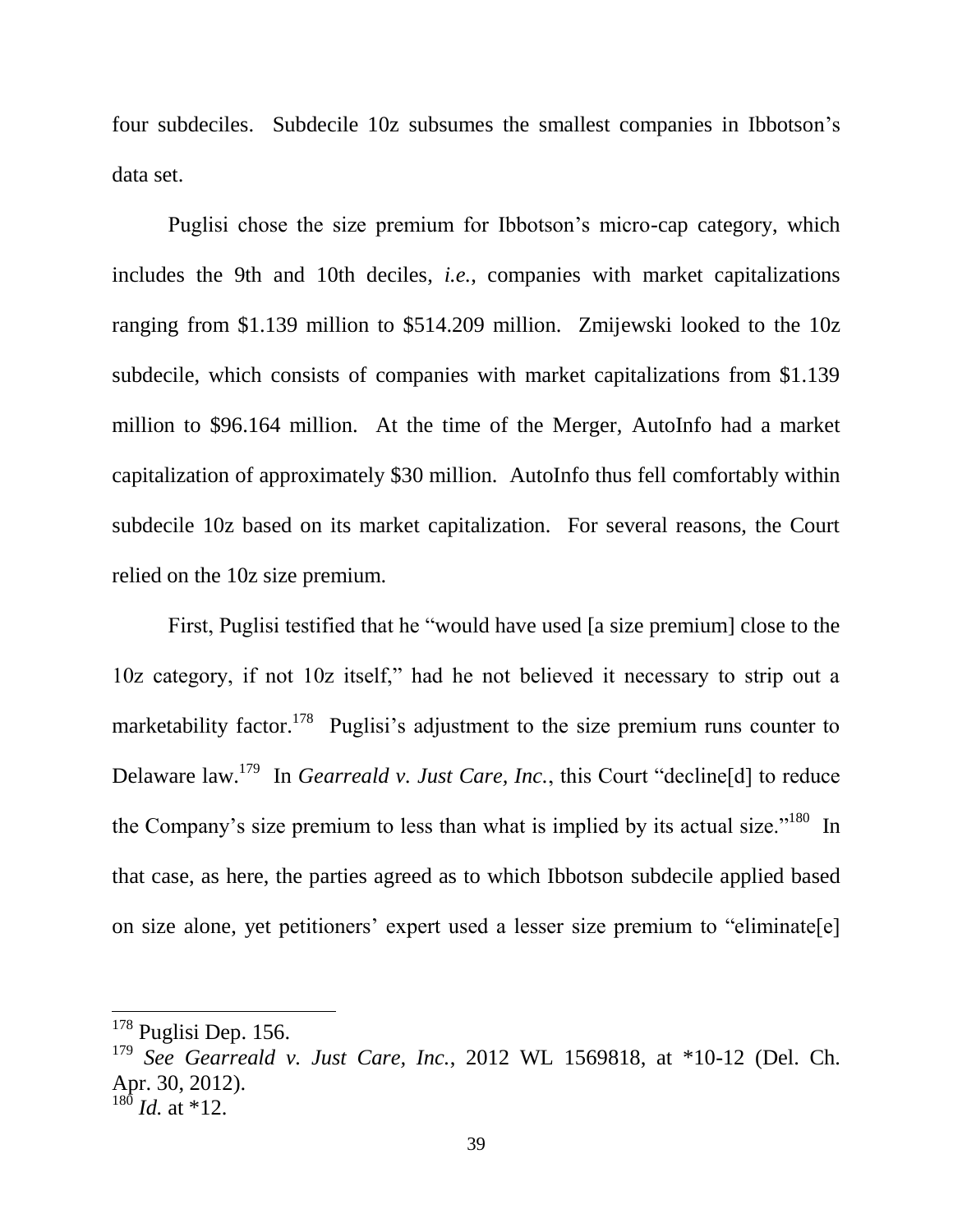the 'well-documented liquidity effect' contained within the size premium."<sup>181</sup> The Court rejected the adjustment "because the liquidity effect at issue relate[d] to the Company's ability to obtain capital at a certain cost, . . . [and was therefore] related to the Company's intrinsic value as a going concern and should be included when calculating its cost of capital."<sup>182</sup> Petitioners attempt to distinguish between a marketability discount and an illiquidity discount, which may represent distinct concepts in a separate context. However, AutoInfo's cost of capital directly affects transactions between the Company and providers of capital, and is thus part of its value as a going concern. Because in these circumstances there is an insufficient factual basis for doing so, the Court declines to depart from the size premium implied by AutoInfo's actual size. $183$ 

The Court also considered the fact that Stephens, when valuing AutoInfo, used a size premium and WACC even higher than what Zmijewski recommends. Stephens believed that AutoInfo would need to significantly increase its market capitalization to benefit from a lower  $WACC<sup>184</sup>$  Perhaps most importantly, relying on Puglisi's WACC produces an estimate of fair value completely divorced

 $181$  *Id.* at \*10.

 $182$  *Id.* at \*11.

<sup>&</sup>lt;sup>183</sup> *Id.* at \*12. While Ibbotson no longer publishes 10z size premium data, Duff & Phelps, LLC has "pick[ed] up the mantle." Trial Tr. 590 (Zmijewski). Duff & Phelps is a widely used and well-respected source of size premium data. *See* Pratt & Grabowski, *supra* note 176, at 110.

<sup>&</sup>lt;sup>184</sup> Stephens's Strategic Initiatives Overview 12.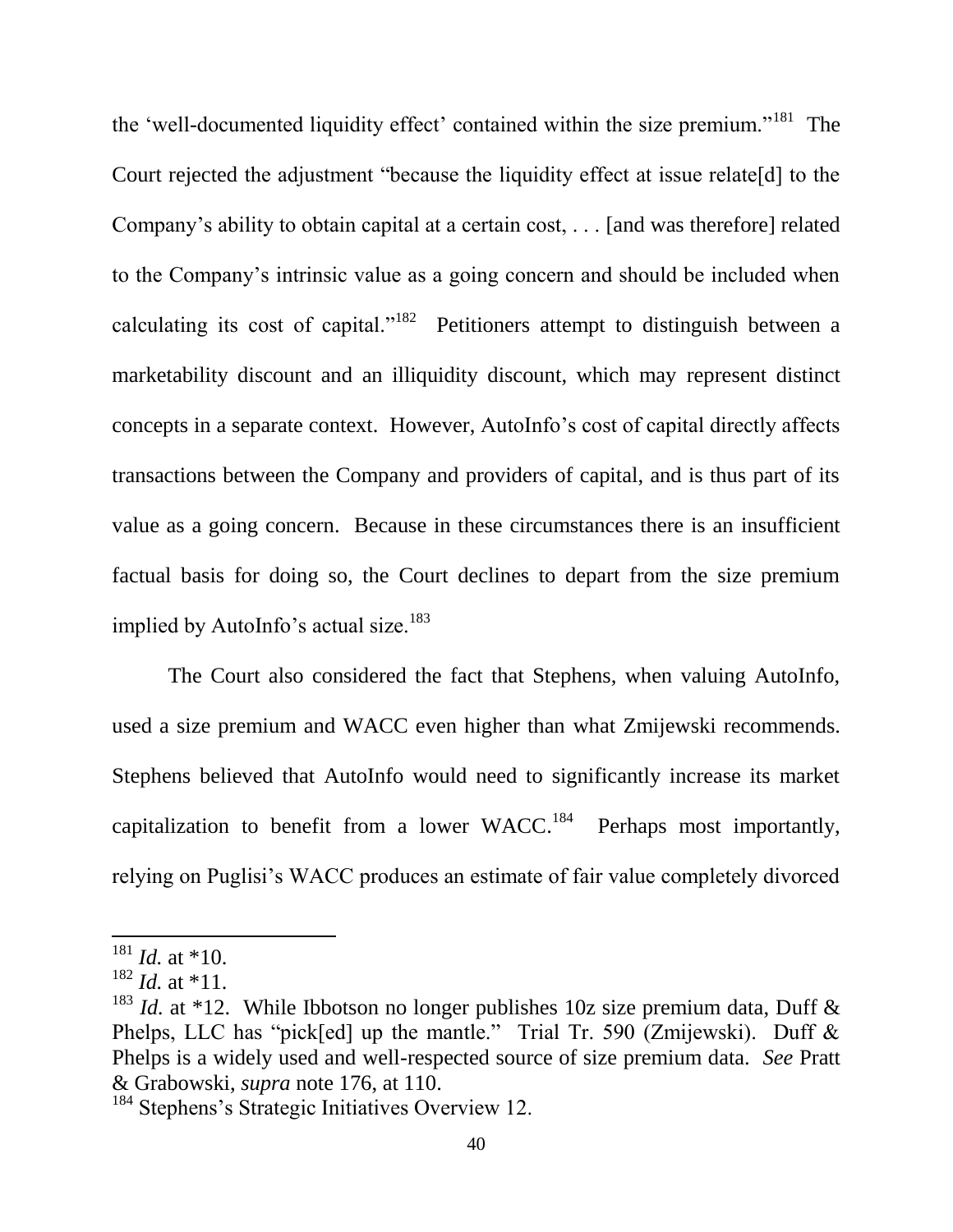from the negotiated Merger price (and the other bids offered for the Company). The discrepancy between Puglisi's estimates and the market's valuation of AutoInfo cannot be explained by anything in the record.<sup>185</sup>

Using a WACC of 17.57% and the Base Case Projections, the Court performed a DCF analysis that resulted in a fair value determination of approximately \$0.93 per share on the date of the Merger.<sup>186</sup> Under Delaware law, it would be appropriate to provide weight to the value as implied by the Court's DCF analysis.<sup>187</sup> Nonetheless, because the Merger price appears to be the best estimate of value, the Court will put full weight on that price.<sup>188</sup>

F. *Must the Merger Price Be Adjusted for Cost Savings?*

While the Merger price was the baseline for Zmijewski's fair value opinion, he adjusted that amount downward to account for the portion of the price that he deemed attributable to the consummation or prospect of the Merger.<sup>189</sup> In this, as in any appraisal action, the Court must value Petitioners' shares "exclusive of any element of value arising from the accomplishment or expectation of the

 $\overline{a}$ 

<sup>185</sup> *Cf. Union Ill. 1995 Inv. Ltd. P'ship*, 847 A.2d at 359 n.43 (citing to a highlyregarded corporate finance text for the proposition "that if the DCF analysis you perform of a stock does not match the market price, you have probably used poor forecasts").

<sup>&</sup>lt;sup>186</sup> The Base Case Projections were provided to the Court in native format at JX 390. The Court used Zmijewski's basic model, as set forth in his rebuttal report.

<sup>187</sup> *See Union Ill. 1995 Inv. Ltd. P'ship*, 847 A.2d at 364. <sup>188</sup> *Id.*

<sup>&</sup>lt;sup>189</sup> Zmijewski's fair value estimate was thus below the Merger price.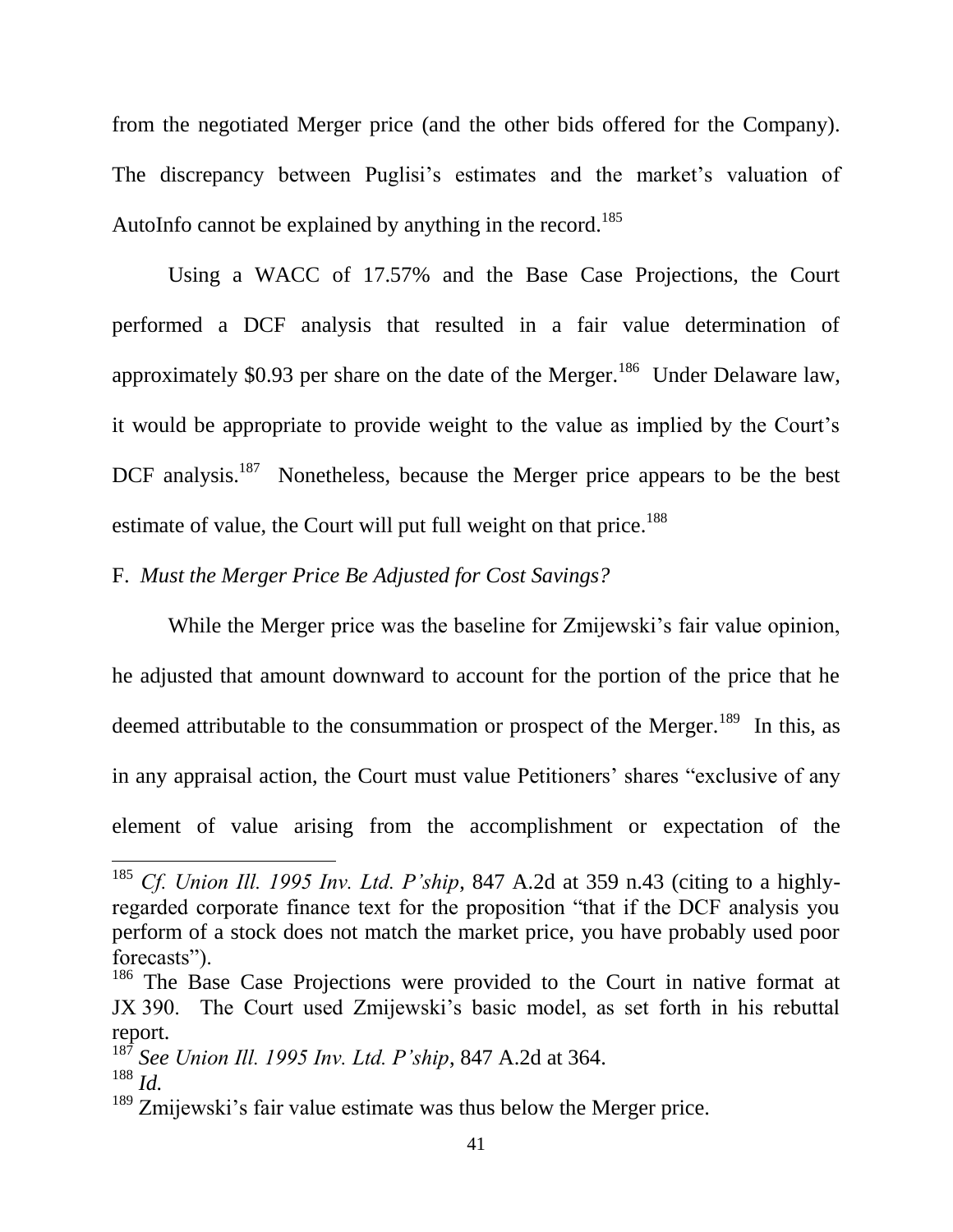merger ...."<sup>190</sup> AutoInfo argues that two categories of cost savings, which increased the price that Comvest was willing to pay for it, must be backed out of the Merger price to arrive at AutoInfo's fair value as a going-concern as of the Merger date. Those categories are (i) public company costs that Comvest could eliminate once AutoInfo ceased trading as a public company, and (ii) executive compensation costs that Comvest planned to eliminate. AutoInfo bears the burden of showing that adjustments should be made to the Merger price.<sup>191</sup>

Zmijewski suggests backing out these cost savings because AutoInfo's stockholders likely captured 100% of the value created by those savings and, thus, the value is embedded in the Merger price.<sup>192</sup> He cites academic literature that concludes that target firms capture virtually all of the value created by corporate combinations through the price paid by the acquirer.<sup>193</sup> Because the \$1.05 price would be expected to reflect anticipated cost savings, Zmijewski adjusted the Merger price downwards to account for Merger-related effects on the stock's value.

<sup>190</sup> 8 *Del. C.* 262(h).

<sup>191</sup> *See Huff Fund Inv. P'ship v. CKx, Inc.*, 2014 WL 2042797, at \*2 (Del. Ch. May 19, 2014), *aff'd*, -- A.3d --, 2015 WL 631586 (Del. Feb. 12, 2015) ("*Huff Fund*").

 $192$  Zmijewski Opening Report ¶ 98.

<sup>193</sup> *Id.* at ¶ 97.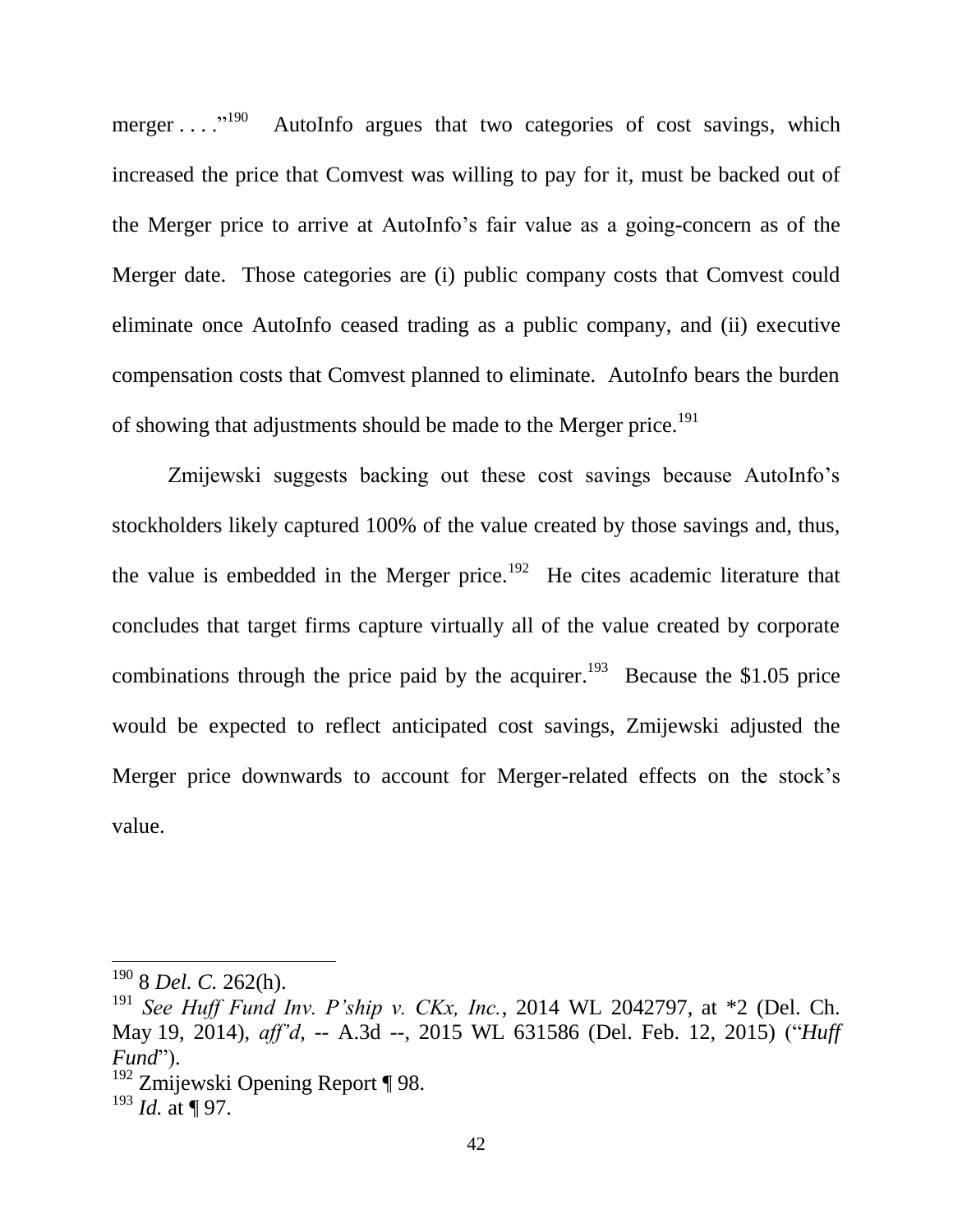This Court only excludes from an appraisal award value that is mergerspecific.<sup>194</sup> An appraisal award does not include "the amount of any value that the selling company's shareholders would receive because a buyer intends to operate the subject company, not as a stand-alone going concern, but as a part of a larger enterprise, from which synergistic gains can be extracted."<sup>195</sup>

Zmijewski based his calculation of cost savings on adjustments that Comvest made to AutoInfo's earnings when preparing the Base Case Projections. Comvest apparently anticipated savings related to public company costs and executive compensation. It assumed that the savings would not grow over time and would persist into perpetuity.<sup>196</sup>

In *Huff Fund*, the respondent company urged the Court to subtract \$0.29 from the merger price to arrive at fair value.<sup>197</sup> Its rationale was that prior to the merger, the acquirer had identified \$4.6 million in annual cost savings that it hoped to realize by converting the target from a publicly held corporation to a privately held firm.<sup>198</sup> The evidence for those anticipated cost savings was an investment memorandum that the acquirer had prepared. The Court did not need to "reach<sup>[]</sup> the theoretical question of under what circumstances cost-savings may constitute

<sup>194</sup> *Huff Fund*, 2014 WL 2042797, at \*3.

<sup>195</sup> *Union Ill. 1995 Inv. Ltd. P'ship*, 847 A.2d at 356.

 $196$  Zmijewski Opening Report ¶ 100.

<sup>197</sup> *Huff Fund*, 2014 WL 2042797, at \*3. <sup>198</sup> *Id.*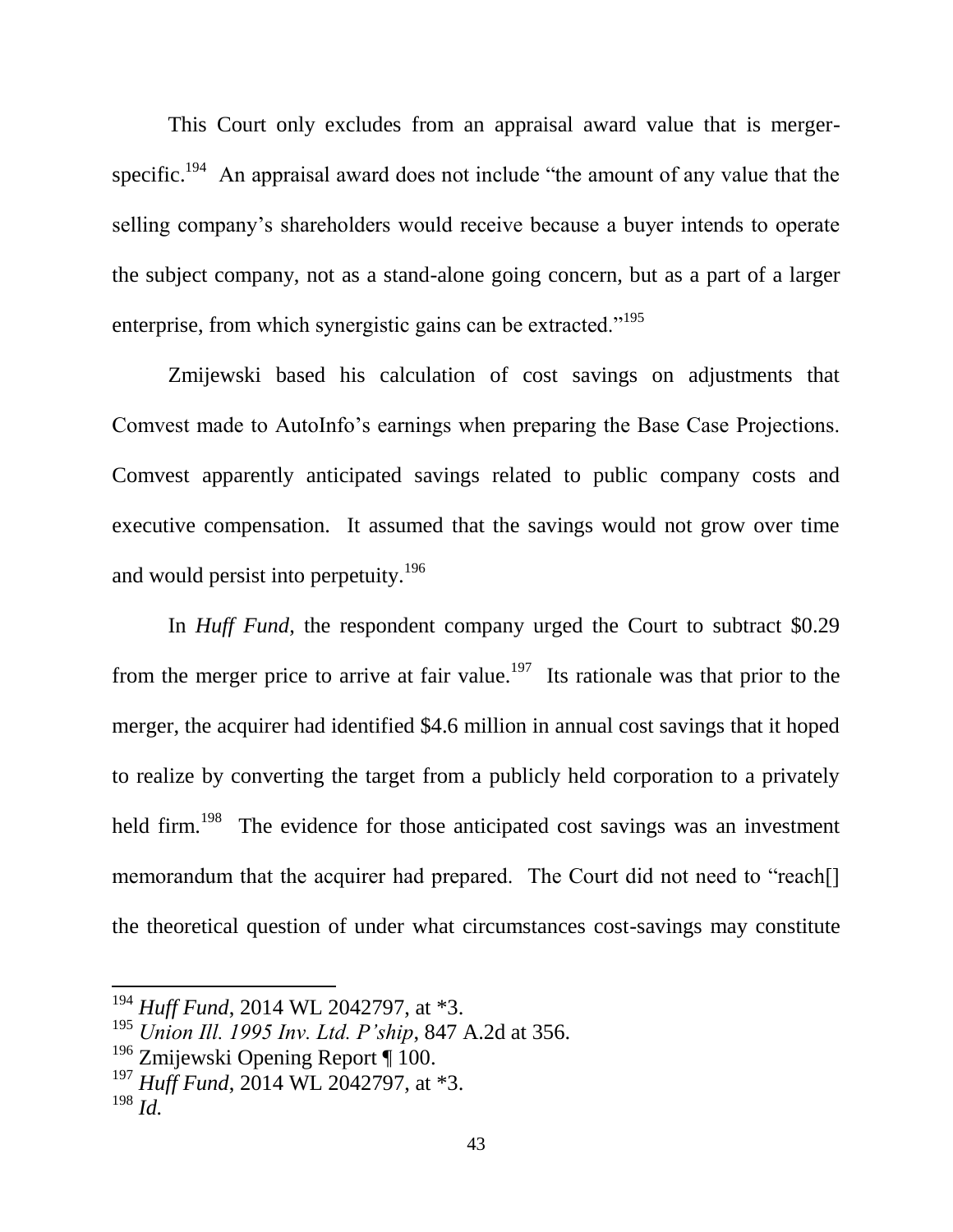synergies excludable from going-concern value under Section 262(h)" because the record did not establish that the acquirer had based its bid on cost savings that the target could not have itself realized had it continued as a going concern.<sup>199</sup>

Accepting Zmijewski's adjustments would appear to require the Court to reduce for cost savings the fair value established in an appraisal proceeding through reliance on the transaction price. Allowing a near automatic reduction in price would reverse the burden that is on the party arguing that adjustments are warranted. Zmijewski derived his cost savings figures from three lines of data included in Comvest's development of its Base Case Projections.<sup>200</sup> The Court does not know how Comvest arrived at its numbers or even what it included as "public company costs." Unlike the Merger price, which was corroborated by a thorough and public sales process, the reliability of the purported cost savings has not been tested.<sup>201</sup> AutoInfo has thus failed to establish that any downward adjustment to the Merger price is warranted. $202$ 

<sup>199</sup> *Id.*

<sup>&</sup>lt;sup>200</sup> Zmijewski Opening Report  $\P$  100. AutoInfo cites to one other one-page document that purports to show Comvest's plan to save on executive compensation. *See* JX 348. No context for that document was provided and Zmijewski did not rely on it in calculating cost savings.

Because AutoInfo has failed to provide adequate evidence to support its adjustments to the Merger price, the Court need not reach the issue of whether similar cost savings would be excluded from fair value in another context.

<sup>&</sup>lt;sup>202</sup> Further, AutoInfo has not established that the executive compensation cost savings, which represent the bulk of Zmijewski's adjustments, could only have been realized through accomplishment of a merger. The Special Committee